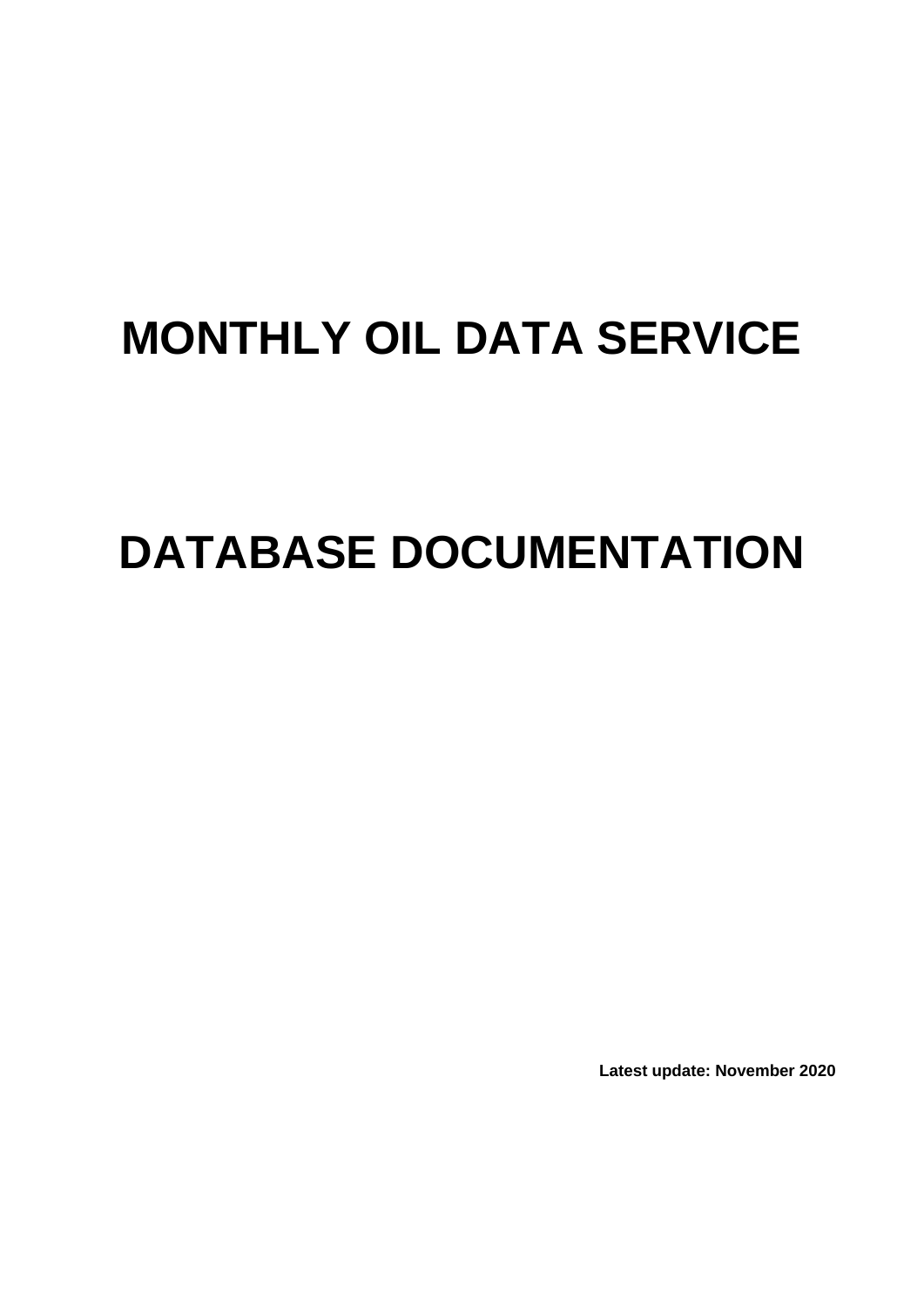### **TABLE OF CONTENTS**

| 1. |                                                                  |  |
|----|------------------------------------------------------------------|--|
| 2. | SUPPLY, DEMAND, BALANCES AND STOCKS PACKAGE7                     |  |
|    |                                                                  |  |
|    |                                                                  |  |
|    |                                                                  |  |
|    |                                                                  |  |
|    |                                                                  |  |
|    |                                                                  |  |
|    |                                                                  |  |
|    |                                                                  |  |
|    | Refinery throughputs (ref_throughput.csv, ref_throughput.xlsx)41 |  |
| 3. |                                                                  |  |
|    |                                                                  |  |
| 4. |                                                                  |  |
|    |                                                                  |  |
| 5. |                                                                  |  |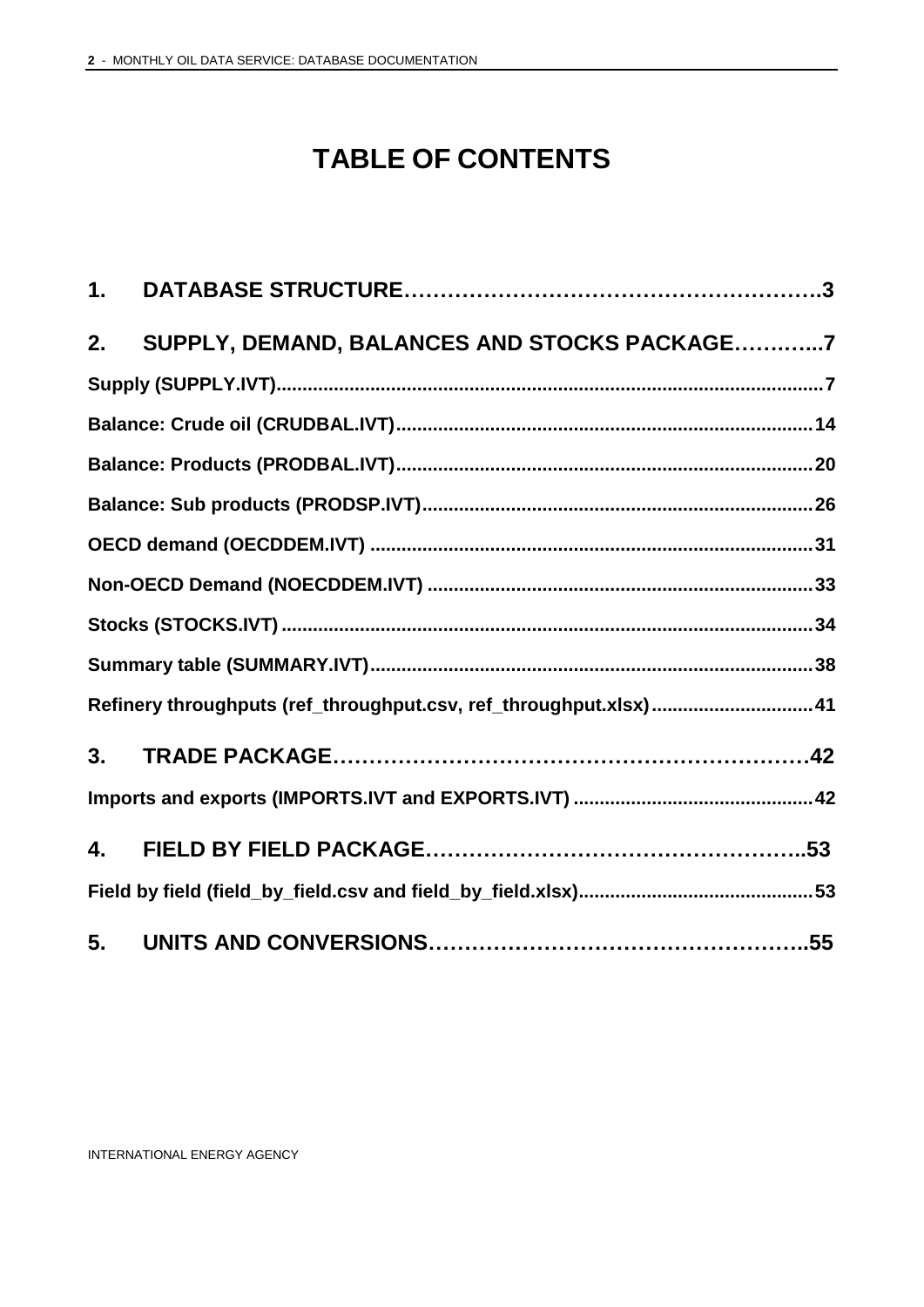## <span id="page-2-0"></span>**1. DATABASE STRUCTURE**

The International Energy Agency (IEA) collects and analyses monthly oil data. The main source of the data is the Monthly Oil Survey (MOS). MOS is a monthly survey among the OECD countries. The national administrations submit data to the IEA Secretariat. Data are collected on an M-2 basis, the so-called MOS month. The questionnaire can be seen here: [https://www.iea.org/areas-of-work/data-and-statistics/questionnaires.](https://www.iea.org/areas-of-work/data-and-statistics/questionnaires) Data are validated by the IEA Secretariat and published every month (see publishing schedule here: [https://www.iea.org/data-and](https://www.iea.org/data-and-statistics/data-product/monthly-oil-data-service-mods-complete#schedule)[statistics/data-product/monthly-oil-data-service-mods-complete#schedule\)](https://www.iea.org/data-and-statistics/data-product/monthly-oil-data-service-mods-complete#schedule). Supply; Summary and Field by Field and Demand files include 6 to 18 months of forecasts.

For some countries stock data in the Stock file are available on an M-1 basis (the month following the MOS month) based on preliminary information.

For non-OECD countries a number of various sources are used.

The database *Monthly Oil Data Service (MODS)* includes monthly data for supply, demand, balances, stocks, trade and field-by-field supply. The database includes the following three packages:

- Supply, Demand, Balances and Stocks.
- Trade.
- Field by Field Production.

Data are available on<https://www.iea.org/data-and-statistics/data-products> as Beyond 2020 (B2020) files or as text files. B2020 is a browser to view multi-dimensional datasets [\(https://www.iea.org/help-centre/accessing-iea](https://www.iea.org/help-centre/accessing-iea-products-and-services#download-your-data-and-understand-iea-file-formats-what-is-an-ivt-file)[products-and-services#download-your-data-and-understand-iea-file-formats-what-is-an-ivt-file\)](https://www.iea.org/help-centre/accessing-iea-products-and-services#download-your-data-and-understand-iea-file-formats-what-is-an-ivt-file). Text files can easily be imported into database software.

| <b>B2020 file</b> | <b>Text file</b> | <b>Content</b>                                                                                                                                                                                                                                                                                                                            |
|-------------------|------------------|-------------------------------------------------------------------------------------------------------------------------------------------------------------------------------------------------------------------------------------------------------------------------------------------------------------------------------------------|
| <b>SUPPLY.IVT</b> | SUPPLY TXT       | <b>Supply</b><br>Supply data by type of primary oil product for most of the world<br>$(KBD)$ .<br>Monthly, quarterly and annual data from 2005 onwards. Includes<br>forecasts for the remainder of current calendar year past the MOS<br>month.<br>Historic data from 1984 to 2004 with same granularity:<br>HSUPPLY.IVT and HSUPPLY.TXT. |

|  |  | <b>Supply, Demand, Balances and Stocks</b> |  |  |
|--|--|--------------------------------------------|--|--|
|--|--|--------------------------------------------|--|--|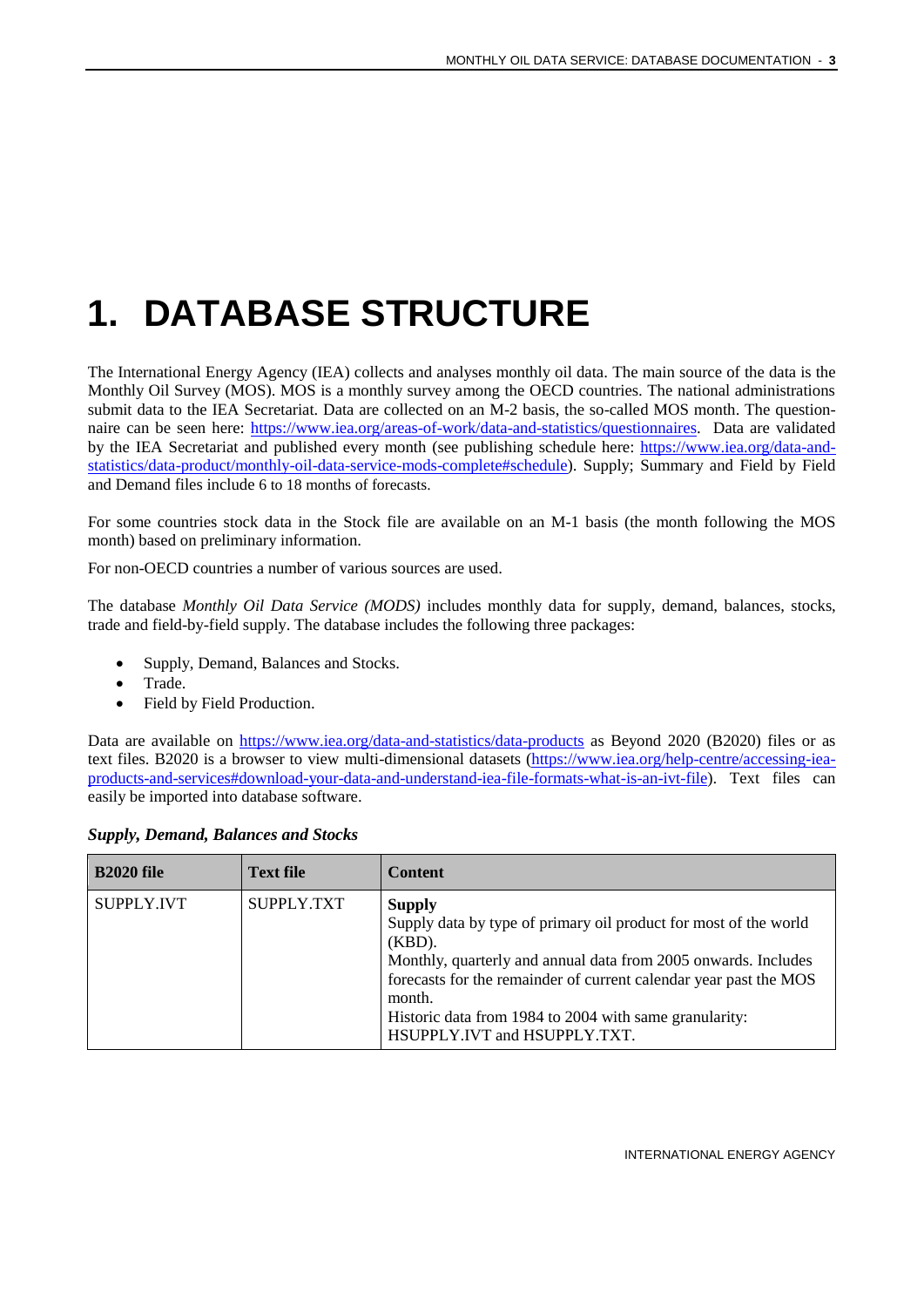| <b>B2020 file</b>  | <b>Text file</b> | <b>Content</b>                                                                                                                                                                                                                                                                                                                  |
|--------------------|------------------|---------------------------------------------------------------------------------------------------------------------------------------------------------------------------------------------------------------------------------------------------------------------------------------------------------------------------------|
| <b>CRUDBAL.IVT</b> | CRUDEDAT.TXT     | <b>Balance: Crude oil</b><br>Product balances for primary oil products for OECD countries (all<br>balance items in thousand metric tons and some flows in thousand<br>barrels).<br>Monthly data from 2005 onwards.<br>Historic data from 1984 to 2004 with same granularity:<br>HCRUDBAL.IVT and HCRUDBAL.TXT.                  |
| PRODBAL.IVT        | PRODDAT.TXT      | <b>Balance: Product</b><br>Product balances for secondary oil products for OECD countries<br>(all balance items in thousand metric tons and some flows in<br>thousand barrels).<br>Monthly data from 2005 onwards.<br>Historic data from 1984 to 2004 with same granularity:<br>HPRODBAL.IVT and HPRODBAL.TXT.                  |
| PRODSP.IVT         | SPLITDAT.TXT     | <b>Balance: Sub product</b><br>Product balances for secondary sub products for OECD countries<br>(thousand metric tons).<br>Monthly data from 2005 onwards.<br>Historic data from 2000 to 2004 with same granularity:<br>HPRODSP.IVT and SPLITDAT.TXT.                                                                          |
| OECDDEM.IVT        | OECDDE.TXT       | <b>OECD Demand</b><br>Demand for oil products in OECD countries (KBD).<br>Monthly, quarterly and annual data from 2005 onwards. Includes<br>forecasts for 12-18 months past the MOS month.<br>Historic data from 1984 to 2004 with same granularity:<br>HOECDDEM.IVT and HOECDDEM.TXT.                                          |
| NOECDDEM.IVT       | NOECDDE.TXT      | <b>NON-OECD Demand</b><br>Demand for oil products in non-OECD countries (KBD).<br>Quarterly and annual data from 2005 onwards. Includes forecasts<br>for 4-7 quarters. Timeliness and detail are highly variable.<br>Historic data from 1984 to 2004 with same granularity from 1991<br>onward: HNOECDDEM.IVT and HNOECDDEM.TXT |
| STOCKS.IVT         | STOCKDAT.TXT     | Closing stocks, thousand barrels<br>Closing stocks of six oil products for OECD countries (kbbl).<br>Monthly data from 2005 up to MOS month with forecast for the<br>following month.<br>Historic data from 1984 to 2004 with same granularity:<br>HSTOCKS.IVT and HSTOCK.TXT.                                                  |
| SUMMARY.IVT        | SUMMARY.TXT      | <b>Summary Table</b><br>Supply, demand and stocks data for OECD and non-OECD<br>countries (KBD).<br>Quarterly data back to 1986.                                                                                                                                                                                                |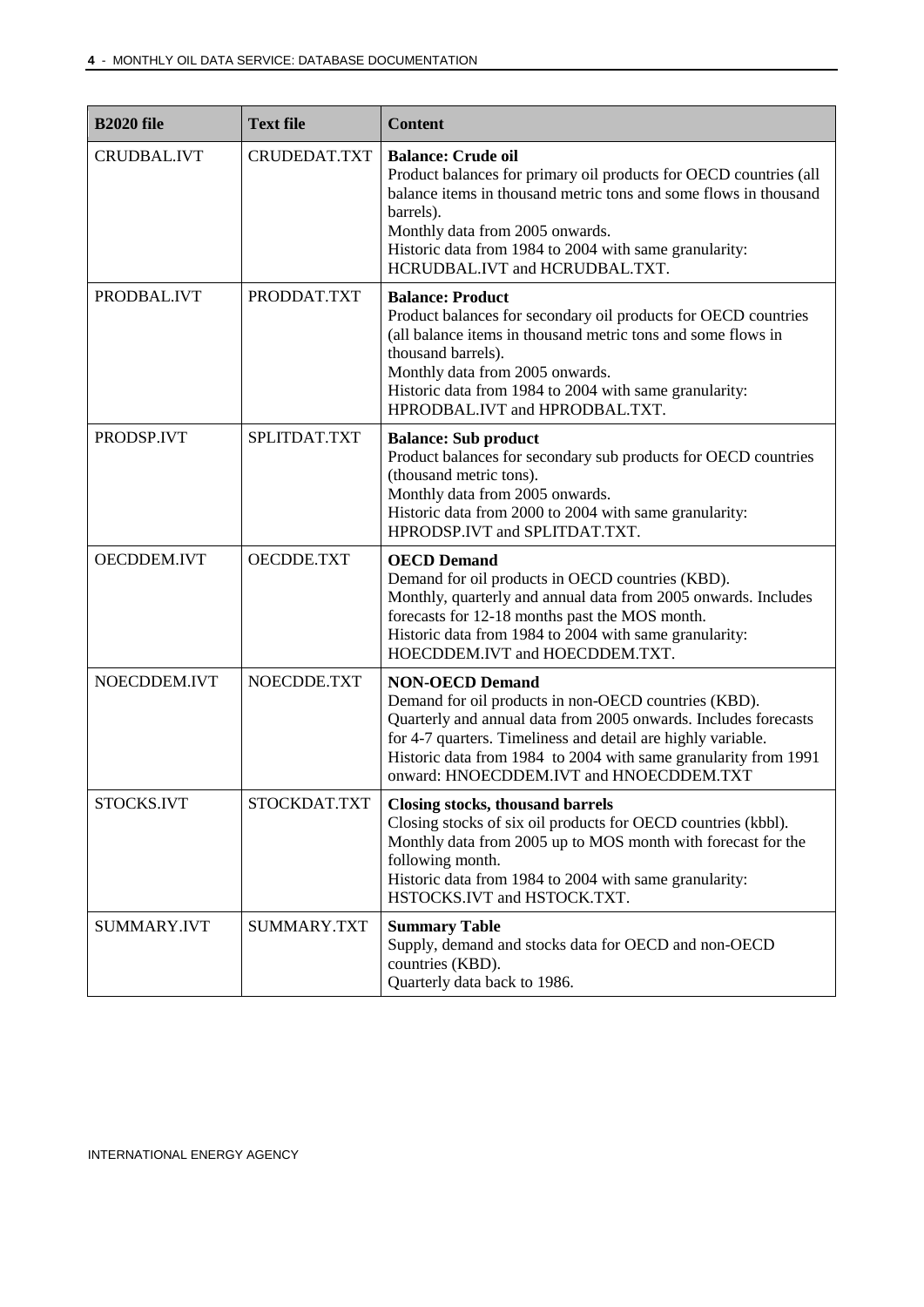| <b>B2020 file</b>  | <b>Text file</b>    | <b>Content</b>                                                                                                                                                                                                                                      |
|--------------------|---------------------|-----------------------------------------------------------------------------------------------------------------------------------------------------------------------------------------------------------------------------------------------------|
| <b>IMPORTS.IVT</b> | <b>IMPORDAT.TXT</b> | <b>Imports</b><br>Imports data by trading country for primary and secondary oil<br>products for OECD countries (kt).<br>Monthly data from 2005 onwards.<br>Historic data from 1984 to 2004 with same granularity:<br>HIMPORTS.IVT and HIMPORTS.TXT. |
| <b>EXPORTS.IVT</b> | EXPORDAT.TXT        | <b>Exports</b><br>Exports data by trading country for primary and secondary oil<br>products for OECD countries (kt).<br>Monthly data from 2005 onwards.<br>Historic data from 1984 to 2004 with same granularity:<br>HEXPORTS.IVT and EXPORTS.TXT.  |

#### *Field by Field Production*

| <b>CSV</b> file    | <b>Excel file</b> | <b>Content</b>                                                                                                                                                         |
|--------------------|-------------------|------------------------------------------------------------------------------------------------------------------------------------------------------------------------|
| field by field.csv |                   | field_by_field.xlsx   Field by Field Production<br>Production by field for OECD and non-OECD countries (KBD).<br>Monthly, quarterly and annual data from 1994 onwards. |

The files are organised as indicated in the table below.

| <b>File</b>                   | 1st<br>col-<br>umn | 2nd col-<br>umn     | 3rd col-<br>umn     | 4th column                     | $\boldsymbol{z}^{\text{th}}$<br>col-<br>umn | $5th$ column                 | $5th$ column |
|-------------------------------|--------------------|---------------------|---------------------|--------------------------------|---------------------------------------------|------------------------------|--------------|
| Field_by_filed.c<br><b>SV</b> | <b>FIELD</b>       | COUN-<br><b>TRY</b> | PROD-<br><b>UCT</b> | <b>ENVIRON-</b><br><b>MENT</b> | <b>TIME</b>                                 | <b>FREQUEN-</b><br><b>CY</b> | TIMESTAM     |

| <b>File</b>       | 1st column   | 2nd column | 3rd column     | 4th column |
|-------------------|--------------|------------|----------------|------------|
| SUPPLY.TXT        | Country      | Product    | Time           |            |
| CRUDEDAT.TXT      | Country      | Product    | <b>Balance</b> | Time       |
| PRODDAT.TXT       | Product      | Country    | Balance        | Time       |
| SPLITDAT.TXT      | Product      | Country    | <b>Balance</b> | Time       |
| <b>OECDDE.TXT</b> | Country      | Product    | Time           |            |
| NOECDDE.TXT       | Country      | Time       |                |            |
| STOCKDAT.TXT      | <b>Stock</b> | Country    | Product        | Time       |
| SUMMARY.TXT       | Geography    | Final      | Time           |            |
| IMPORDAT.TXT      | Country      | Product    | Import country | Time       |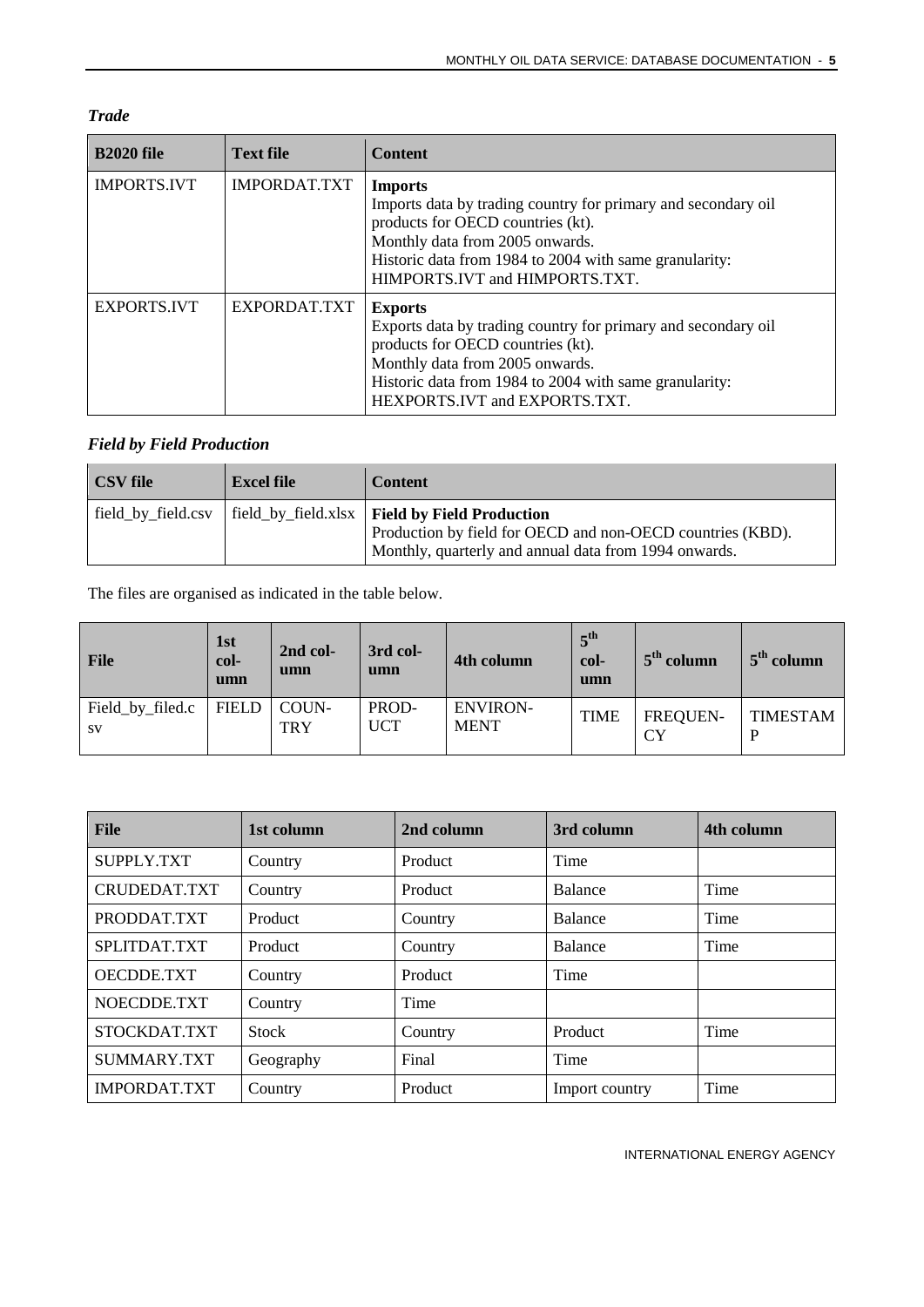| File         | 1st column | 2nd column | 3rd column     | 4th column |
|--------------|------------|------------|----------------|------------|
| EXPORDAT.TXT | Country    | Product    | Export country | Time       |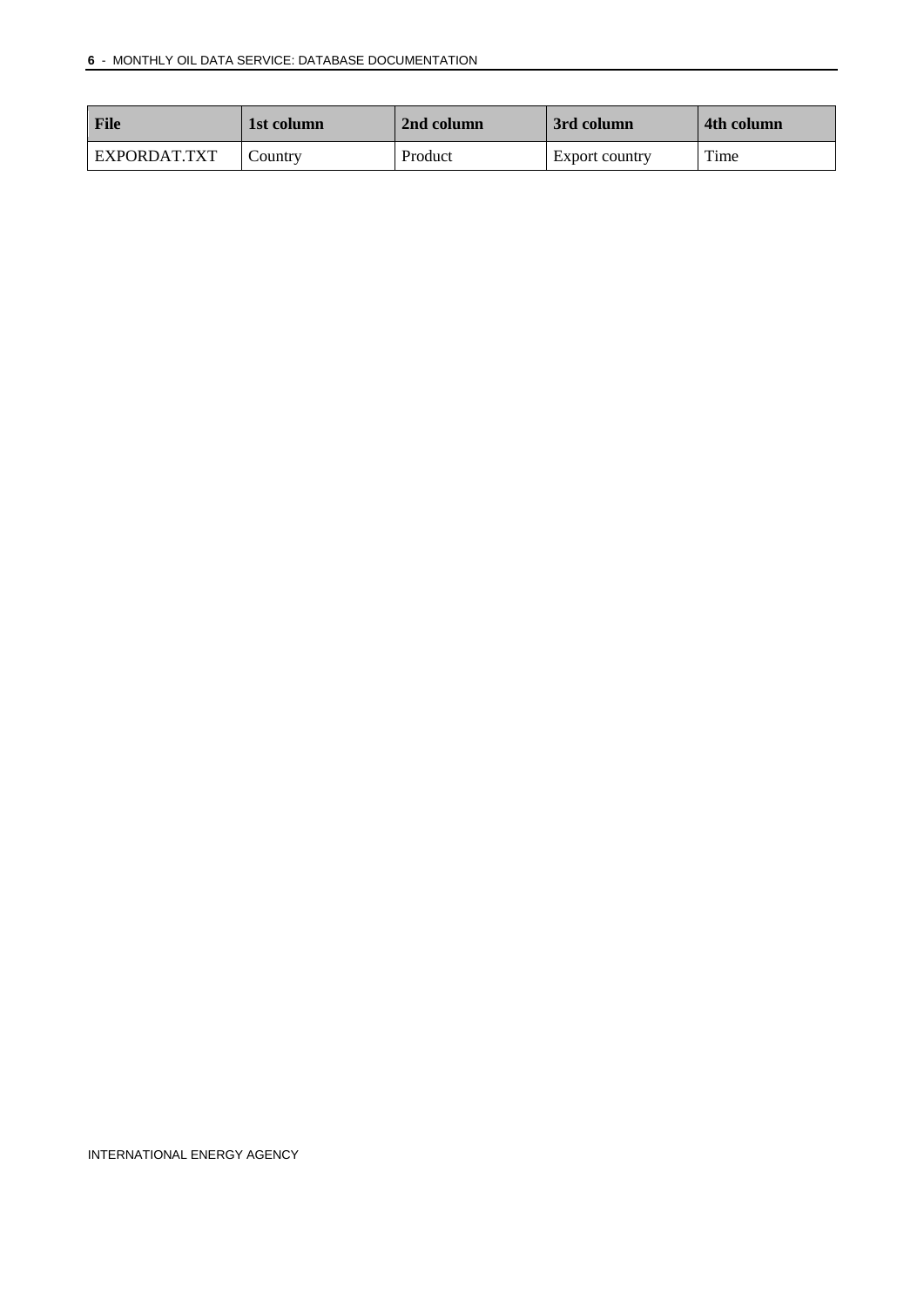## <span id="page-6-0"></span>**2. Supply, Demand, Balances and Stocks Package**

The Supply, Demand, Balances and Stocks package consists of seven files:

- Supply
- Balance: Crude oil
- Balance: Product
- Balance: Sub product
- Demand
- Stocks
- World Oil Supply and Demand
- All of the above except Balance: Sub product

In the following is a more detailed description of the content of each of the seven files.

### <span id="page-6-1"></span>**Supply (SUPPLY.IVT)**

#### *Structure*

This data set contains data on supply of crude oil, condensates, natural gas liquids and nonconventional oils for OECD and non-OECD countries in thousand barrels per day from 2005 onwards.

Historical data from 1984 to 2004 are available with the same dimensions in HSUPPLY.IVT.

#### *Sources*

The Monthly Oil Survey carried out by the IEA is the main source for OECD countries. Non-OECD supply data is provided by a variety of sources, including governments and companies. The timeliness of the data varies.

#### *Dimensions*

#### **Time**

The data set contains data from monthly, quarterly and annual data from January 2005 to the end of the current or next calendar year (next calendar year is added with the July publication). Data after MOS month are estimated.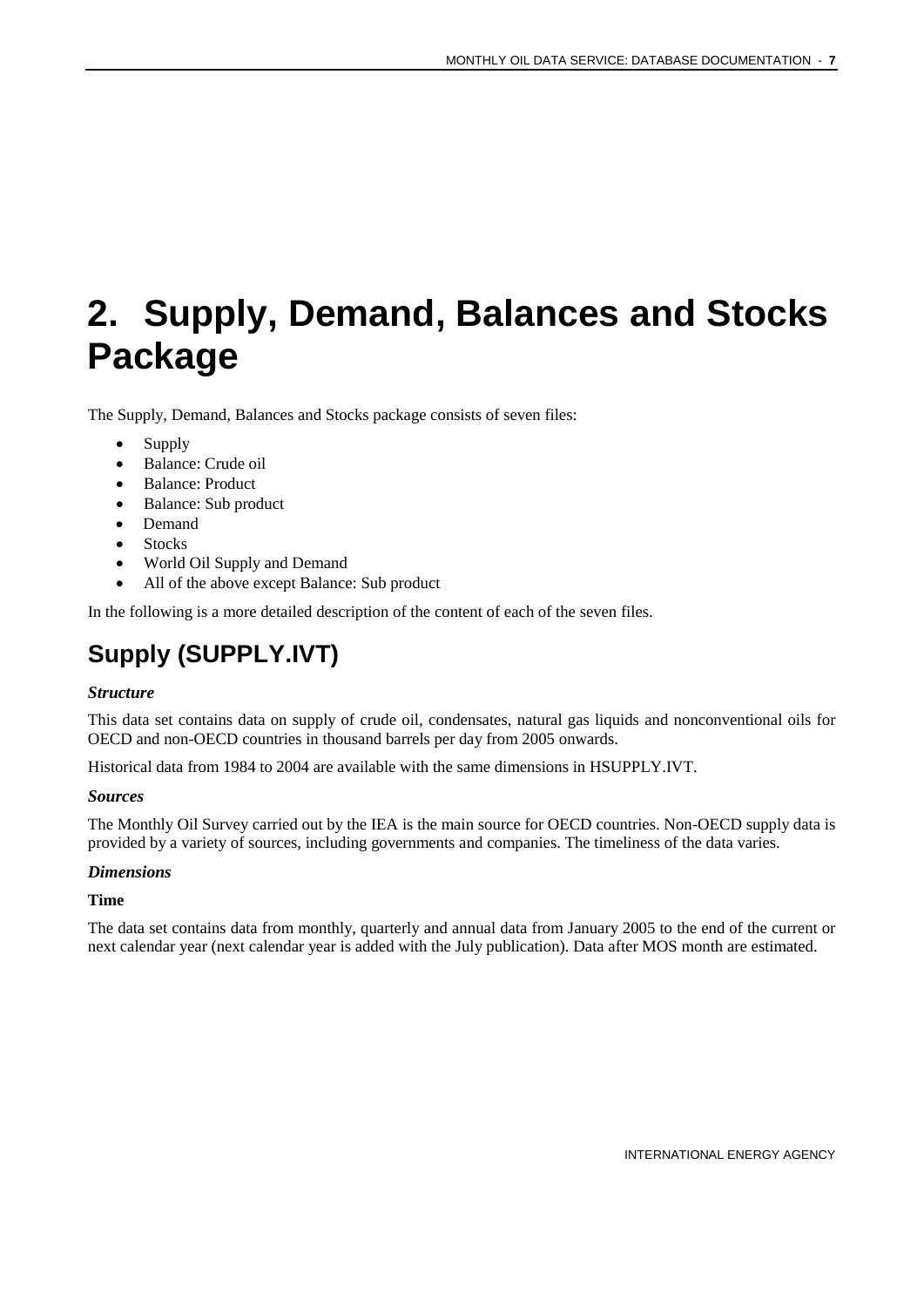| <b>Products</b> |
|-----------------|
|-----------------|

| <b>Product</b>          | <b>Short name</b> | <b>Definition</b>                                                                                                                                                                                                                                                                                                                                                                                                                                                           |
|-------------------------|-------------------|-----------------------------------------------------------------------------------------------------------------------------------------------------------------------------------------------------------------------------------------------------------------------------------------------------------------------------------------------------------------------------------------------------------------------------------------------------------------------------|
| Crude oil               | <b>CRUDE</b>      | Crude oil is a mineral oil of natural origin comprising a mixture of<br>hydrocarbons and associated impurities, such as sulphur. It exists in<br>the liquid phase under normal surface temperature and pressure and<br>its physical characteristics (density, viscosity, etc.) are highly<br>variable. This category includes field or lease condensate recovered<br>from associated and non-associated gas where it is commingled with<br>the commercial crude oil stream. |
| Condensate              | <b>COND</b>       | Condensates are liquid hydrocarbon mixtures composed of C5 and<br>higher carbon number hydrocarbons, normally recovered from<br>fractionation of gaseous flows at associated and non-associated gas<br>field. They normally have an API between 50° and 85°. They are<br>included in crude for non-OPEC countries, and in NGLS for OPEC<br>countries.                                                                                                                       |
| Natural gas liquids     | <b>NGLS</b>       | NGL are liquid or liquefied hydrocarbons recovered from natural gas<br>in separation facilities or gas processing plants. Natural gas liquids<br>include ethane, propane, butane (normal and iso-). For OPEC<br>countries, condensates are included with NGL rather than crude oil.                                                                                                                                                                                         |
| Nonconventional<br>oils | <b>NONCONV</b>    | This category includes synthetic crude oil from tar sands, oil shale,<br>etc., liquids from coal liquefaction, liquids from gas to liquids<br>processes, hydrogen and emulsified oils (e.g. orimulsion), refinery<br>additives and MTBE.                                                                                                                                                                                                                                    |
| Total                   | <b>TOTAL</b>      | The sum of crude oil, NGLs and non-conventional oils.                                                                                                                                                                                                                                                                                                                                                                                                                       |

#### **Countries**

| Country          | <b>Short name</b> | <b>Definition</b> |
|------------------|-------------------|-------------------|
| Australia        | <b>AUSTRALIA</b>  |                   |
| Austria          | <b>AUSTRIA</b>    |                   |
| Canada           | <b>CANADA</b>     |                   |
| Chile            | <b>CHILE</b>      |                   |
| Czech Republic   | <b>CZECHREPUB</b> |                   |
| Denmark          | <b>DENMARK</b>    |                   |
| Estonia          | <b>ESTONIA</b>    |                   |
| France           | <b>FRANCE</b>     |                   |
| Germany          | <b>GERMANY</b>    |                   |
| Germany Offshore | <b>GERMOFF</b>    | Discontinued      |
| Germany Onshore  | <b>GERMON</b>     | Discontinued      |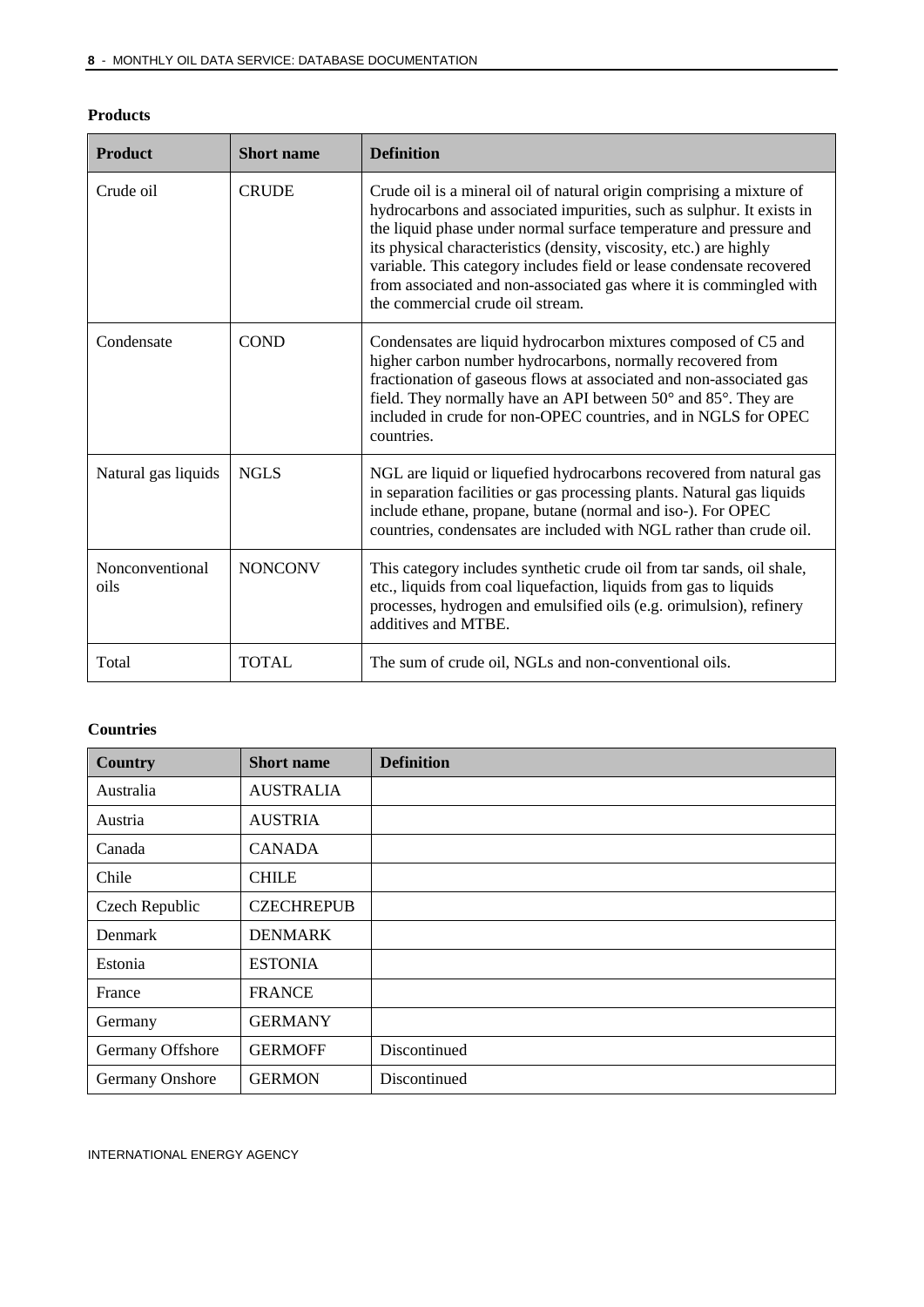| <b>Country</b>              | <b>Short name</b> | <b>Definition</b>                                                                                                                                                                                                   |
|-----------------------------|-------------------|---------------------------------------------------------------------------------------------------------------------------------------------------------------------------------------------------------------------|
| Greece                      | <b>GREECE</b>     |                                                                                                                                                                                                                     |
| Hungary                     | <b>HUNGARY</b>    |                                                                                                                                                                                                                     |
| <b>Israel</b>               | <b>ISRAEL</b>     |                                                                                                                                                                                                                     |
| Italy                       | <b>ITALY</b>      |                                                                                                                                                                                                                     |
| Korea                       | <b>KOREA</b>      |                                                                                                                                                                                                                     |
| Japan                       | <b>JAPAN</b>      |                                                                                                                                                                                                                     |
| Mexico                      | <b>MEXICO</b>     |                                                                                                                                                                                                                     |
| Netherlands                 | <b>NETHLAND</b>   |                                                                                                                                                                                                                     |
| Netherlands<br>Offshore     | <b>NETHOFF</b>    | Discontinued                                                                                                                                                                                                        |
| Netherlands<br>Onshore      | <b>NETHON</b>     | Discontinued                                                                                                                                                                                                        |
| New Zealand                 | NZ                |                                                                                                                                                                                                                     |
| Norway                      | <b>NORWAY</b>     |                                                                                                                                                                                                                     |
| Poland                      | <b>POLAND</b>     |                                                                                                                                                                                                                     |
| Portugal                    | <b>PORTUGAL</b>   |                                                                                                                                                                                                                     |
| Slovakia                    | <b>SLOVAKIA</b>   |                                                                                                                                                                                                                     |
| Slovenia                    | <b>SLOVENIA</b>   |                                                                                                                                                                                                                     |
| Spain                       | <b>SPAIN</b>      |                                                                                                                                                                                                                     |
| Sweden                      | <b>SWEDEN</b>     |                                                                                                                                                                                                                     |
| Turkey                      | <b>TURKEY</b>     |                                                                                                                                                                                                                     |
| <b>United Kingdom</b>       | <b>UK</b>         |                                                                                                                                                                                                                     |
| <b>UK Offshore</b>          | <b>UKOFF</b>      | Discontinued                                                                                                                                                                                                        |
| <b>UK</b> Onshore           | <b>UKON</b>       | Discontinued                                                                                                                                                                                                        |
| North Sea                   | <b>NORTHSEA</b>   | North Sea Includes Denmark, Norway and the UK.                                                                                                                                                                      |
| OECD Europe ex<br>North Sea | <b>OEEUREXNS</b>  |                                                                                                                                                                                                                     |
| <b>United States</b>        | <b>USA</b>        |                                                                                                                                                                                                                     |
| Alaska                      | <b>ALASKA</b>     | Discontinued                                                                                                                                                                                                        |
| Lower 48                    | LOWER48           | Discontinued                                                                                                                                                                                                        |
| <b>OECD</b> Europe          | <b>OECDEUR</b>    | OECD Europe includes Austria, Czech Republic, Denmark,<br>Estonia, France, Germany, Greece, Hungary, Italy, the Netherlands,<br>Norway, Poland, Portugal, Slovakia, Slovenia, Spain, Sweden,<br>Turkey, and the UK. |
| <b>OECD</b> Americas        | <b>OECDAME</b>    | OECD Americas includes Canada, Chile, Mexico and the<br>United States.                                                                                                                                              |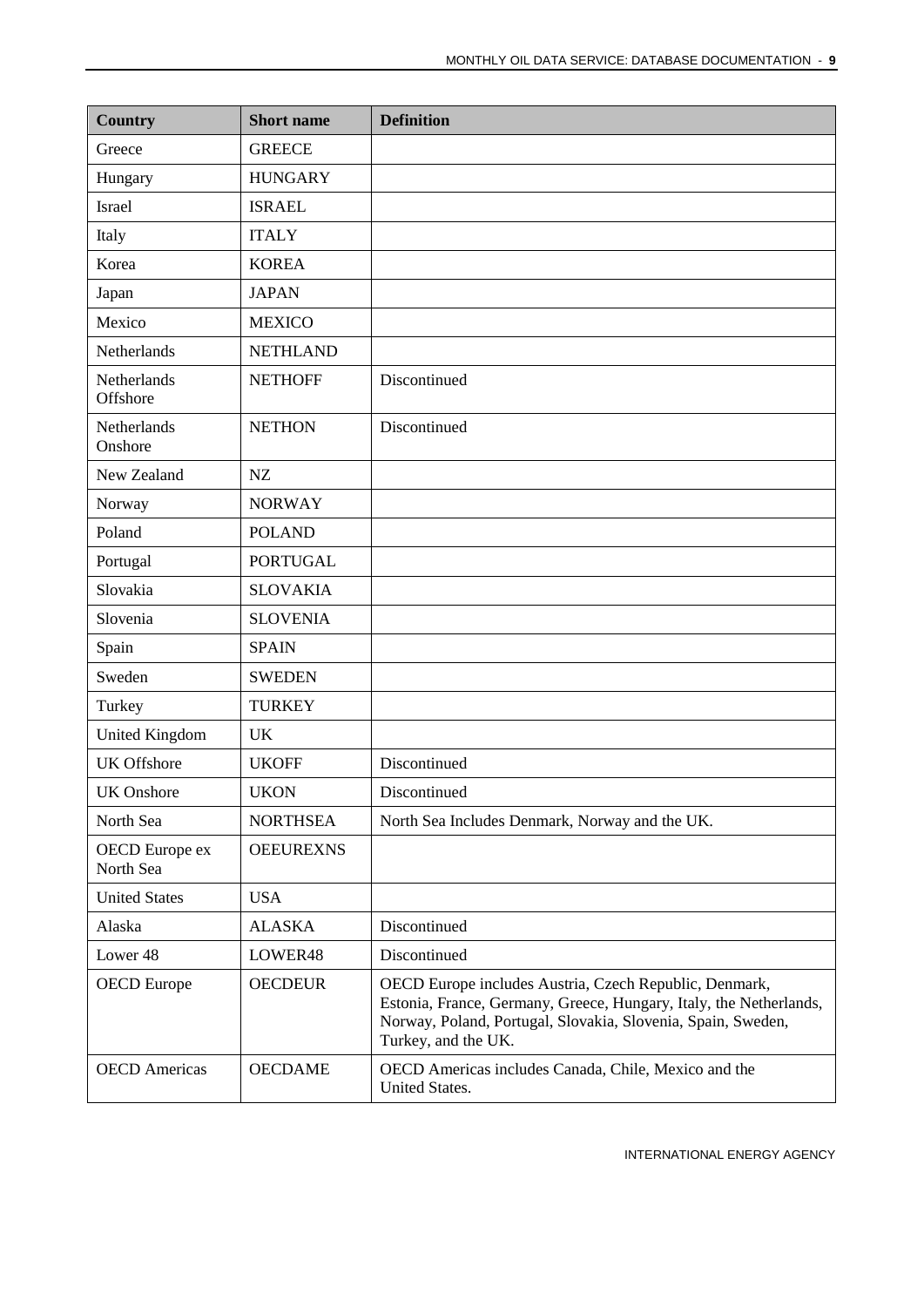| <b>Country</b>                                    | <b>Short name</b> | <b>Definition</b>                                                                                                                                           |
|---------------------------------------------------|-------------------|-------------------------------------------------------------------------------------------------------------------------------------------------------------|
| <b>OECD</b> Asia Oceania                          | <b>OECDAOC</b>    | OECD Asia Oceania includes Australia, Israel, Japan, Korea and<br>New Zealand.                                                                              |
| Albania                                           | <b>ALBANIA</b>    |                                                                                                                                                             |
| Bulgaria                                          | <b>BULGARIA</b>   |                                                                                                                                                             |
| Croatia                                           | <b>CROATIA</b>    |                                                                                                                                                             |
| Romania                                           | <b>ROMANIA</b>    |                                                                                                                                                             |
| Serbia and<br>Montenegro                          | <b>SERBIAMONT</b> |                                                                                                                                                             |
| Former Yugoslavia                                 | <b>FORMERYUGO</b> |                                                                                                                                                             |
| Azerbaijan                                        | <b>AZERBAIJAN</b> |                                                                                                                                                             |
| <b>Belarus</b>                                    | <b>BELARUS</b>    |                                                                                                                                                             |
| Georgia                                           | <b>GEORGIA</b>    |                                                                                                                                                             |
| Kazakhstan                                        | <b>KAZAKHSTAN</b> |                                                                                                                                                             |
| Kyrgyzstan                                        | <b>KYRGYZSTAN</b> |                                                                                                                                                             |
| Russia                                            | <b>RUSSIA</b>     |                                                                                                                                                             |
| Tajikistan                                        | <b>TAJIKISTAN</b> |                                                                                                                                                             |
| Turkmenistan                                      | <b>TURKMENIST</b> |                                                                                                                                                             |
| Ukraine                                           | <b>UKRAINE</b>    |                                                                                                                                                             |
| Uzbekistan                                        | <b>UZBEKISTAN</b> |                                                                                                                                                             |
| Non-Russian<br>republics of former<br><b>USSR</b> | <b>NONRUSSIAN</b> | Non-Russian republics of former USSR includes Azerbaijan,<br>Belarus, Georgia, Kazakhstan, Kyrgyzstan, Tajikistan,<br>Turkmenistan, Ukraine and Uzbekistan. |
| Benin                                             | <b>BENIN</b>      |                                                                                                                                                             |
| Cameroon                                          | <b>CAMEROON</b>   |                                                                                                                                                             |
| Chad                                              | <b>CHAD</b>       |                                                                                                                                                             |
| Democratic<br>Republic of Congo                   | <b>CONGOREP</b>   |                                                                                                                                                             |
| Egypt                                             | <b>EGYPT</b>      |                                                                                                                                                             |
| Ghana                                             | <b>GHANA</b>      |                                                                                                                                                             |
| <b>Ivory Coast</b>                                | <b>IVORYCOAST</b> |                                                                                                                                                             |
| Mauritania                                        | <b>MAURITANIA</b> |                                                                                                                                                             |
| Morocco                                           | <b>MOROCCO</b>    |                                                                                                                                                             |
| South Africa                                      | <b>SOUTHAFRIC</b> |                                                                                                                                                             |
| South Sudan                                       | <b>SOUTHSUDAN</b> |                                                                                                                                                             |
| Sudan                                             | <b>SUDAN</b>      |                                                                                                                                                             |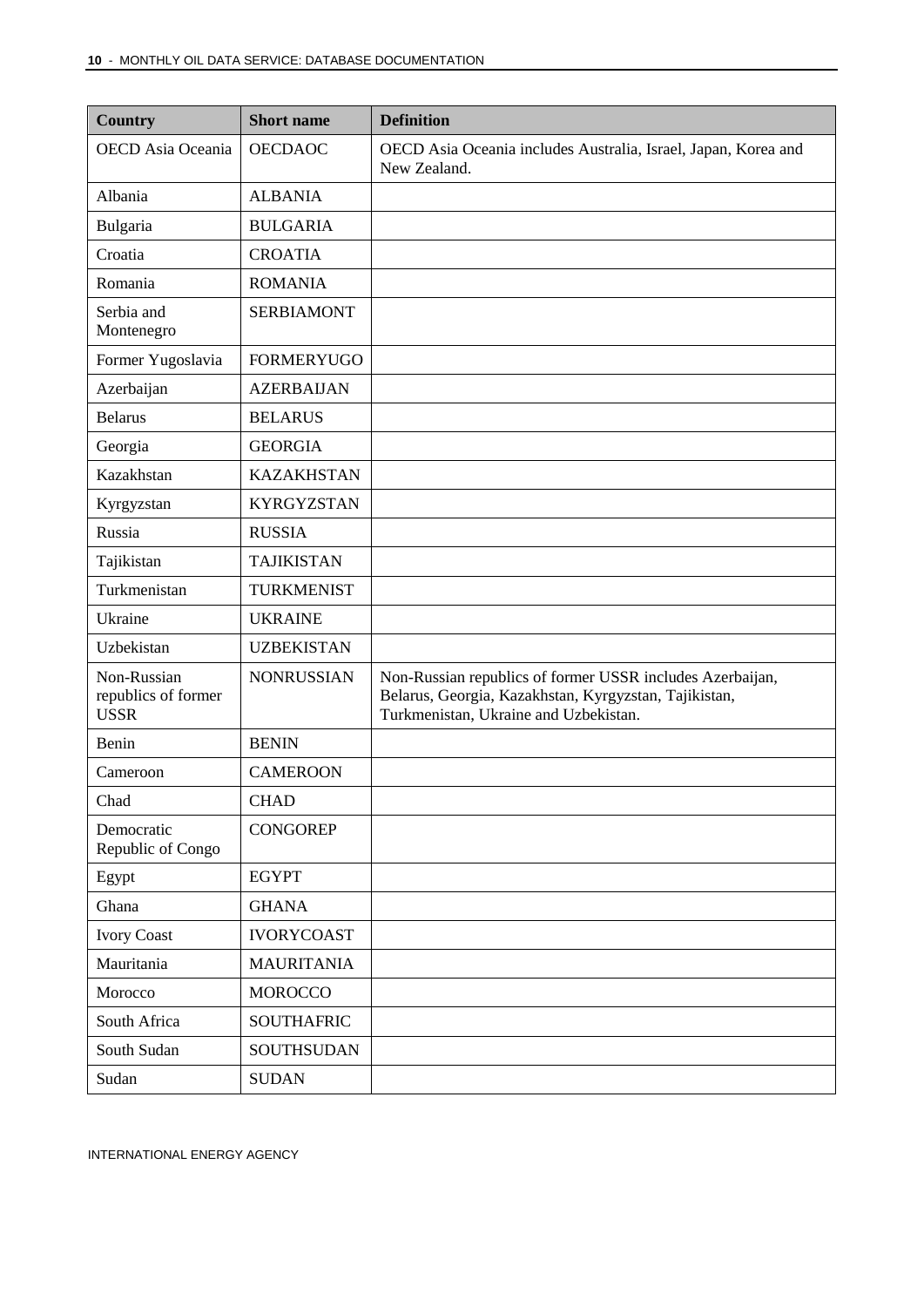| <b>Country</b>            | <b>Short name</b> | <b>Definition</b>                                                                                                                                                                                                        |
|---------------------------|-------------------|--------------------------------------------------------------------------------------------------------------------------------------------------------------------------------------------------------------------------|
| Tunisia                   | <b>TUNISIA</b>    |                                                                                                                                                                                                                          |
| Uganda                    | <b>UGANDA</b>     |                                                                                                                                                                                                                          |
| Niger                     | <b>NIGER</b>      |                                                                                                                                                                                                                          |
| Non-OPEC Africa           | <b>NOPAFRICA</b>  | Non-OPEC Africa includes Benin, Cameroon, Chad, Democratic<br>Republic of Congo, Egypt, Ghana, Ivory Coast, Mauritania,<br>Morocco, South Africa, South Sudan, Sudan and Tunisia.                                        |
| Afghanistan               | <b>AFGHANIS</b>   |                                                                                                                                                                                                                          |
| Bangladesh                | <b>BANGLADESH</b> |                                                                                                                                                                                                                          |
| <b>Brunei</b>             | <b>BRUNEI</b>     |                                                                                                                                                                                                                          |
| <b>East Timor</b>         | <b>EASTTIMOR</b>  |                                                                                                                                                                                                                          |
| India                     | <b>INDIA</b>      |                                                                                                                                                                                                                          |
| Indonesia                 | <b>INDONESIA</b>  | Indonesia suspended its OPEC membership from 2009 to 2015 and<br>from December 2016 onwards and it is excluded from the OPEC<br>Historical Composition total for these periods.                                          |
| Malaysia                  | <b>MALAYSIA</b>   |                                                                                                                                                                                                                          |
| Mongolia                  | <b>MONGOLIA</b>   |                                                                                                                                                                                                                          |
| Myanmar                   | <b>MYANMAR</b>    |                                                                                                                                                                                                                          |
| Nepal                     | <b>NEPAL</b>      |                                                                                                                                                                                                                          |
| Pakistan                  | <b>PAKISTAN</b>   |                                                                                                                                                                                                                          |
| Papua New Guinea          | <b>PAPUANEWGU</b> |                                                                                                                                                                                                                          |
| China                     | <b>CHINA</b>      |                                                                                                                                                                                                                          |
| Chinese Taipei            | <b>TAIPEI</b>     |                                                                                                                                                                                                                          |
| Philippines               | <b>PHILIPPINE</b> |                                                                                                                                                                                                                          |
| Thailand                  | <b>THAILAND</b>   |                                                                                                                                                                                                                          |
| Viet Nam                  | <b>VIETNAM</b>    |                                                                                                                                                                                                                          |
| Non-OPEC Asia             | <b>NOPASIA</b>    | Non-OPEC Asia includes Afghanistan, Bangladesh, Brunei, East<br>Timor, India, Indonesia, Malaysia, Mongolia, Myanmar, Nepal,<br>Pakistan, Papua New Guinea, China, Chinese Taipei, Philippines,<br>Thailand and Vietnam. |
| Non-OPEC Asia ex<br>China | <b>NOASIEXCH</b>  |                                                                                                                                                                                                                          |
| Argentina                 | <b>ARGENTINA</b>  |                                                                                                                                                                                                                          |
| <b>Barbados</b>           | <b>BARBADOS</b>   |                                                                                                                                                                                                                          |
| <b>Bolivia</b>            | <b>BOLIVIA</b>    |                                                                                                                                                                                                                          |
| <b>Brazil</b>             | <b>BRAZIL</b>     |                                                                                                                                                                                                                          |
| Colombia                  | <b>COLOMBIA</b>   |                                                                                                                                                                                                                          |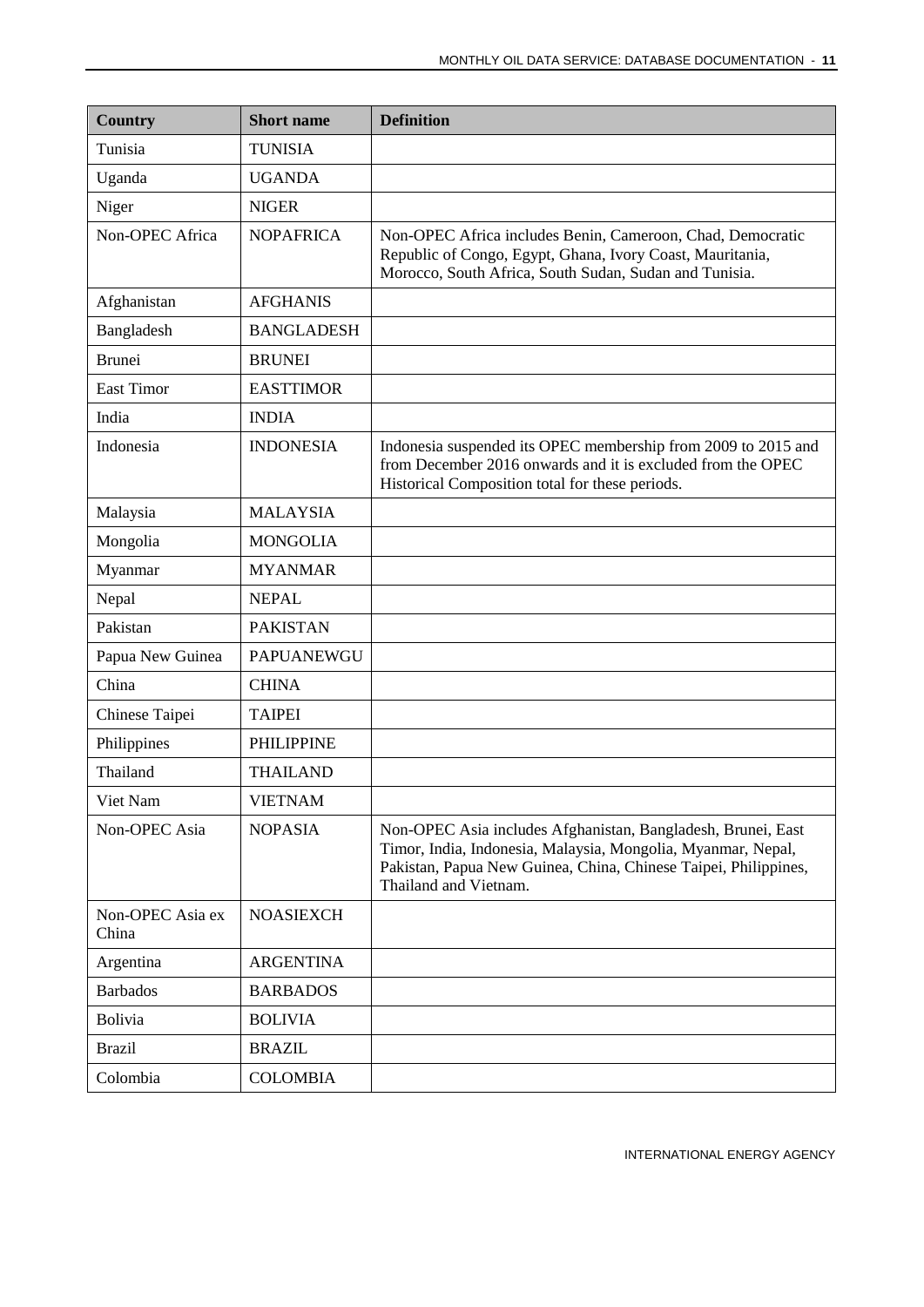| <b>Country</b>                              | <b>Short name</b> | <b>Definition</b>                                                                                                                                                                                                                                                                                                                                                                                                                                                                                    |
|---------------------------------------------|-------------------|------------------------------------------------------------------------------------------------------------------------------------------------------------------------------------------------------------------------------------------------------------------------------------------------------------------------------------------------------------------------------------------------------------------------------------------------------------------------------------------------------|
| Cuba                                        | <b>CUBA</b>       |                                                                                                                                                                                                                                                                                                                                                                                                                                                                                                      |
| Ecuador                                     | <b>ECUADOR</b>    | Ecuador was a member of OPEC through 1992 and from December<br>2007 to December 2019. It is included within secondary OPEC<br>Historical Composition totals for these periods.<br>Ecuador suspended its OPEC membership from January 2020<br>onward and is excluded from OPEC Historical Composition total<br>for this period.                                                                                                                                                                       |
| Guatemala                                   | <b>GUATEMALA</b>  |                                                                                                                                                                                                                                                                                                                                                                                                                                                                                                      |
| Peru                                        | PERU              |                                                                                                                                                                                                                                                                                                                                                                                                                                                                                                      |
| Surinam                                     | <b>SURINAM</b>    |                                                                                                                                                                                                                                                                                                                                                                                                                                                                                                      |
| Trinidad and<br>Tobago                      | <b>TRINIDAD</b>   |                                                                                                                                                                                                                                                                                                                                                                                                                                                                                                      |
| Non-OPEC<br>Americas                        | <b>NOPLATAM</b>   | Non-OPEC Latin America includes Argentina, Barbados, Bolivia,<br>Brazil, Colombia, Cuba, Ecuador, Guatemala, Peru, Surinam and<br>Trinidad and Tobago.                                                                                                                                                                                                                                                                                                                                               |
| Bahrain                                     | <b>BAHRAIN</b>    |                                                                                                                                                                                                                                                                                                                                                                                                                                                                                                      |
| Oman                                        | <b>OMAN</b>       |                                                                                                                                                                                                                                                                                                                                                                                                                                                                                                      |
| Syria                                       | <b>SYRIA</b>      |                                                                                                                                                                                                                                                                                                                                                                                                                                                                                                      |
| Yemen                                       | <b>YEMEN</b>      |                                                                                                                                                                                                                                                                                                                                                                                                                                                                                                      |
| Non-OPEC Middle<br>East                     | <b>NOPMIDEAST</b> | Non-OPEC Middle East includes Bahrain, Oman, Qatar, Syria and<br>Yemen.                                                                                                                                                                                                                                                                                                                                                                                                                              |
| Non-OPEC Non-<br><b>OECD</b> Total          | <b>NOPNOECD</b>   |                                                                                                                                                                                                                                                                                                                                                                                                                                                                                                      |
| Non-OPEC<br>(including<br>processing gains) | <b>NONOPECCUR</b> | Non-OPEC primary total based on its composition from January<br>2009, excluding all current OPEC members back through the<br>historical time series and for the forecast.                                                                                                                                                                                                                                                                                                                            |
| Non-OPEC<br>Historical<br>Composition       | <b>NONOPEC</b>    | Non-OPEC Historical Composition secondary total including all<br>countries not within OPEC membership at the prevailing time in<br>history. Includes Ecuador between 1993 and November 2007<br>inclusive and from January 2020 onwards, Gabon from 1995<br>through June 2016, Angola prior to 2007, Equatorial Guinea prior to<br>June 2017, Congo prior to July 2018, excludes Indonesia from 2009<br>to 2015 and from January through November 2016, Qatar<br>production is excluded through 2018. |
| European Union 28                           | <b>EU28</b>       |                                                                                                                                                                                                                                                                                                                                                                                                                                                                                                      |
| European Union 27                           | <b>EU27</b>       |                                                                                                                                                                                                                                                                                                                                                                                                                                                                                                      |
| European Union 15                           | <b>EU15</b>       |                                                                                                                                                                                                                                                                                                                                                                                                                                                                                                      |
| Algeria                                     | <b>ALGERIA</b>    |                                                                                                                                                                                                                                                                                                                                                                                                                                                                                                      |
| Angola/Cabinda                              | <b>ANGOLA</b>     | Angola became a member of OPEC from 2007 onwards and is<br>included within secondary OPEC Historical Composition totals for<br>this period.                                                                                                                                                                                                                                                                                                                                                          |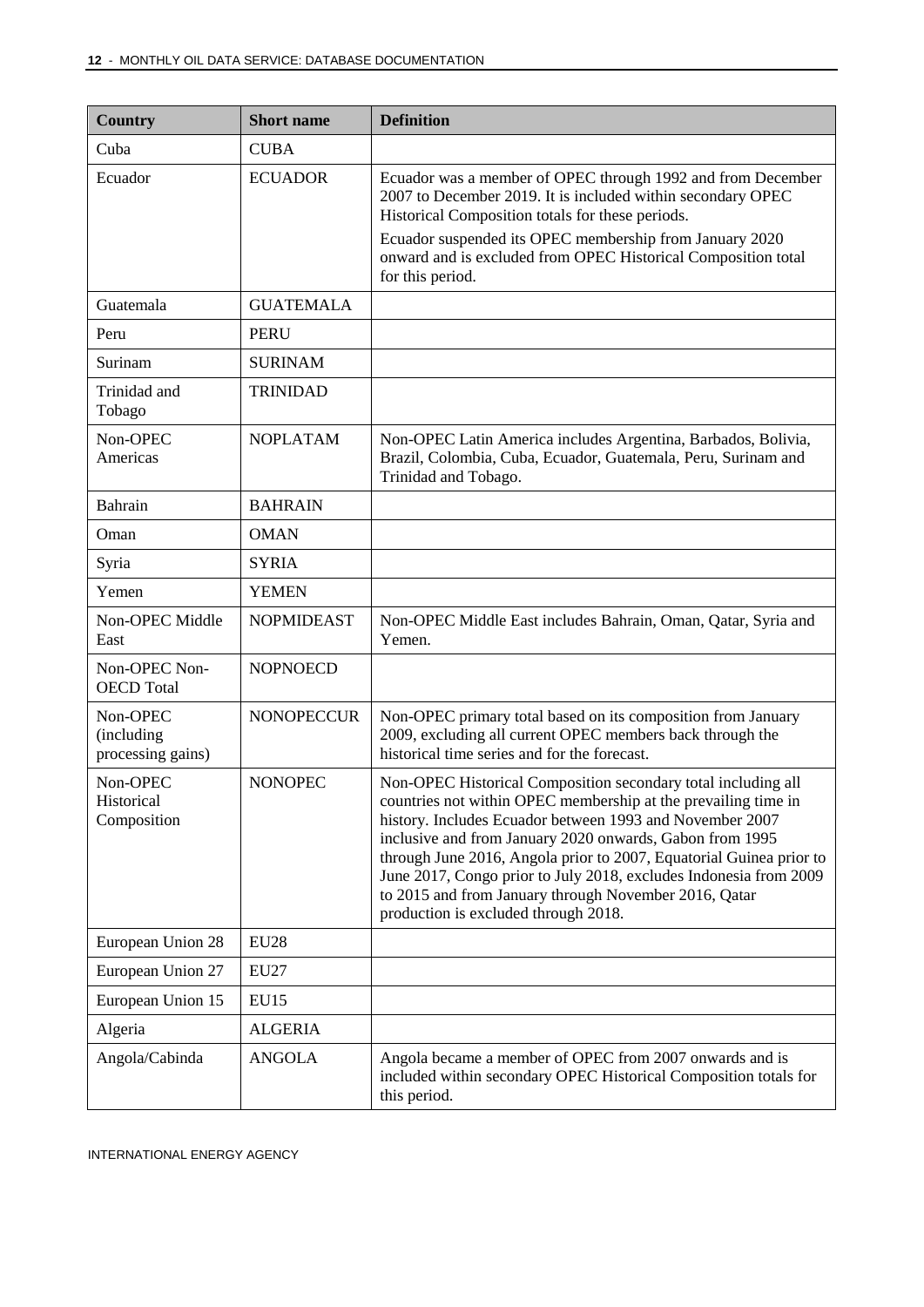| <b>Country</b>                        | <b>Short name</b> | <b>Definition</b>                                                                                                                                                                                                                                                                                                                                                                                                                                                                                                                                                                                                          |
|---------------------------------------|-------------------|----------------------------------------------------------------------------------------------------------------------------------------------------------------------------------------------------------------------------------------------------------------------------------------------------------------------------------------------------------------------------------------------------------------------------------------------------------------------------------------------------------------------------------------------------------------------------------------------------------------------------|
| Congo                                 | <b>CONGO</b>      | Congo became a member of OPEC from June 2018 onwards and is<br>included within secondary OPEC Historical Composition totals for<br>this period.                                                                                                                                                                                                                                                                                                                                                                                                                                                                            |
| Gabon                                 | <b>GABON</b>      | Gabon was a member of OPEC through 1994 and again from July<br>2016. It is included within the OPEC Historical Composition totals<br>for these periods.                                                                                                                                                                                                                                                                                                                                                                                                                                                                    |
| <b>Equatorial Guinea</b>              | <b>EQUATORIAL</b> | Equatorial Guinea became a member of OPEC from June 2017<br>onwards and is included within secondary OPEC Historical<br>Composition totals for this period.                                                                                                                                                                                                                                                                                                                                                                                                                                                                |
| Iraq                                  | <b>IRAQ</b>       |                                                                                                                                                                                                                                                                                                                                                                                                                                                                                                                                                                                                                            |
| Iran                                  | <b>IRAN</b>       |                                                                                                                                                                                                                                                                                                                                                                                                                                                                                                                                                                                                                            |
| Kuwait                                | <b>KUWAIT</b>     |                                                                                                                                                                                                                                                                                                                                                                                                                                                                                                                                                                                                                            |
| Libya                                 | <b>LIBYA</b>      |                                                                                                                                                                                                                                                                                                                                                                                                                                                                                                                                                                                                                            |
| <b>Neutral Zone</b>                   | <b>NEUTRALZON</b> |                                                                                                                                                                                                                                                                                                                                                                                                                                                                                                                                                                                                                            |
| Nigeria                               | <b>NIGERIA</b>    |                                                                                                                                                                                                                                                                                                                                                                                                                                                                                                                                                                                                                            |
| Qatar                                 | QATAR             | Qatar suspended its OPEC membership from January 2019 onward<br>and is excluded from OPEC Historical Composition total for this<br>period.                                                                                                                                                                                                                                                                                                                                                                                                                                                                                 |
| Saudi Arabia                          | <b>SAUDIARABI</b> |                                                                                                                                                                                                                                                                                                                                                                                                                                                                                                                                                                                                                            |
| <b>United Arab</b><br>Emirates        | <b>UAE</b>        |                                                                                                                                                                                                                                                                                                                                                                                                                                                                                                                                                                                                                            |
| Abudhabi                              | <b>ABUDHABI</b>   | Discontinued                                                                                                                                                                                                                                                                                                                                                                                                                                                                                                                                                                                                               |
| Dubai                                 | <b>DUBAI</b>      | Discontinued                                                                                                                                                                                                                                                                                                                                                                                                                                                                                                                                                                                                               |
| Sharjah/Ras Al<br>Khaimah             | <b>SHARJRAS</b>   | Discontinued                                                                                                                                                                                                                                                                                                                                                                                                                                                                                                                                                                                                               |
| Venezuela                             | <b>VENEZUELA</b>  |                                                                                                                                                                                                                                                                                                                                                                                                                                                                                                                                                                                                                            |
| <b>OPEC</b>                           | <b>OPECCUR</b>    | OPEC primary total based on its current composition, namely<br>Angola, Algeria, Congo, Equatorial Guinea, Gabon, Iran, Iraq,<br>Kuwait, Libya, Nigeria, Saudi Arabia, the UAE and Venezuela.                                                                                                                                                                                                                                                                                                                                                                                                                               |
| <b>OPEC Historical</b><br>Composition | <b>OPEC</b>       | OPEC Historical Composition including OPECs members at any<br>point in time. It includes Algeria, Iraq, Iran, Kuwait, Libya, Neutral<br>Zone, Nigeria, Saudi Arabia, the United Arab Emirates and<br>Venezuela. Also, Ecuador production is included through 1992 and<br>from December 2007 to December 2019, Gabon production<br>included through 1994 and from July 2016, Angola from 2007<br>onwards, Equatorial Guinea from June 2017 onwards, Congo from<br>July 2018 onwards, Indonesia production is excluded from 2009 to<br>2015 and from December 2016 onwards and Qatar production is<br>included through 2018. |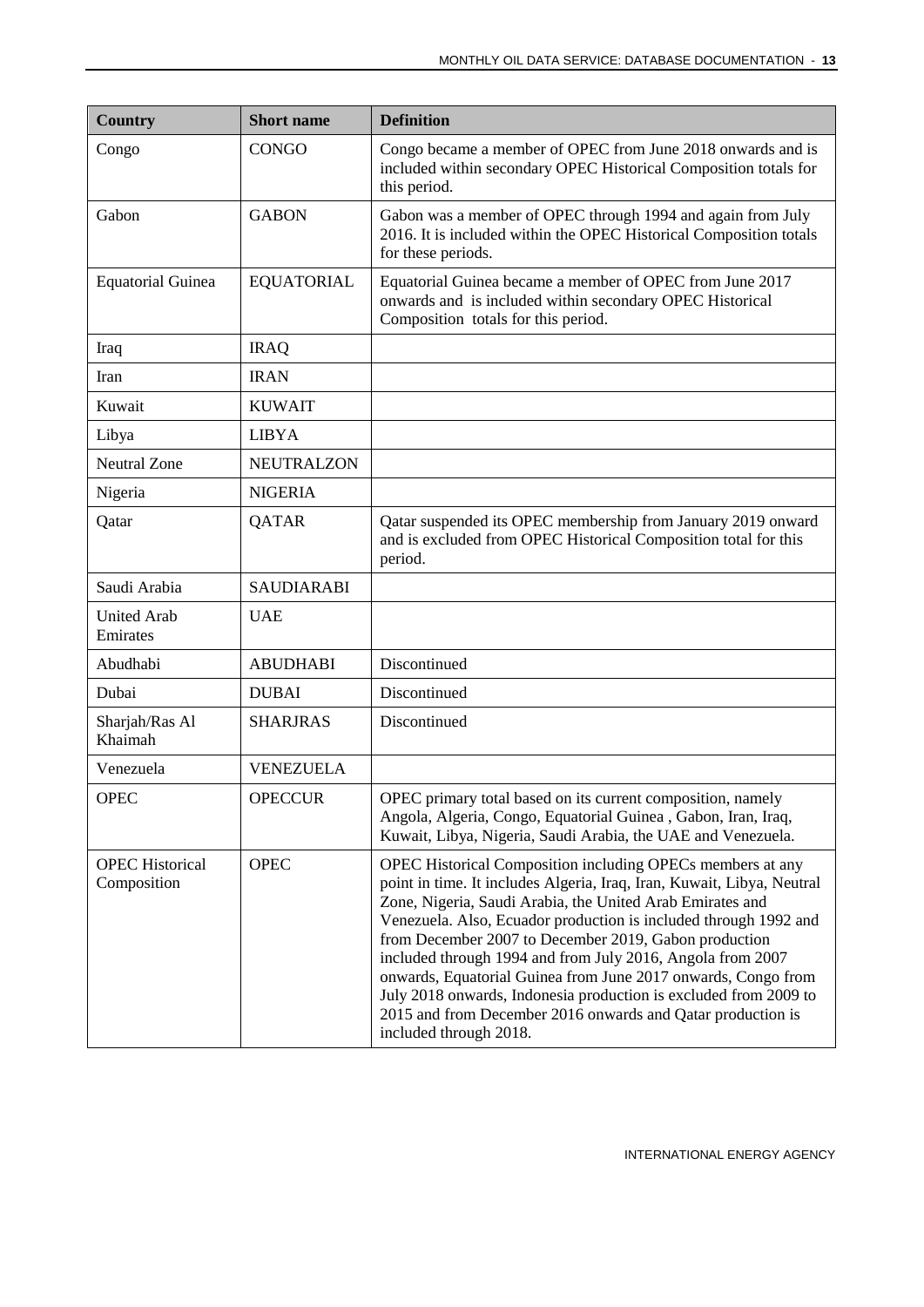| <b>Country</b>                                 | <b>Short</b> name | <b>Definition</b>                                                                                                                                                                                                                                                                            |
|------------------------------------------------|-------------------|----------------------------------------------------------------------------------------------------------------------------------------------------------------------------------------------------------------------------------------------------------------------------------------------|
| Non-OECD Europe                                | <b>NONOECDEUR</b> | Non-OECD Europe includes Albania, Bulgaria, Former Yugoslavia<br>(Croatia and Federal Republic of Yugoslavia, excluding Slovenia)<br>and Romania.                                                                                                                                            |
| Former USSR<br>excluding Estonia               | <b>FORMERUSSR</b> | Former USSR includes Azerbaijan, Belarus, Georgia, Kazakhstan,<br>Kyrgyzstan, Russia, Tajikistan, Turkmenistan, Ukraine and<br>Uzbekistan.                                                                                                                                                   |
| Africa                                         | <b>AFRICA</b>     | Africa includes Algeria, Angola/Cabinda, Benin, Cameroon, Chad,<br>Congo, Democratic Republic of Congo, Egypt, Equatorial Guinea,<br>Gabon, Ghana, Ivory Coast, Libya, Nigeria, Mauritania, Morocco,<br>South Africa, South Sudan, Sudan and Tunisia.                                        |
| Asia                                           | <b>ASIACHINA</b>  | Asia includes Afghanistan, Bangladesh, Brunei, East Timor, India,<br>Indonesia, Malaysia, Mongolia, Myanmar, Nepal, Pakistan, Papua<br>New Guinea, China, Chinese Taipei, Philippines, Thailand and<br>Vietnam.                                                                              |
| Latin America<br>excluding Mexico<br>and Chile | <b>LATINAMERI</b> | Latin America includes Argentina, Barbados, Bolivia, Brazil,<br>Colombia, Cuba, Ecuador, Guatemala, Peru, Surinam, Trinidad and<br>Tobago and Venezuela.                                                                                                                                     |
| <b>Middle East</b>                             | <b>MIDDLEEAST</b> | Middle East includes Bahrain, Oman, Syria, Yemen, Iraq, Iran,<br>Kuwait, Neutral Zone, Qatar, Saudi Arabia and the United Arab<br>Emirates.                                                                                                                                                  |
| Non-OECD Total                                 | <b>NONOECDTOT</b> |                                                                                                                                                                                                                                                                                              |
| <b>OECD</b> Total                              | <b>OECDTOT</b>    | OECD includes Austria, Czech Republic, Denmark, Estonia,<br>France, Germany, Greece, Hungary, Italy, the Netherlands, Norway,<br>Poland, Slovakia, Slovenia, Spain, Sweden, Turkey, and the UK,<br>Canada, Chile, Mexico and the United States, Australia, Israel,<br>Japan and New Zealand. |
| <b>Processing Gains</b>                        | <b>PROCGAINS</b>  |                                                                                                                                                                                                                                                                                              |
| <b>Global Biofuels</b>                         | <b>GLOBIOTOT</b>  | Global Biofuels comprise all world biofuel production including<br>fuel ethanol from the US and Brazil.                                                                                                                                                                                      |
| <b>Total World Supply</b>                      | <b>WORLD</b>      |                                                                                                                                                                                                                                                                                              |

### <span id="page-13-0"></span>**Balance: Crude oil (CRUDBAL.IVT)**

#### *Structure*

This data set contains monthly balances for crude oil, natural gas liquids, refinery feedstocks, additives/oxygenates and other hydrocarbons for OECD countries in thousand metric tons and thousand barrels for some flows from 2005 onwards.

Historical data from 1984 to 2004 are available with the same dimensions in HCRUDBAL.IVT.

#### *Sources*

The source of the data is the Monthly Oil Survey (MOS) carried out by the IEA.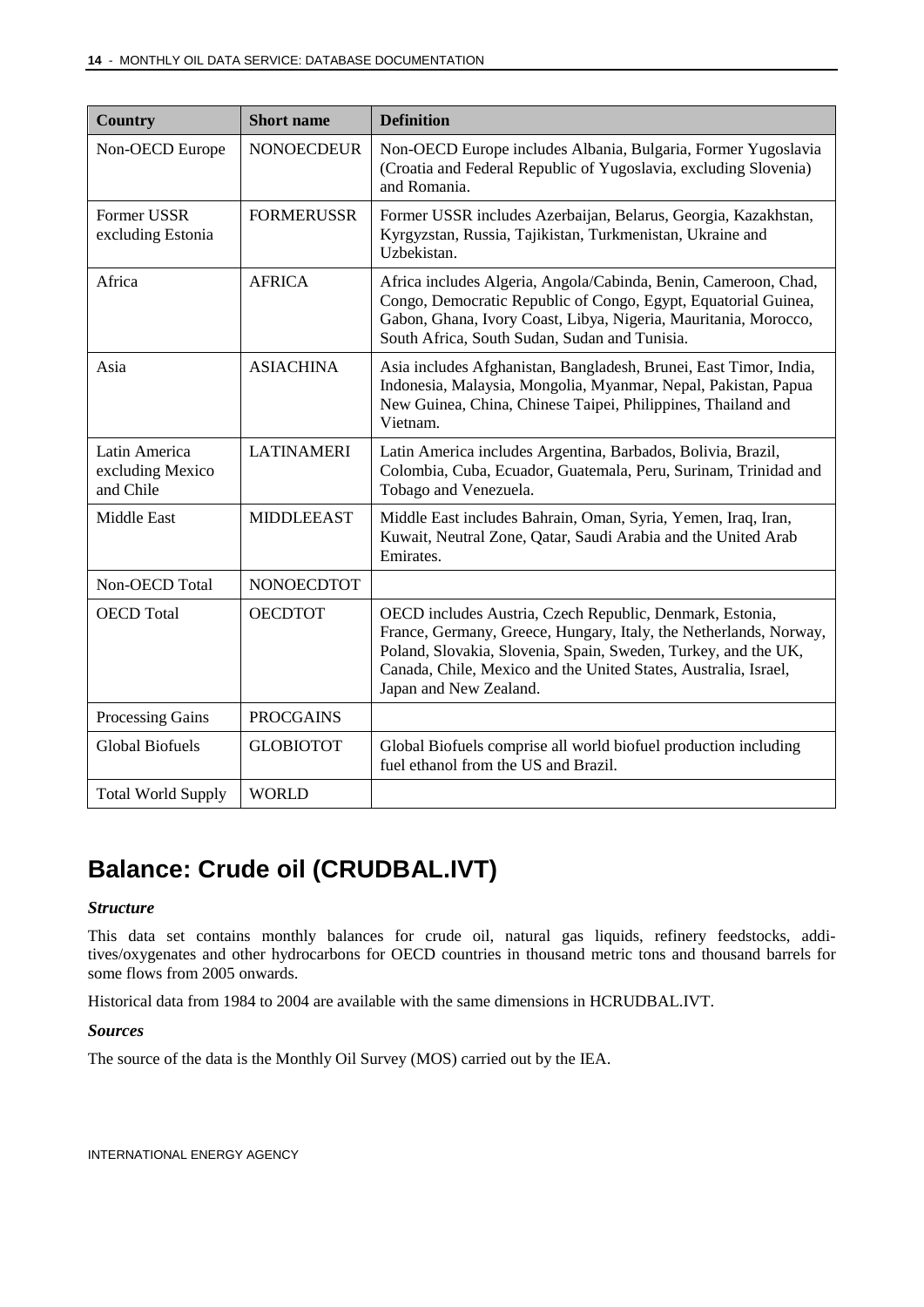#### *Dimensions*

#### **Time**

The data set contains monthly data from January 2005 up to the current MOS month.

#### **Products**

| <b>Product</b>                | <b>Short name</b> | <b>Definition</b>                                                                                                                                                                                                                                                                                                                                                                                                                                                                                         |
|-------------------------------|-------------------|-----------------------------------------------------------------------------------------------------------------------------------------------------------------------------------------------------------------------------------------------------------------------------------------------------------------------------------------------------------------------------------------------------------------------------------------------------------------------------------------------------------|
| Crude oil                     | <b>CRUDEOIL</b>   | Crude oil is a mineral oil of natural origin comprising a mixture of<br>hydrocarbons and associated impurities, such as sulphur. It exists in the<br>liquid phase under normal surface temperature and pressure and its<br>physical characteristics (density, viscosity, etc.) are highly variable.<br>This category includes field or lease condensate recovered from<br>associated and non-associated gas where it is commingled with the<br>commercial crude oil stream.                               |
| Natural gas liquids           | <b>NGL</b>        | NGL are liquid or liquefied hydrocarbons recovered from natural gas in<br>separation facilities or gas processing plants. Natural gas liquids include<br>ethane, propane, butane (normal and iso-), (iso) pentane and pentanes<br>plus (sometimes referred to as natural gasoline or plant condensate). For<br>OPEC countries, field condensates are usually included with NGL<br>rather than crude oil.                                                                                                  |
| Refinery feedstocks           | <b>REFFEEDS</b>   | A refinery feedstock is a processed oil destined for further processing<br>(e.g. straight run fuel oil or vacuum gas oil) excluding blending. With<br>further processing, it will be transformed into one or more components<br>and/or finished products. This definition also covers returns from the<br>petrochemical industry to the refining industry (e.g. pyrolysis gasoline,<br>C4 fractions, gasoil and fuel oil fractions).                                                                      |
| Additives/oxygenates          | <b>ADDITIVE</b>   | Additives and oxygenates are non-hydrocarbon compounds added to or<br>blended with a product to modify fuel properties (octane, cetane, cold<br>properties, etc.) e.g. alcohols (methanol, ethanol), ethers (such as<br>MTBE (methyl tertiary butyl ether), ETBE (ethyl tertiary butyl ether),<br>TAME (tertiary amyl methyl ether) or esters(e.g. rapeseed or<br>dimethylester, etc.). Additives include chemical compounds (such as<br>TML (tetramethyl lead) or TEL (tetraethyl lead)) and detergents. |
| Other hydrocarbons            | <b>NONCRUDE</b>   | This category includes synthetic crude oil from tar sands, shale oil, etc.,<br>liquids from coal liquefaction, hydrogen and emulsified oils (e.g.<br>orimulsion).                                                                                                                                                                                                                                                                                                                                         |
| $Crude + NGL +$<br>Feedstocks | <b>CRNGFEED</b>   | Sum of Crude oil, NGL, Refinery feedstocks, Additives/oxygenates and<br>Other hydrocarbons.                                                                                                                                                                                                                                                                                                                                                                                                               |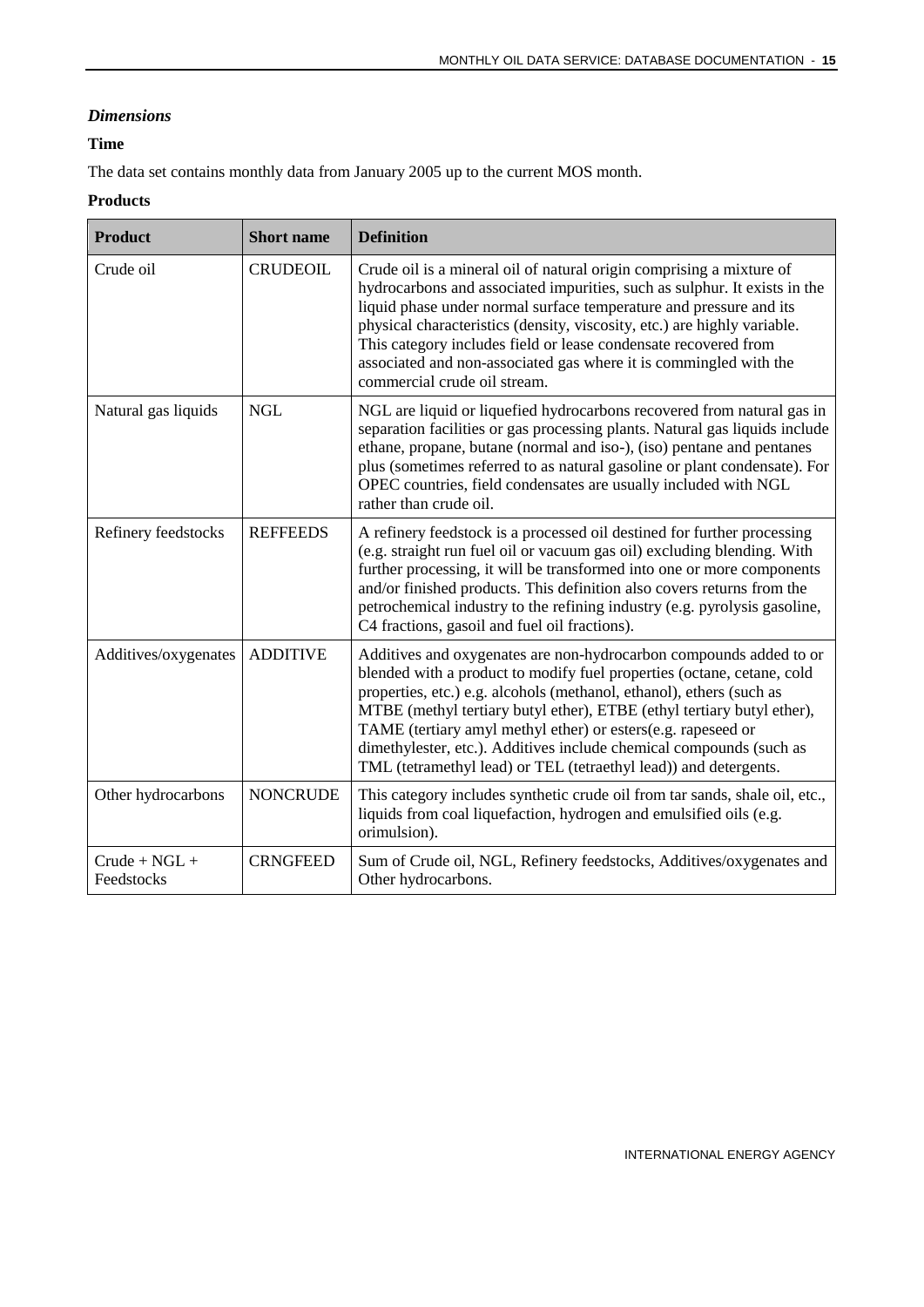| <b>Balance</b>                           | <b>Short name</b> | <b>Definition</b>                                                                                                                                                                                                                                                                                                                                                                                                                                                                                                                                                                                                                                                                  |
|------------------------------------------|-------------------|------------------------------------------------------------------------------------------------------------------------------------------------------------------------------------------------------------------------------------------------------------------------------------------------------------------------------------------------------------------------------------------------------------------------------------------------------------------------------------------------------------------------------------------------------------------------------------------------------------------------------------------------------------------------------------|
| Indigenous<br>production<br>$[$ in $kt]$ | <b>INDPRODT</b>   | Indigenous production includes all production within national boundaries<br>including off-shore production. Production only includes marketable<br>production, excluding volumes returned to formation. Such production<br>includes all crude oil, NGL, condensates and oil from shale and tar sands,<br>etc. It also includes the receipts of additives/oxygenates by refineries and<br>blending plants, from outside the refinery sector.                                                                                                                                                                                                                                        |
|                                          |                   | Also includes supplies of additives/oxygenates and other hydrocarbons,<br>the production of which has already been covered in other fuel balances<br>e.g. in NZ the manufacture of synthetic gasoline requires natural gas as<br>feedstock. The amount of gas for methanol manufacture is accounted for<br>in the natural gas balance, while the receipts of methanol are reported as<br>inputs 'from other sources' in the oil balance.                                                                                                                                                                                                                                           |
|                                          |                   | Measured in thousand metric tons.                                                                                                                                                                                                                                                                                                                                                                                                                                                                                                                                                                                                                                                  |
| Indigenous<br>production<br>[in kbbl]    | <b>INDPRODB</b>   | Indigenous production includes all production within national boundaries<br>including off-shore production. Production only includes marketable<br>production, excluding volumes returned to formation. Such production<br>includes all crude oil, NGL, condensates and oil from shale and tar sands,<br>etc. It also includes the receipts of additives/oxygenates by refineries and<br>blending plants, from outside the refinery sector.                                                                                                                                                                                                                                        |
|                                          |                   | Also includes supplies of additives/oxygenates and other hydrocarbons,<br>the production of which has already been covered in other fuel balances<br>e.g. in NZ the manufacture of synthetic gasoline requires natural gas as<br>feedstock. The amount of gas for methanol manufacture is accounted for<br>in the natural gas balance, while the receipts of methanol are reported as<br>inputs 'from other sources' in the oil balance.                                                                                                                                                                                                                                           |
|                                          |                   | Measured in thousand barrels.                                                                                                                                                                                                                                                                                                                                                                                                                                                                                                                                                                                                                                                      |
| Total imports<br>[in kt]                 | <b>TOTIMPST</b>   | Total imports reflect amounts having crossed the national territorial<br>boundaries, whether customs clearance has taken place or not. Quantities<br>of crude oil and products imported under processing agreements (i.e.<br>refining on account) are included. Crude oil and NGLs are reported as<br>coming from the country of ultimate origin; refinery feedstocks and<br>finished products are reported as coming from the country of last<br>consignment. Any gas liquids (e.g. LPG) extracted during the<br>regasification of imported liquefied natural gas are included as imports.<br>Petroleum products imported directly by the petrochemical industry are<br>included. |
| Total exports<br>$[$ in $kt]$            | <b>TOTEXPST</b>   | Total exports reflect amounts having crossed the national territorial<br>boundaries, whether customs clearance has taken place or not. Quantities<br>of crude oil and products exported under processing agreements (i.e.<br>refining on account) are included. Petroleum products exported directly<br>by the petrochemical industry are included.                                                                                                                                                                                                                                                                                                                                |
| Direct use [in kt]                       | <b>DIRECUSET</b>  | Crude oil, NGL and other hydrocarbons which are used directly without<br>being processed in oil refineries are reported as direct use. This includes,<br>for example, crude oil burned for electricity generation.                                                                                                                                                                                                                                                                                                                                                                                                                                                                 |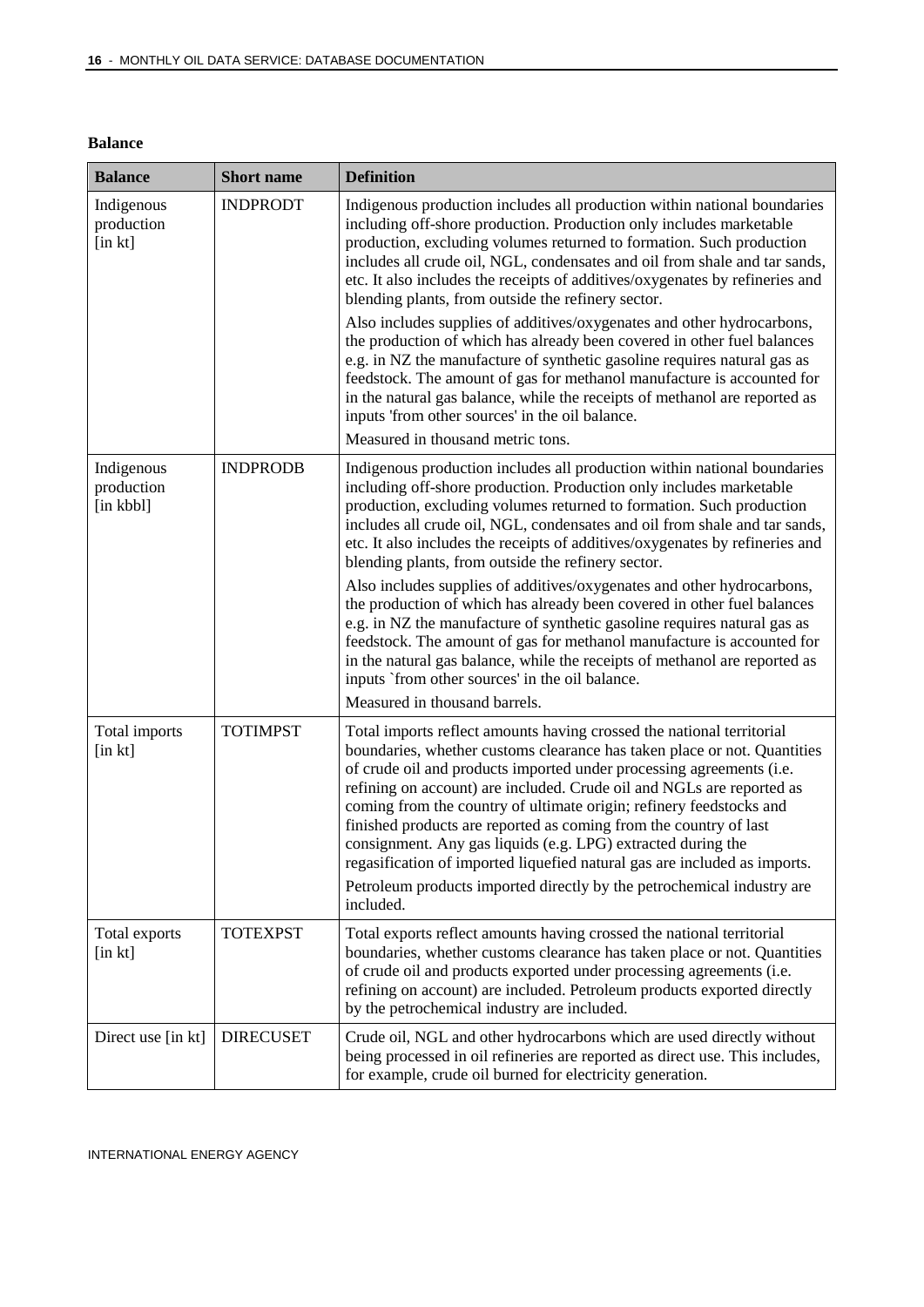| <b>Balance</b>                                  | <b>Short name</b> | <b>Definition</b>                                                                                                                                                                                                                                                                                                                                                                                 |
|-------------------------------------------------|-------------------|---------------------------------------------------------------------------------------------------------------------------------------------------------------------------------------------------------------------------------------------------------------------------------------------------------------------------------------------------------------------------------------------------|
| Products<br>transferred +                       | <b>TRANSFERST</b> | For primary products, transfers are calculated as: Products transferred +<br>Backflows from petrochemical industry.                                                                                                                                                                                                                                                                               |
| <b>Backflows</b><br>$[$ in $kt]$                |                   | Products transferred: These are imported petroleum products which are<br>reclassified as feedstocks for further processing in the refinery, without<br>delivery to final consumers.                                                                                                                                                                                                               |
|                                                 |                   | Backflows from petrochemical industry: These are finished or semi-<br>finished products which are returned from final consumers to refineries<br>for processing, blending or sale. They are usually by-products of<br>petrochemical manufacturing. For integrated petro-chemical industries<br>this flow is estimated. Transfers from one refinery to another within the<br>country are excluded. |
| Stock change<br>(national<br>territory) [in kt] | <b>STCHANATT</b>  | Stock changes are defined in terms of stocks held on national territory as<br>follows:<br>Closing stocks - Opening stocks.                                                                                                                                                                                                                                                                        |
| Statistical                                     | <b>STATDIFFT</b>  | This accounts for differences in coverage and/or definitions in reporting                                                                                                                                                                                                                                                                                                                         |
| difference [in kt]                              |                   | systems.<br>For primary products this is calculated so as to satisfy the following<br>condition:                                                                                                                                                                                                                                                                                                  |
|                                                 |                   | Indigenous production (inc. From other sources)<br>$+$ Imports<br>- Exports<br>- Direct use<br>$+$ Transfers<br>- Stock changes<br>- Statistical difference<br>$=$ Refinery intake observed                                                                                                                                                                                                       |
|                                                 |                   | For refined products this is calculated so as to satisfy the following<br>condition:                                                                                                                                                                                                                                                                                                              |
|                                                 |                   | Refinery gross output<br>- Refinery fuel<br>$+$ Imports<br>- Exports<br>- International marine bunkers<br>$+$ Transfers<br>- Stock changes<br>- Statistical difference<br>$=$ Gross inland deliveries observed.                                                                                                                                                                                   |
| Refinery intake<br>(observed)<br>[in kt]        | <b>REFINOBST</b>  | This is defined as the amount observed to have entered the refining<br>process. Measured in thousand metric tons.                                                                                                                                                                                                                                                                                 |
| Refinery intake<br>(observed) [in<br>kbbl]      | <b>REFINOBSB</b>  | This is defined as the amount observed to have entered the refining<br>process. Measured in thousand barrels.                                                                                                                                                                                                                                                                                     |
| Refinery losses<br>$[$ in $kt]$                 | <b>REFLOSST</b>   | These are the differences between observed refinery intake and gross<br>refinery output. Losses may occur during the distillation processes due to<br>evaporation.                                                                                                                                                                                                                                |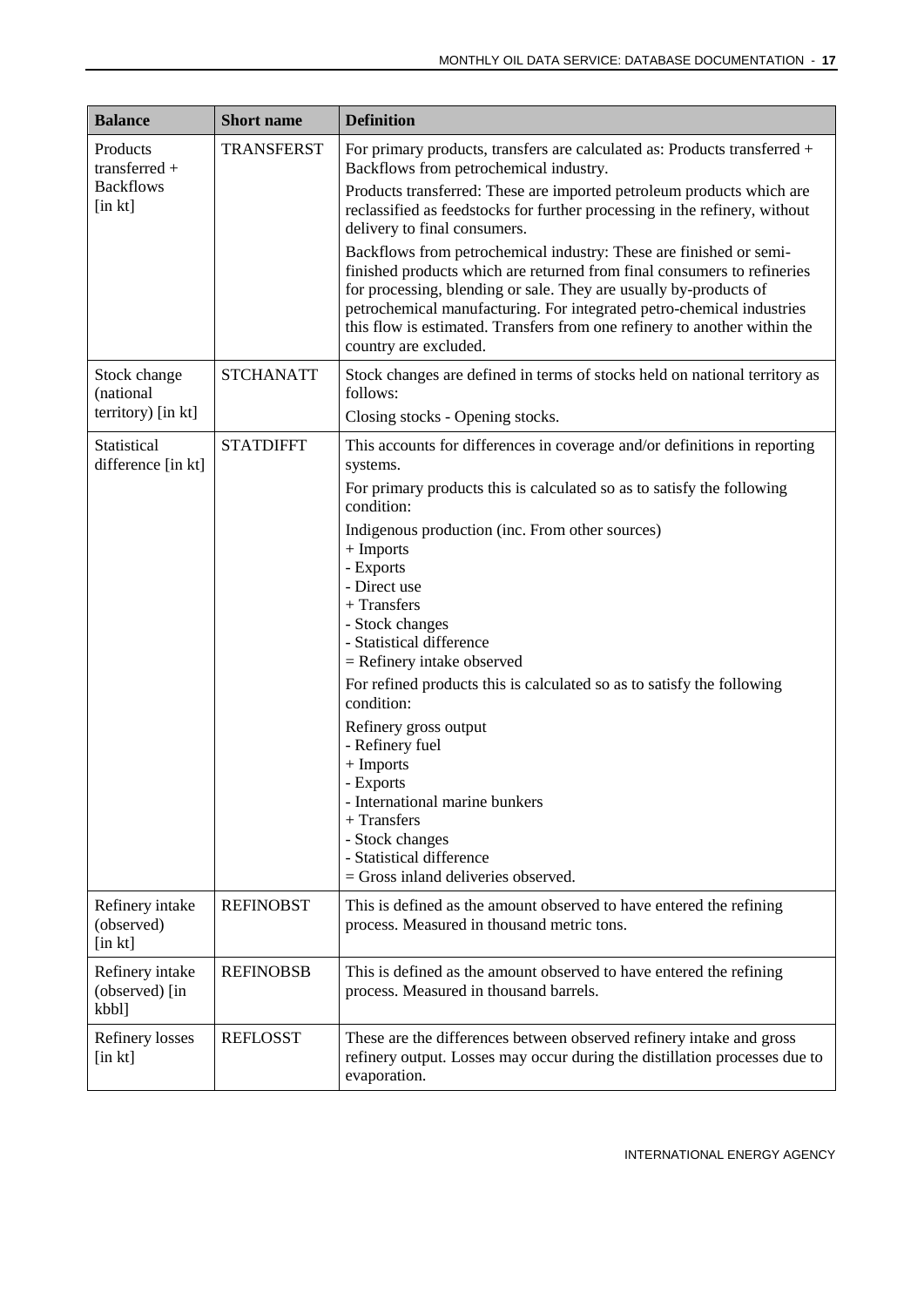| <b>Balance</b>                                                      | <b>Short name</b> | <b>Definition</b>                                                                                                                                                                                                                                                                                                                                                                                                                                                                                                                                                                                                                                                                |
|---------------------------------------------------------------------|-------------------|----------------------------------------------------------------------------------------------------------------------------------------------------------------------------------------------------------------------------------------------------------------------------------------------------------------------------------------------------------------------------------------------------------------------------------------------------------------------------------------------------------------------------------------------------------------------------------------------------------------------------------------------------------------------------------|
| Opening stock<br>level - national<br>territory [in kt]              | <b>OSNATTERT</b>  | Opening stock levels, at the first day of the month, of stocks held on<br>national territory. This includes all non-military stocks held by importers,<br>refiners, governments, major non-importing final consumers whose<br>stocks are subject to government control, and by foreign entities in the<br>following facilities: bulk terminals, refinery tanks, pipeline tankage,<br>barges, intercoastal tankers (when port of destination and departure are in<br>the reporting country), tankers in port (if their cargo is to be discharged in<br>the reporting country) and inland ship bunkers. Oil is reported regardless<br>of the ownership of such storage facilities. |
| Closing stock<br>level - national<br>territory [in kt]              | <b>CSNATTERT</b>  | Closing stock levels, at the last day of the month, of stocks held on<br>national territory. This includes all non-military stocks held by importers,<br>refiners, governments, major non-importing final consumers whose<br>stocks are subject to government control, and by foreign entities in the<br>following facilities: bulk terminals, refinery tanks, pipeline tankage,<br>barges, intercoastal tankers (when port of destination and departure are in<br>the reporting country), tankers in port (if their cargo is to be discharged in<br>the reporting country) and inland ship bunkers. Oil is reported regardless<br>of the ownership of such storage facilities.  |
| Closing<br>government<br>stock level<br>$\left[\text{in } k\right]$ | <b>CSGOVT</b>     | Closing stock levels, at the last day of the month, of primary stocks,<br>exclusively for emergency purposes, owned by governments and<br>organisations which have been established to hold stocks (stock holding<br>organisations).                                                                                                                                                                                                                                                                                                                                                                                                                                             |

#### **Countries**

| <b>Countries</b> | <b>Short name</b> | <b>Definition</b>                                                                                                                                                                                                                                                                                                                                                                                                     |
|------------------|-------------------|-----------------------------------------------------------------------------------------------------------------------------------------------------------------------------------------------------------------------------------------------------------------------------------------------------------------------------------------------------------------------------------------------------------------------|
| Australia        | <b>AUSTRALI</b>   | Australia excludes the overseas territories.                                                                                                                                                                                                                                                                                                                                                                          |
| Austria          | <b>AUSTRIA</b>    |                                                                                                                                                                                                                                                                                                                                                                                                                       |
| Belgium          | <b>BELGIUM</b>    |                                                                                                                                                                                                                                                                                                                                                                                                                       |
| Canada           | <b>CANADA</b>     |                                                                                                                                                                                                                                                                                                                                                                                                                       |
| Chile            | <b>CHILE</b>      |                                                                                                                                                                                                                                                                                                                                                                                                                       |
| Czech Republic   | <b>CZECH</b>      |                                                                                                                                                                                                                                                                                                                                                                                                                       |
| Denmark          | <b>DENMARK</b>    | Denmark excludes the Danish Faroes and Greenland.                                                                                                                                                                                                                                                                                                                                                                     |
| Estonia          | <b>ESTONIA</b>    |                                                                                                                                                                                                                                                                                                                                                                                                                       |
| Finland          | <b>FINLAND</b>    |                                                                                                                                                                                                                                                                                                                                                                                                                       |
| France           | <b>FRANCE</b>     | France includes Monaco and excludes the overseas territories Guade-<br>loupe, Martinique, French Guyana, Reunion, St.-Pierre and Miquelon,<br>New Caledonia, French Polynesia, Wallis and Futuna, and Mayotte. Fol-<br>lowing a methodological change in the French statistics coverage, data<br>from January 2017 includes the overseas departments (French Guiana,<br>Guadeloupe, Martinique, Mayotte and Reunion). |
| Germany          | <b>GERMANY</b>    |                                                                                                                                                                                                                                                                                                                                                                                                                       |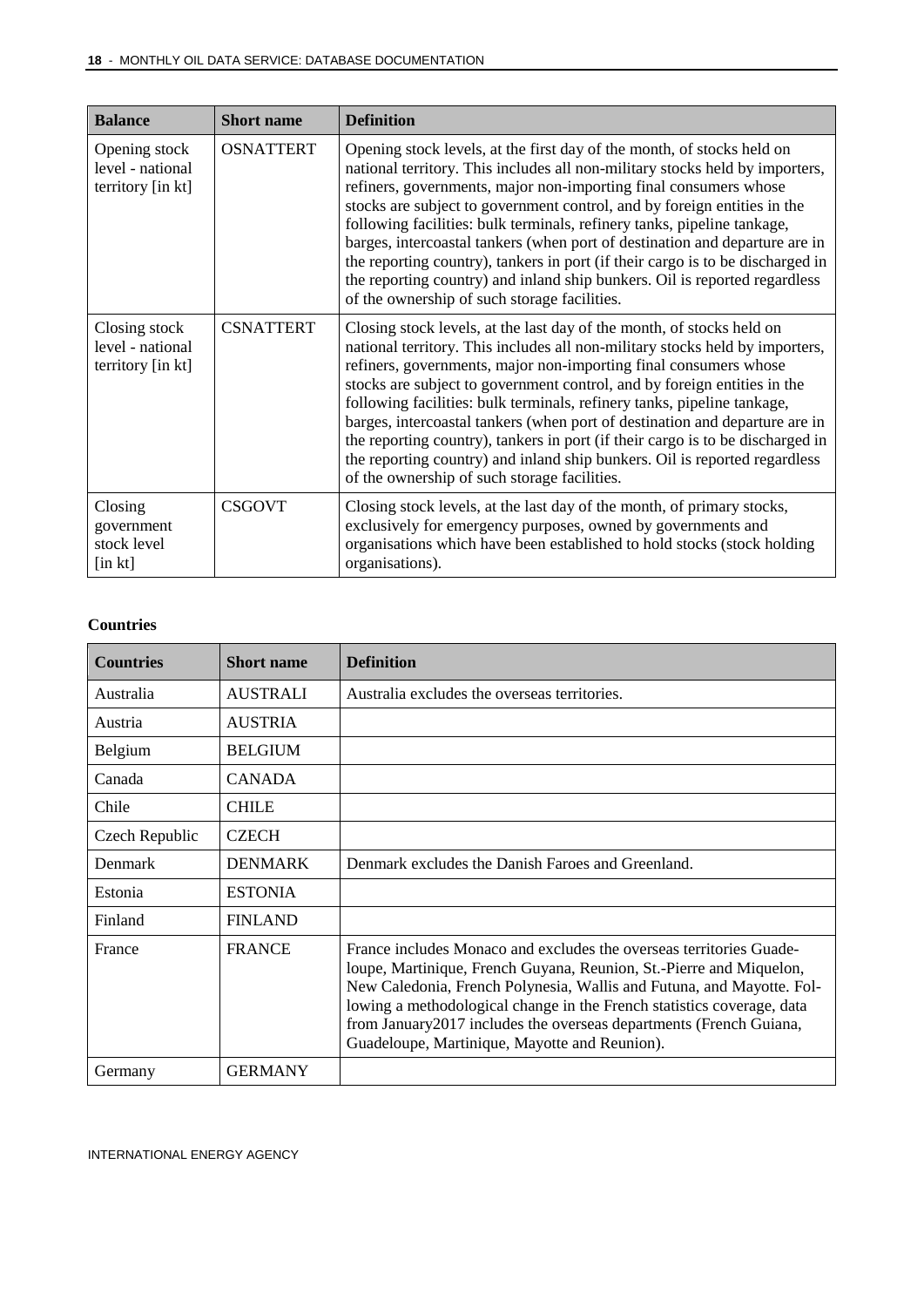| <b>Countries</b>     | <b>Short name</b> | <b>Definition</b>                                                                                                                                                                                                                                                                                                                                                                                                 |
|----------------------|-------------------|-------------------------------------------------------------------------------------------------------------------------------------------------------------------------------------------------------------------------------------------------------------------------------------------------------------------------------------------------------------------------------------------------------------------|
| Greece               | <b>GREECE</b>     |                                                                                                                                                                                                                                                                                                                                                                                                                   |
| Hungary              | <b>HUNGARY</b>    |                                                                                                                                                                                                                                                                                                                                                                                                                   |
| Iceland              | <b>ICELAND</b>    |                                                                                                                                                                                                                                                                                                                                                                                                                   |
| Ireland              | <b>IRELAND</b>    |                                                                                                                                                                                                                                                                                                                                                                                                                   |
| Israel <sup>1</sup>  | <b>ISRAEL</b>     |                                                                                                                                                                                                                                                                                                                                                                                                                   |
| Italy                | <b>ITALY</b>      | Italy includes San Marino and the Vatican.                                                                                                                                                                                                                                                                                                                                                                        |
| Japan                | <b>JAPAN</b>      | Japan includes Okinawa.                                                                                                                                                                                                                                                                                                                                                                                           |
| Korea                | <b>KOREA</b>      |                                                                                                                                                                                                                                                                                                                                                                                                                   |
| Latvia               | <b>LATVIA</b>     |                                                                                                                                                                                                                                                                                                                                                                                                                   |
| Lithuania            | <b>LITHUANIA</b>  |                                                                                                                                                                                                                                                                                                                                                                                                                   |
| Luxembourg           | <b>LUXEMBOU</b>   |                                                                                                                                                                                                                                                                                                                                                                                                                   |
| Mexico               | <b>MEXICO</b>     |                                                                                                                                                                                                                                                                                                                                                                                                                   |
| Netherlands          | <b>NETHLAND</b>   | The Netherlands exclude Suriname and the Netherlands Antilles.                                                                                                                                                                                                                                                                                                                                                    |
| New Zealand          | NZ                |                                                                                                                                                                                                                                                                                                                                                                                                                   |
| Norway               | <b>NORWAY</b>     |                                                                                                                                                                                                                                                                                                                                                                                                                   |
| Poland               | <b>POLAND</b>     |                                                                                                                                                                                                                                                                                                                                                                                                                   |
| Portugal             | <b>PORTUGAL</b>   | Portugal includes the Azores and Madeira.                                                                                                                                                                                                                                                                                                                                                                         |
| Slovak Republic      | <b>SLOVAKIA</b>   |                                                                                                                                                                                                                                                                                                                                                                                                                   |
| Slovenia             | <b>SLOVENIA</b>   |                                                                                                                                                                                                                                                                                                                                                                                                                   |
| Spain                | <b>SPAIN</b>      | Spain includes the Canary Islands, the Balearic Islands, and Ceuta and<br>Melilla.                                                                                                                                                                                                                                                                                                                                |
| Sweden               | <b>SWEDEN</b>     |                                                                                                                                                                                                                                                                                                                                                                                                                   |
| Switzerland          | <b>SWITLAND</b>   | Switzerland includes Liechtenstein.                                                                                                                                                                                                                                                                                                                                                                               |
| Turkey               | <b>TURKEY</b>     |                                                                                                                                                                                                                                                                                                                                                                                                                   |
| United Kingdom       | UK.               |                                                                                                                                                                                                                                                                                                                                                                                                                   |
| <b>United States</b> | <b>USA</b>        | The United States includes the 50 States, District of Columbia, Puerto<br>Rico, Guam, the US Virgin Islands and the Hawaiian Foreign Trade<br>Zone.                                                                                                                                                                                                                                                               |
| <b>OECD</b> Total    | <b>OECDTOT</b>    | Includes Australia, Austria, Belgium, Canada, Chile, the Czech Republic,<br>Denmark, Estonia, Finland, France, Germany, Greece, Hungary, Iceland,<br>Ireland, Israel, Italy, Japan, Korea, Latvia, Lithuania, Luxembourg, Mex-<br>ico, the Netherlands, New Zealand, Norway, Poland, Portugal, the Slovak<br>Republic, Slovenia, Spain, Sweden, Switzerland, Turkey, the United<br>Kingdom and the United States. |

<sup>1.</sup> The statistical data for Israel are supplied by and under the responsibility of the relevant Israeli authorities. The use of such data by the OECD is without prejudice to the status of the Golan Heights, East Jerusalem and Israeli settlements in the West Bank under the terms of international law.

-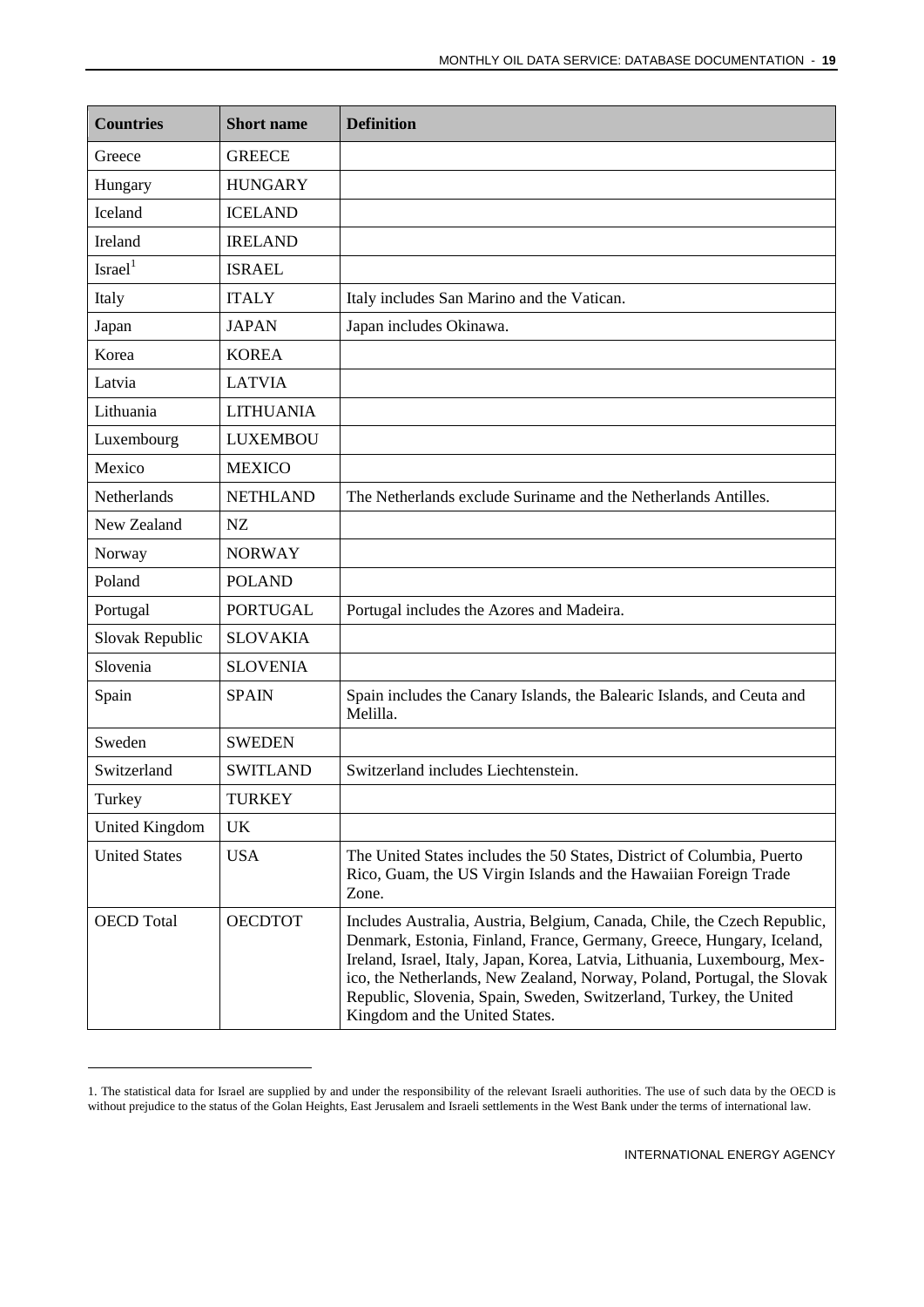| <b>Countries</b>              | <b>Short name</b> | <b>Definition</b>                                                                                                                                                                                                                                                                                                      |
|-------------------------------|-------------------|------------------------------------------------------------------------------------------------------------------------------------------------------------------------------------------------------------------------------------------------------------------------------------------------------------------------|
| <b>OECD</b> Americas          | <b>OECDAME</b>    | Includes Canada, Chile, Mexico and the United States.                                                                                                                                                                                                                                                                  |
| <b>OECD</b> Asia Oce-<br>ania | <b>OECDAOC</b>    | Includes Australia, Israel, Japan, Korea and New Zealand.                                                                                                                                                                                                                                                              |
| <b>OECD</b> Europe            | <b>OECDEUR</b>    | Includes Austria, Belgium, the Czech Republic, Denmark, Estonia, Fin-<br>land, France, Germany, Greece, Hungary, Iceland, Ireland, Italy, Latvia,<br>Lithuania, Luxembourg, the Netherlands, Norway, Poland, Portugal, the<br>Slovak Republic, Slovenia, Spain, Sweden, Switzerland, Turkey and the<br>United Kingdom. |

### <span id="page-19-0"></span>**Balance: Products (PRODBAL.IVT)**

#### *Structure*

This data set contains monthly balances for secondary oil products for OECD countries from 2005 onwards in thousand metric tons and in thousand barrels for some balance flows.

Historical data from 1984 to 2004 are available with the same dimensions in HPRODBAL.IVT.

#### *Sources*

The source of the data is the Monthly Oil Survey (MOS) carried out by the IEA.

#### *Dimensions*

#### **Time**

The data set contains monthly data from January 2005 up to the current MOS month.

#### **Products**

| <b>Product</b>      | <b>Short name</b> | <b>Definition</b>                                                                                                                                                                                                                                                                                                                                                                                                                                                           |
|---------------------|-------------------|-----------------------------------------------------------------------------------------------------------------------------------------------------------------------------------------------------------------------------------------------------------------------------------------------------------------------------------------------------------------------------------------------------------------------------------------------------------------------------|
| Crude oil           | <b>CRUDEOIL</b>   | Crude oil is a mineral oil of natural origin comprising a mixture of<br>hydrocarbons and associated impurities, such as sulphur. It exists in<br>the liquid phase under normal surface temperature and pressure and<br>its physical characteristics (density, viscosity, etc.) are highly<br>variable. This category includes field or lease condensate recovered<br>from associated and non-associated gas where it is commingled<br>with the commercial crude oil stream. |
| Natural gas liquids | <b>NGL</b>        | NGL are liquid or liquefied hydrocarbons recovered from natural<br>gas in separation facilities or gas processing plants. Natural gas<br>liquids include ethane, propane, butane (normal and iso-), (iso)<br>pentane and pentanes plus (sometimes referred to as natural<br>gasoline or plant condensate). For OPEC countries, field<br>condensates are included with NGL rather than crude oil.                                                                            |
| Refinery gas        | <b>REFINGAS</b>   | Refinery gas includes a mixture of non-condensible gases mainly<br>consisting of hydrogen, methane, ethane and olefins obtained during<br>distillation of crude oil or treatment of oil products (e.g. cracking) in<br>refineries. This also includes gases which are returned from the<br>petrochemical industry.                                                                                                                                                          |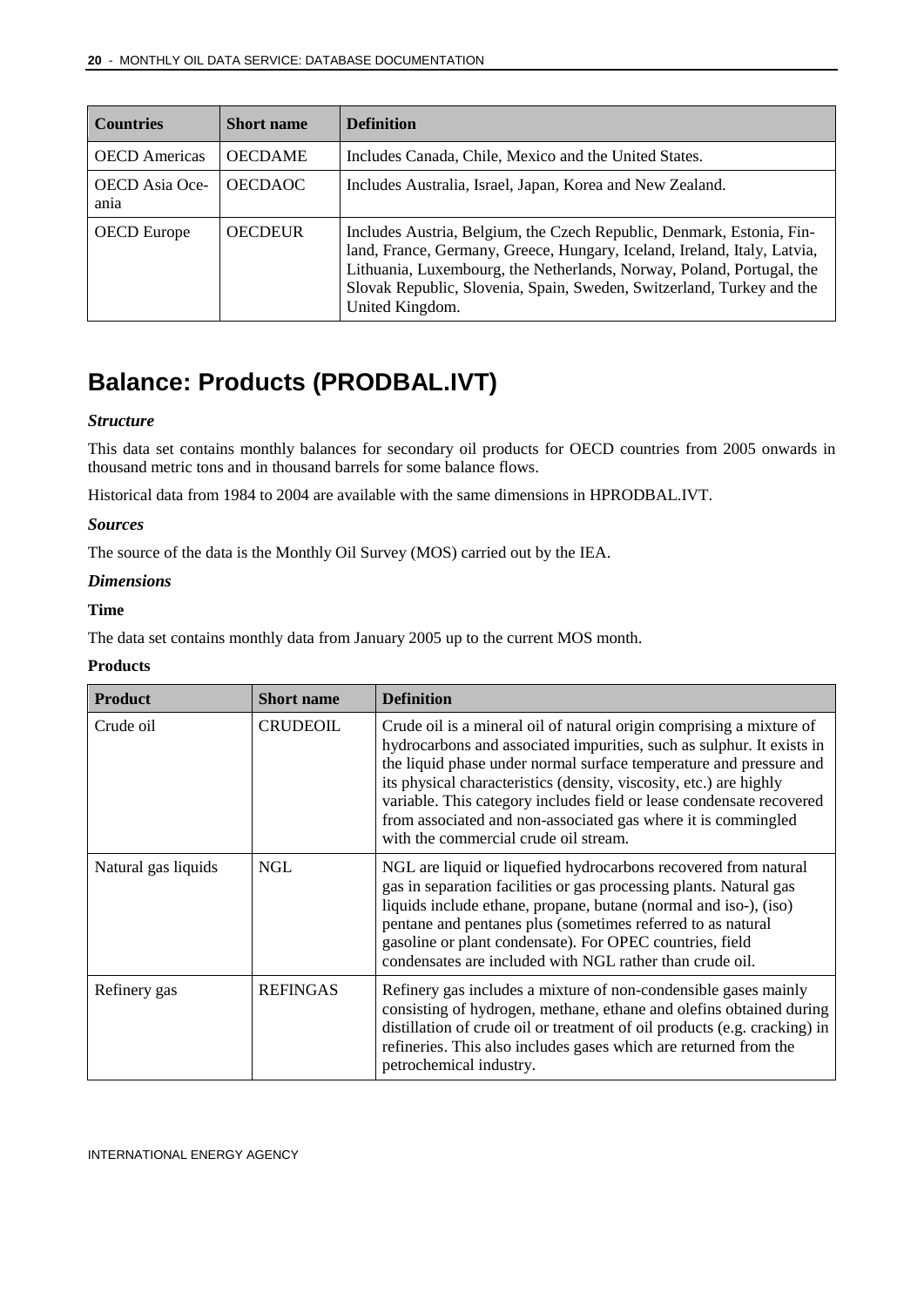| <b>Product</b>               | <b>Short name</b> | <b>Definition</b>                                                                                                                                                                                                                                                                                                                                                                                                                                                                                                                                        |
|------------------------------|-------------------|----------------------------------------------------------------------------------------------------------------------------------------------------------------------------------------------------------------------------------------------------------------------------------------------------------------------------------------------------------------------------------------------------------------------------------------------------------------------------------------------------------------------------------------------------------|
| Ethane                       | <b>ETHANE</b>     | A naturally gaseous straight-chain hydrocarbon (C2H6), extracted<br>from natural gas and refinery gas streams.                                                                                                                                                                                                                                                                                                                                                                                                                                           |
| Liquefied petroleum<br>gases | <b>LPG</b>        | LPG are light saturated paraffinic hydrocarbons derived from the<br>refinery processes, crude oil stabilisation and natural gas processing<br>plants. They consist mainly of propane (C3H8) and butane (C4H10)<br>or a combination of the two. They are normally liquefied under<br>pressure for transportation and storage.                                                                                                                                                                                                                             |
| Naphtha                      | <b>NAPHTHA</b>    | Naphtha is a feedstock destined for either the petrochemical<br>industry (e.g. ethylene manufacture or aromatics production) or for<br>gasoline production by reforming or isomerisation within the<br>refinery. Naphtha comprises material in the 30°C and 210°C<br>distillation range or part of this range.<br>Naphtha imported for blending is reported as an import of naphtha,<br>then shown on the interproduct transfer row, as a negative entry for<br>naphtha, and a positive entry for the corresponding finished product<br>(e.g. gasoline). |
| Motor gasoline               | <b>MOTORGAS</b>   | Motor gasoline consists of a mixture of light hydrocarbons distilling<br>between 35°C and 215°C. It is used as a fuel for land based spark<br>ignition engines. Motor gasoline may include additives, oxygenates<br>and octane enhancers, including lead compounds such as TEL<br>(tetraethyl lead) and TML (tetramethyl lead). This category includes<br>motor gasoline blending components (excluding additives/<br>oxygenates), e.g. alkylates, isomerate, reformate, cracked gasoline<br>destined for use as finished motor gasoline.                |
| Aviation gasoline            | <b>AVGAS</b>      | This is motor spirit prepared especially for aviation piston engines,<br>with an octane number suited to the engine, a freezing point of -<br>$60^{\circ}$ C and a distillation range usually within the limits of 30 $^{\circ}$ C and<br>180°C.                                                                                                                                                                                                                                                                                                         |
| Gasoline type jet fuel       | <b>JETGAS</b>     | This includes all light hydrocarbon oils for use in aviation turbine<br>power units, distilling between 100°C and 250°C. They are obtained<br>by blending kerosenes and gasolines or naphthas in such a way that<br>the aromatic content does not exceed 25% in volume, and the<br>vapour pressure is between 13.7kPa and 20.6kPa.                                                                                                                                                                                                                       |
| Kerosene type jet fuel       | <b>JETKERO</b>    | This is a distillate used for aviation turbine power units. It has the<br>same distillation characteristics between 150°C and 300°C<br>(generally not above 250°C) and flash point as kerosene. In<br>addition, it has particular specifications (such as freezing point)<br>which are established by the International Air Transport Association<br>(IATA).                                                                                                                                                                                             |
| Other kerosene               | <b>OTHKERO</b>    | Kerosene comprises refined petroleum distillate and is used in<br>sectors other than aircraft transport. It distils between 150°C and<br>300°C.                                                                                                                                                                                                                                                                                                                                                                                                          |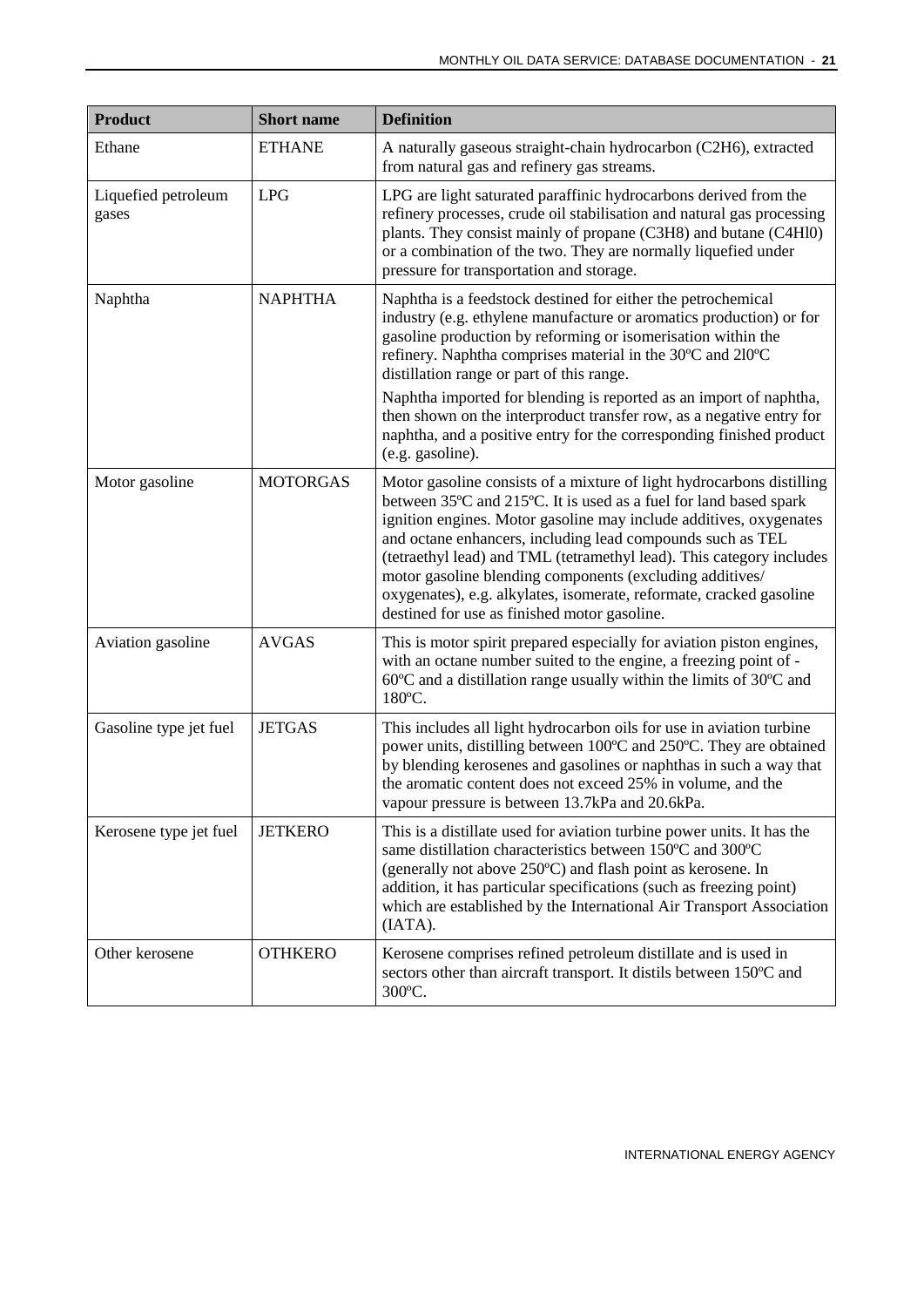| <b>Product</b>      | <b>Short name</b> | <b>Definition</b>                                                                                                                                                                                                                                                                                                                                                                                                                                                                                                                                                                                                                                                           |
|---------------------|-------------------|-----------------------------------------------------------------------------------------------------------------------------------------------------------------------------------------------------------------------------------------------------------------------------------------------------------------------------------------------------------------------------------------------------------------------------------------------------------------------------------------------------------------------------------------------------------------------------------------------------------------------------------------------------------------------------|
| Gas/diesel oil      | <b>GASDIES</b>    | Gas/diesel oil is primarily a medium distillate, distilling between<br>180°C and 380°C.                                                                                                                                                                                                                                                                                                                                                                                                                                                                                                                                                                                     |
|                     |                   | Several grades are available depending on uses:<br>- diesel oil for diesel compression ignition (cars, trucks, marine<br>$etc.$ );<br>- light heating oil for industrial and commercial uses;<br>- other gas oil including heavy gas oils which distil between 380°C<br>and 540°C and which are used as petrochemical feedstocks.                                                                                                                                                                                                                                                                                                                                           |
| Fuel oil (residual) | <b>RESFUEL</b>    | This covers all residual (heavy) fuel oils (including those obtained<br>by blending). Kinematic viscosity is above 10cSt at 80°C. The flash<br>point is always above 50°C and density is always more than<br>$0.90$ kg/l.                                                                                                                                                                                                                                                                                                                                                                                                                                                   |
| Petroleum coke      | <b>PETCOKE</b>    | Petroleum coke is a black solid residue, obtained mainly by<br>cracking and carbonising residue feedstock, tar and pitches in<br>processes such as delayed coking or fluid coking. It consists mainly<br>of carbon (90 to 95%) and has a low ash content. It is used as a<br>feedstock in coke ovens for the steel industry, for heating purposes,<br>for electrode manufacture and for production of chemicals. The two<br>most important qualities are "green coke" and "calcinated coke".<br>This category also includes "catalyst coke" deposited on the catalyst<br>during refining processes; this coke is not recoverable and is usually<br>burned as refinery fuel. |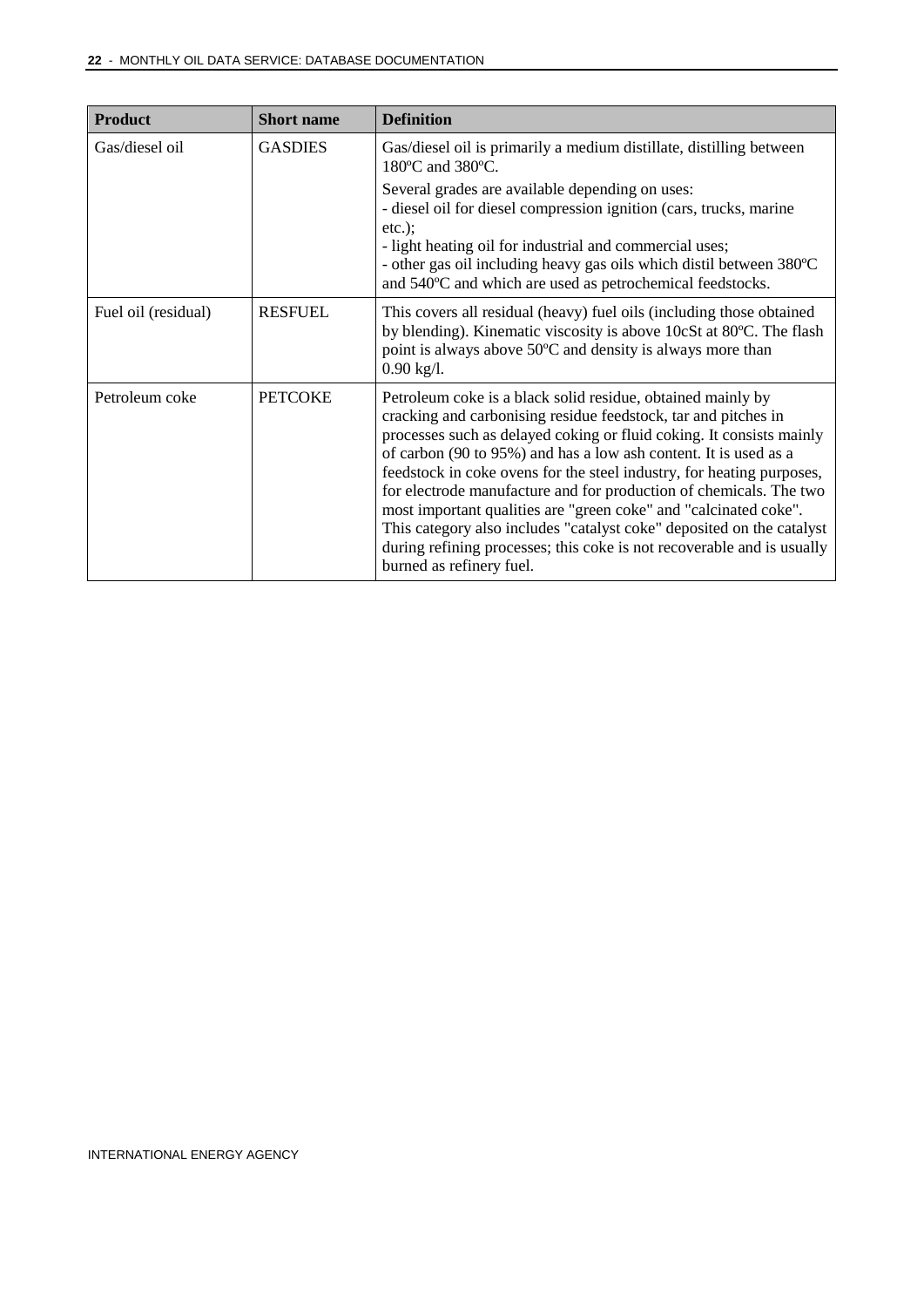| <b>Product</b> | <b>Short name</b> | <b>Definition</b>                                                                                                                                                                                                                                                                                                                                                                                                                                                                                                       |
|----------------|-------------------|-------------------------------------------------------------------------------------------------------------------------------------------------------------------------------------------------------------------------------------------------------------------------------------------------------------------------------------------------------------------------------------------------------------------------------------------------------------------------------------------------------------------------|
| Other products | <b>OPRODS</b>     | The category 'other products' includes the following:<br>White spirit and SBP white spirit and SBP are defined as refined<br>distillate intermediates with a distillation in the naphtha/kerosene<br>range. They are sub-divided as:                                                                                                                                                                                                                                                                                    |
|                |                   | Industrial spirit (SBP): Light oils distilling between 30° and<br>i.<br>200°C. There are 7 or 8 grades of industrial spirit, depending<br>on the position of the cut in the distillation range. The grades<br>are defined according to the temperature difference between<br>the 5% volume and 90% volume distillation points (which is<br>not more than 60°C).<br>White spirit: Industrial spirit with a flash point above 30°C.<br>ii.<br>The distillation range of white spirit is $135^{\circ}$ to $200^{\circ}$ C. |
|                |                   | Lubricants are hydrocarbons produced from distillate or residue;<br>they are mainly used to reduce friction between bearing surfaces.<br>This category includes all finished grades of lubricating oil, from<br>spindle oil to cylinder oil, and those used in greases, including<br>motor oils and all grades of lubricating oil base stocks.                                                                                                                                                                          |
|                |                   | Bitumen is a solid, semi-solid or viscous hydrocarbon with a<br>colloidal structure, being brown to black in colour, obtained as a<br>residue in the distillation of crude oil, by vacuum distillation of oil<br>residues from atmospheric distillation. Bitumen is often referred to<br>as asphalt and is primarily used for construction of roads and for<br>roofing material. This category includes fluidized and cut back<br>bitumen.                                                                              |
|                |                   | Paraffin waxes are saturated aliphatic hydrocarbons. These waxes<br>are residues extracted when dewaxing lubricant oils. They have a<br>crystalline structure which is more-or-less fine according to the<br>grade. Their main characteristics are as follows: they are colourless,<br>odourless and translucent, with a melting point above 45°C.                                                                                                                                                                      |
|                |                   | Other are all products not specifically mentioned above, for<br>example: tar and sulphur. This category also includes aromatics<br>(e.g. BTX or benzene, toluene and xylene) and olefins (e.g.<br>propylene) produced within refineries.                                                                                                                                                                                                                                                                                |
| Total products | <b>TOTPRODS</b>   | Sum of refined products                                                                                                                                                                                                                                                                                                                                                                                                                                                                                                 |

#### **Balance**

| <b>Balance</b>                                           | <b>Short name</b> | <b>Definition</b>                                                                                                                                                                                          |
|----------------------------------------------------------|-------------------|------------------------------------------------------------------------------------------------------------------------------------------------------------------------------------------------------------|
| Refinery gross output<br>$\left[\text{in } k\right]$     | <b>REFGROUTT</b>  | This is the production of finished petroleum products at a refining or<br>blending plant. It excludes refinery losses, but includes refinery fuel.<br>Measured in thousand metric tons.                    |
| Refinery gross output<br>$\left[ \text{in kbbl} \right]$ | <b>REFGROUTB</b>  | This is the production of finished petroleum products at a refining or<br>blending plant. It excludes refinery losses, but includes refinery fuel.<br>Measured in thousand barrels.                        |
| Refinery fuel [in kt]                                    | <b>REFFUELT</b>   | These are all petroleum products consumed in support of the<br>operation of a refinery. This does not include products used by oil<br>companies outside the refining process, e.g. bunkers or oil tankers. |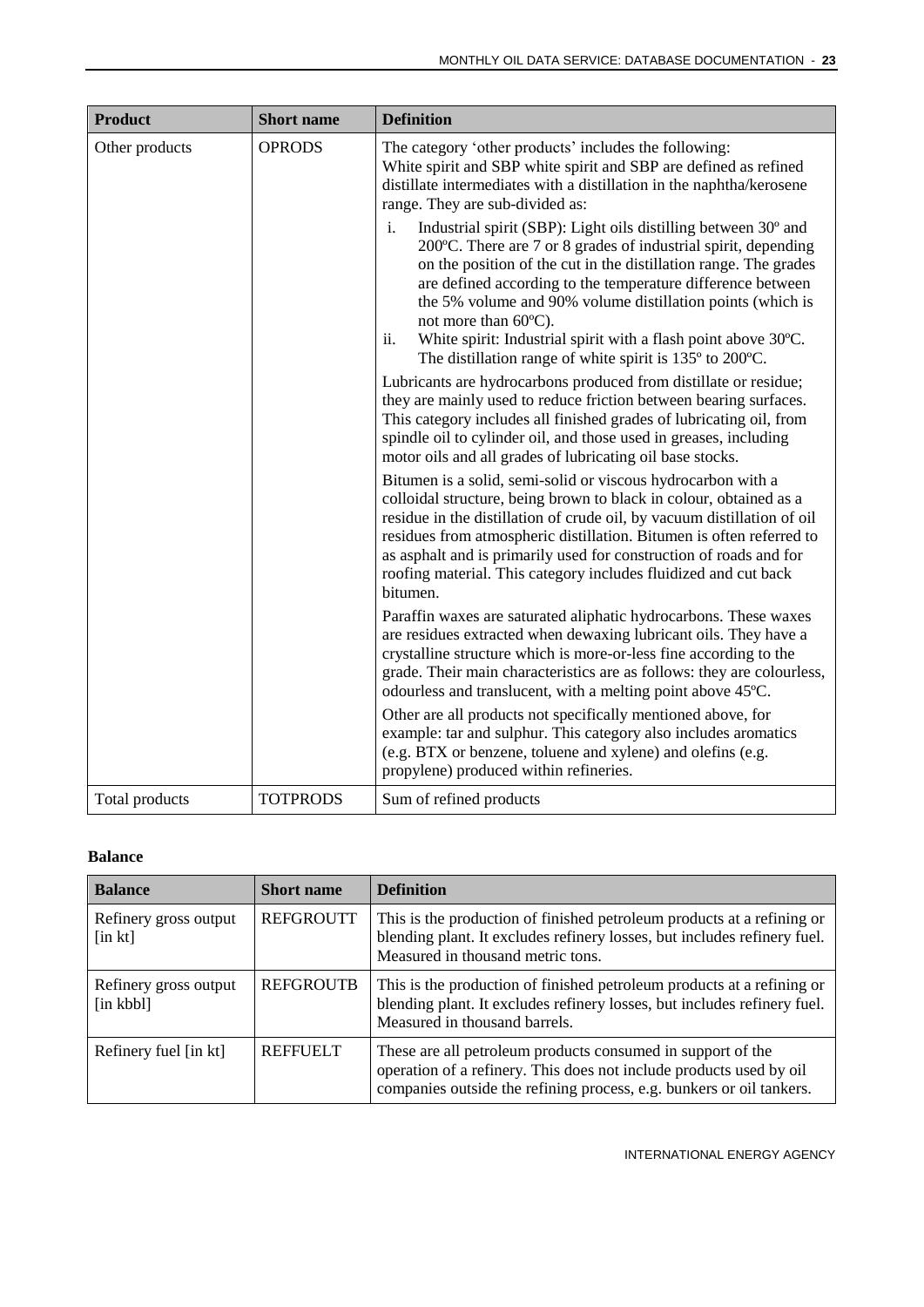| <b>Balance</b>                                                                      | <b>Short</b> name | <b>Definition</b>                                                                                                                                                                                                                                                                                                                                                                                                                                                                                                                                                                                                                                                                  |
|-------------------------------------------------------------------------------------|-------------------|------------------------------------------------------------------------------------------------------------------------------------------------------------------------------------------------------------------------------------------------------------------------------------------------------------------------------------------------------------------------------------------------------------------------------------------------------------------------------------------------------------------------------------------------------------------------------------------------------------------------------------------------------------------------------------|
| Total imports [in kt]                                                               | <b>TOTIMPST</b>   | Total imports reflect amounts having crossed the national territorial<br>boundaries, whether customs clearance has taken place or not.<br>Quantities of crude oil and products imported under processing<br>agreements (i.e. refining on account) are included. Crude oil and<br>NGLs are reported as coming from the country of ultimate origin;<br>refinery feedstocks and finished products are reported as coming<br>from the country of last consignment. Any gas liquids (e.g. LPG)<br>extracted during the regasification of imported liquefied natural gas<br>are included as imports. Petroleum products imported directly by the<br>petrochemical industry are included. |
| Total exports [in kt]                                                               | <b>TOTEXPST</b>   | Total exports reflect amounts having crossed the national territorial<br>boundaries, whether customs clearance has taken place or not.<br>Quantities of crude oil and products exported under processing<br>agreements (i.e. refining on account) are included. Petroleum<br>products exported directly by the petrochemical industry are<br>included.                                                                                                                                                                                                                                                                                                                             |
| International marine<br>bunkers [in kt]                                             | <b>BUNKERST</b>   | Bunkers cover the quantities of fuels delivered to sea-going ships of<br>all flags, including warships. Consumption by ships engaged in<br>transport in inland and coastal waters is not included. Note that fuel<br>delivered for deep-sea fishing is not included.                                                                                                                                                                                                                                                                                                                                                                                                               |
| Interproduct transfers                                                              | <b>TRANSFERST</b> | These are calculated as:                                                                                                                                                                                                                                                                                                                                                                                                                                                                                                                                                                                                                                                           |
| + Recycled + Primary<br>products receipts -<br>Products transferred<br>$[$ in $kt]$ |                   | Interproduct transfers + Recycled products + Primary product<br>receipts - Product transfers                                                                                                                                                                                                                                                                                                                                                                                                                                                                                                                                                                                       |
|                                                                                     |                   | Interproduct transfers: Result from the reclassification of products<br>either because their specification has changed, or because they are<br>blended into another product. For example, quantities of kerosene<br>may be reclassified as gasoil after blending with the latter in order to<br>meet its winter diesel specification.                                                                                                                                                                                                                                                                                                                                              |
|                                                                                     |                   | Recycled products: These are finished products which pass a second<br>time through the marketing network, after having been once<br>delivered to final consumers (e.g. used lubricants which are<br>reprocessed). These quantities should be distinguished from<br>petrochemical backflows (see definitions).                                                                                                                                                                                                                                                                                                                                                                      |
|                                                                                     |                   | Primary product receipts: Quantities of indigenous or imported crude<br>oil (including condensate) and indigenous NGL which are used<br>directly without being processed in an oil refinery.                                                                                                                                                                                                                                                                                                                                                                                                                                                                                       |
|                                                                                     |                   | Products transferred: These are imported petroleum products which<br>are reclassified as feedstocks for further processing in the refinery,<br>without delivery to final consumers.                                                                                                                                                                                                                                                                                                                                                                                                                                                                                                |
| Stock change (national<br>territory) [in kt]                                        | <b>STCHANATT</b>  | Stock changes are defined in terms of stocks held on national<br>territory as follows:                                                                                                                                                                                                                                                                                                                                                                                                                                                                                                                                                                                             |
|                                                                                     |                   | Closing stocks - Opening stocks                                                                                                                                                                                                                                                                                                                                                                                                                                                                                                                                                                                                                                                    |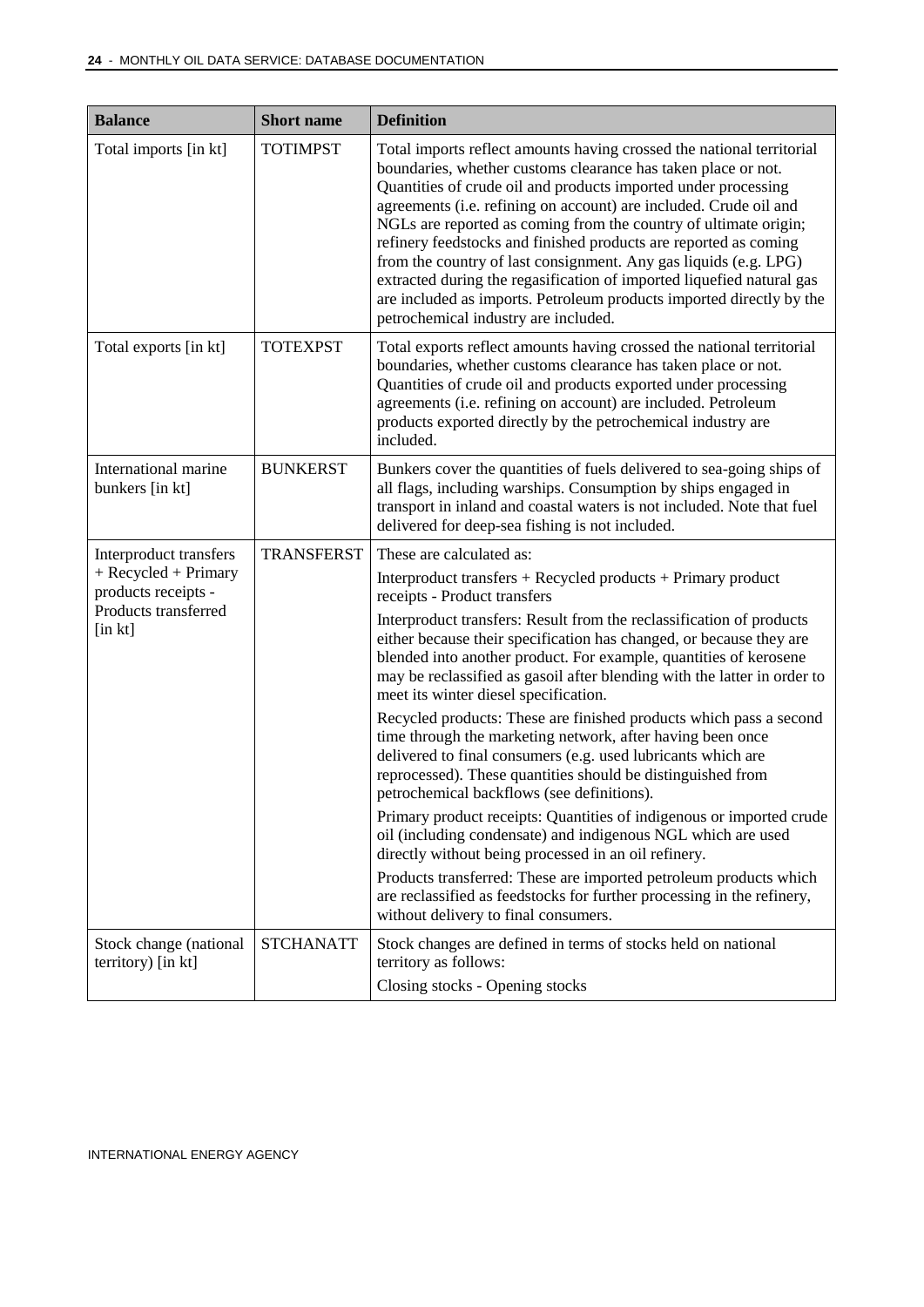| <b>Balance</b>                                                    | <b>Short name</b> | <b>Definition</b>                                                                                                                                                                                                                                                                                                                                                                                                        |
|-------------------------------------------------------------------|-------------------|--------------------------------------------------------------------------------------------------------------------------------------------------------------------------------------------------------------------------------------------------------------------------------------------------------------------------------------------------------------------------------------------------------------------------|
| <b>Statistical difference</b><br>$[$ in $kt]$                     | <b>STATDIFFT</b>  | This accounts for differences in coverage and/or definitions in<br>reporting systems<br>This is calculated so as to satisfy the following condition:<br>Refinery gross output<br>- Refinery fuel<br>+ Imports<br>- Exports<br>- International marine bunkers<br>+ Transfers<br>- Stock changes<br>- Statistical difference<br>$=$ Gross inland deliveries observed                                                       |
| Gross inland deliveries<br>(observed) [in kt]                     | <b>GDINCTROT</b>  | These are the observed deliveries of finished petroleum products<br>from primary sources (e.g. refineries, blending plants etc.) to the<br>inland market.                                                                                                                                                                                                                                                                |
| Inland deliveries of<br>automotive diesel and<br>$LPG$ [in $kt$ ] | <b>AUDILPGT</b>   | All deliveries of diesel oil and LPG used for road transport vehicles.<br>This flow is a memo item: the amounts are included in Gross inland<br>deliveries (obs.).                                                                                                                                                                                                                                                       |
| Primary product<br>receipts [in kt]                               | <b>PPRECPTS</b>   | Quantities of indigenous or imported crude oil (including<br>condensate) and indigenous NGL which are used directly without<br>being processed in an oil refinery.<br>This flow is a memo item: the amounts are included in<br>TRANSFERST (Inter-product transfers + Recycled + Primary<br>products receipts - Products transferred).                                                                                    |
| Gross deliveries<br>adjustment for OMR<br>[in kt]                 | OMRGRADJT         | These are adjustment flows whose aim is to make the addition of 12<br>months of monthly data consistent with data coming from the IEA<br>Annual Oil and Gas database and which are incorporated in demand<br>aggregates shown in the Oil Market Report.                                                                                                                                                                  |
| <b>Backflows to refineries</b><br>$[$ in $kt]$                    | <b>BACKFLOWT</b>  | Those quantities of backflows returned to refinery are shown as<br>backflows in the primary products balance and subsequently as a<br>part of refinery intake, gross refinery output and of final<br>consumption of the relevant products.                                                                                                                                                                               |
| <b>Backflow adjustment</b><br>for OMR [in kt]                     | <b>OMRBFADJT</b>  | These are adjustment flows whose aim is to make the addition of 12<br>months of monthly data consistent with data coming from the IEA<br>Annual Oil and Gas database and which are incorporated in demand<br>aggregates shown in the Oil Market Report.                                                                                                                                                                  |
| Demand as defined in<br>the Oil Market Report<br>$[$ in $kt]$     | <b>OMRDEMT</b>    | This corresponds to demand as defined in the Oil Market Report,<br>being the sum of adjusted gross inland deliveries, refinery fuel and<br>international marine bunkers, minus adjusted backflows.<br>Gross inland deliveries observed<br>+ Refinery fuel<br>+ International marine bunkers<br>+ OMR adjustment to Gross deliveries<br>- Backflows<br>- OMR adjustment to Backflows<br>Measured in thousand metric tons. |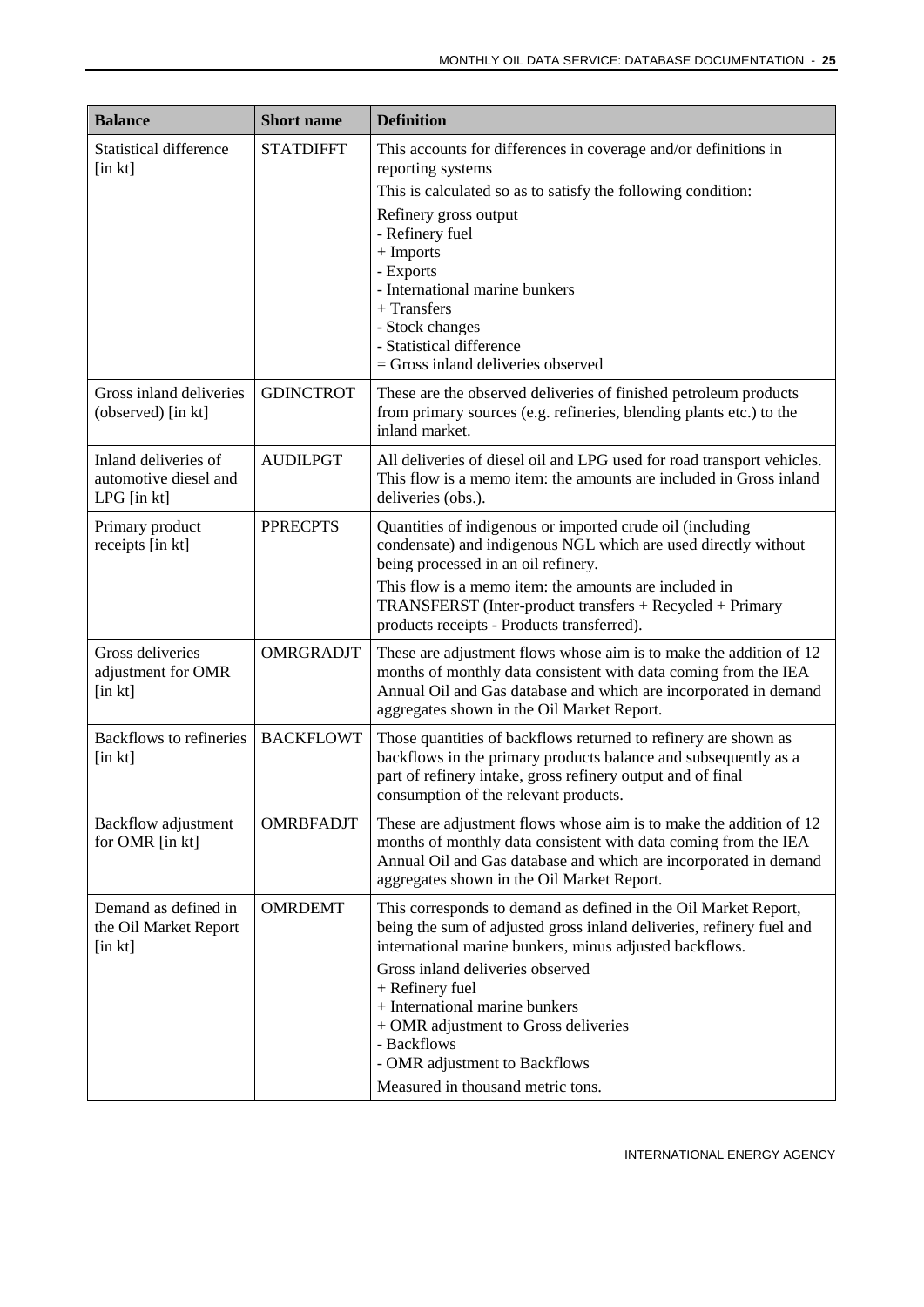| <b>Balance</b>                                              | <b>Short name</b> | <b>Definition</b>                                                                                                                                                                                                                                                                                                                                                                                                                                                                                                                                                                                                                                                                   |
|-------------------------------------------------------------|-------------------|-------------------------------------------------------------------------------------------------------------------------------------------------------------------------------------------------------------------------------------------------------------------------------------------------------------------------------------------------------------------------------------------------------------------------------------------------------------------------------------------------------------------------------------------------------------------------------------------------------------------------------------------------------------------------------------|
| Demand as defined in<br>the Oil Market Report<br>[in kbbl]  | <b>OMRDEMB</b>    | This corresponds to demand as defined in the Oil Market Report,<br>being the sum of adjusted gross inland deliveries, refinery fuel and<br>international marine bunkers, minus adjusted backflows.<br>Gross inland deliveries observed<br>+ Refinery fuel<br>+ International marine bunkers<br>+ OMR adjustment to gross deliveries<br>- Backflows<br>- OMR adjustment to Backflows<br>Measured in thousand barrels.                                                                                                                                                                                                                                                                |
| Opening stock level -<br>national territory<br>$[$ in $kt]$ | <b>OSNATTERT</b>  | Opening stock levels, at the first day of the month, of stocks held on<br>national territory. This includes all non-military stocks held by<br>importers, refiners, Governments, major non-importing final<br>consumers whose stocks are subject to government control, and by<br>foreign entities in the following facilities: bulk terminals, refinery<br>tanks, pipeline tankage, barges, intercoastal tankers (when port of<br>destination and departure are in the reporting country), tankers in<br>port (if their cargo is to be discharged in the reporting country) and<br>inland ship bunkers. Oil is reported regardless of the ownership of<br>such storage facilities. |
| Closing stock level -<br>national territory<br>[in kt]      | <b>CSNATTERT</b>  | Closing stock levels, at the last day of the month, of stocks held on<br>national territory. This includes all non-military stocks held by<br>importers, refiners, Governments, major non-importing final<br>consumers whose stocks are subject to government control, and by<br>foreign entities in the following facilities: bulk terminals, refinery<br>tanks, pipeline tankage, barges, intercoastal tankers (when port of<br>destination and departure are in the reporting country), tankers in<br>port (if their cargo is to be discharged in the reporting country) and<br>inland ship bunkers. Oil is reported regardless of the ownership of<br>such storage facilities.  |
| Closing government<br>stock level [in kt]                   | <b>CSGOVT</b>     | Closing stock levels, at the last day of the month, of primary stocks,<br>exclusively for emergency purposes, owned by governments and<br>organisations which have been established to hold stocks (stock<br>holding organisations).                                                                                                                                                                                                                                                                                                                                                                                                                                                |

#### **Countries**

OECD countries (see the list of countries under CRUDBAL.IVT for a list of long and short names as well as definitions for OECD countries).

### <span id="page-25-0"></span>**Balance: Sub products (PRODSP.IVT)**

#### *Structure*

This data set contains monthly balances for selected secondary oil products and their sub products for OECD countries in thousand metric tons from 2005 onwards.

Historical data from 2000 to 2004 are available with the same dimensions in HHPRODSP.IVT.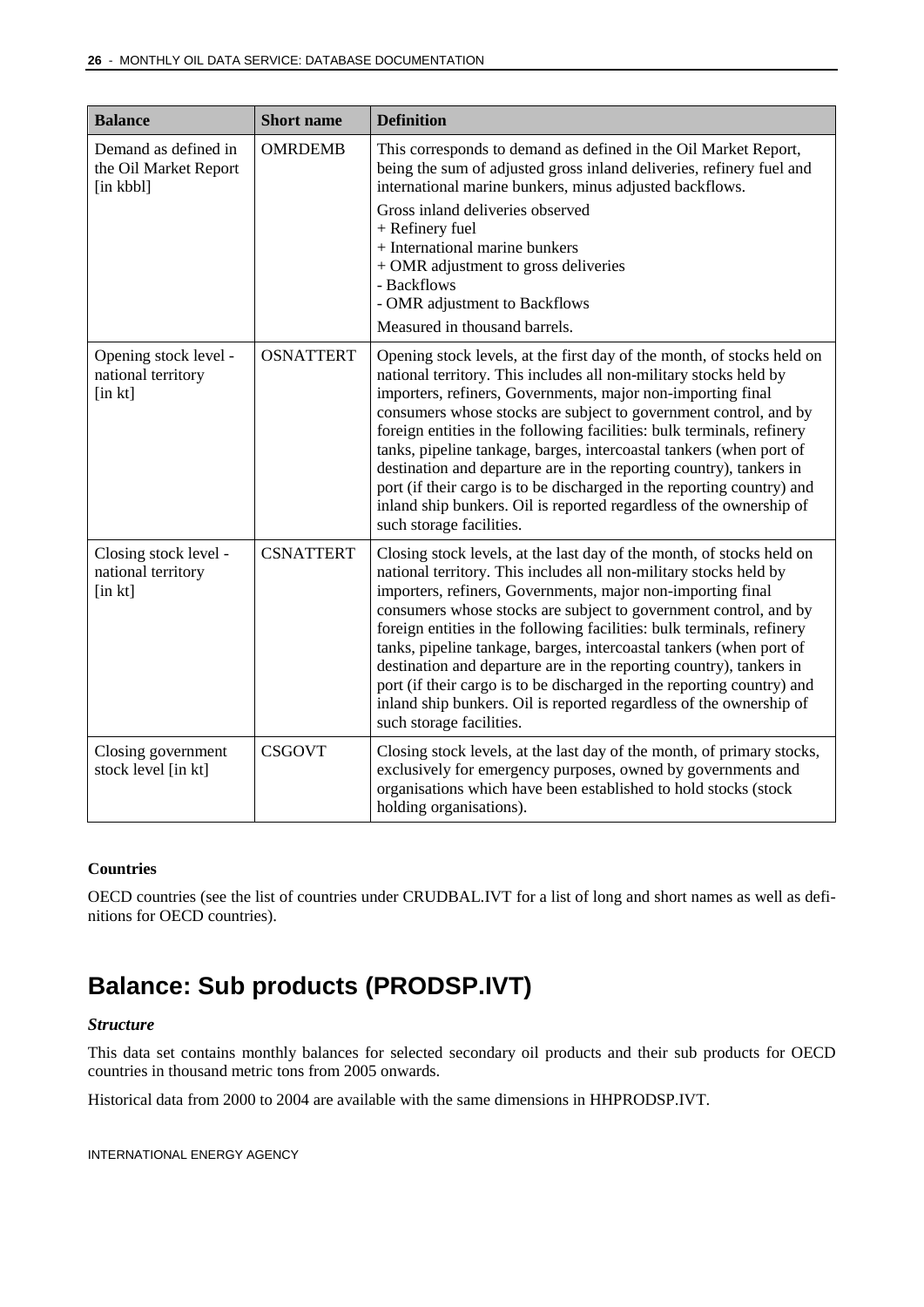#### *Sources*

The source of the data is the Monthly Oil Survey (MOS) carried out by the IEA.

#### *Dimensions*

#### **Time**

The data set contains monthly data from January 2005 up to the current MOS month.

#### **Products**

| <b>Product</b>         | <b>Short</b> name | <b>Definition</b>                                                                                                                                                                                                                                                                                                                                                                                                                                                                                                                        |
|------------------------|-------------------|------------------------------------------------------------------------------------------------------------------------------------------------------------------------------------------------------------------------------------------------------------------------------------------------------------------------------------------------------------------------------------------------------------------------------------------------------------------------------------------------------------------------------------------|
| Motor gasoline         | <b>MOTORGAS</b>   | Motor gasoline consists of a mixture of light hydrocarbons distilling<br>between 35°C and 215°C. It is used as a fuel for land based spark<br>ignition engines. Motor gasoline may include additives, oxygenates<br>and octane enhancers, including lead compounds such as TEL<br>(tetraethyl lead) and TML (tetramethyl lead). This category includes<br>motor gasoline blending components (excluding<br>additives/oxygenates), e.g. alkylates, isomerate, reformate, cracked<br>gasoline destined for use as finished motor gasoline. |
| Biogasoline            | <b>BIOGASOL</b>   | This category includes bioethanol (ethanol produced from biomass<br>and/or the biodegradable fraction of waste), biomethanol (methanol<br>produced from biomass and/or the biodegradable fraction of waste),<br>bioETBE (ethyl-tertiobutyl-ether produced on the basis of<br>bioethanol: the percentage by volume of bioETBE that is calculated<br>as biofuel is 37%) and bioMTBE (methyl-tertio-butyl-ether<br>produced on the basis of biomethanol: the percentage by volume of<br>bioMTBE that is calculated as biofuel is 22%).      |
| Non-biogasoline        | <b>NONBIOGASO</b> | This category covers Motor gasoline as defined above excluding<br>Biogasoline. If no information on the biofuel portion was submitted,<br>the non-biofuel is assumed to be 100% of the product.                                                                                                                                                                                                                                                                                                                                          |
| Kerosene type jet fuel | <b>JETKERO</b>    | This is a distillate used for aviation turbine power units. It has the<br>same distillation characteristics between 150°C and 300°C<br>(generally not above 250°C) and flash point as kerosene. In addition,<br>it has particular specifications (such as freezing point) which are<br>established by the International Air Transport Association (IATA).                                                                                                                                                                                |
| Bio jet kerosene       | <b>BIOJETKERO</b> | Liquid biofuels derived from biomass and blended with Jet<br>kerosene.                                                                                                                                                                                                                                                                                                                                                                                                                                                                   |
| Non-bio jet kerosene   | <b>NONBIOJETK</b> | This category covers jet kerosene as defined above excluding Bio jet<br>kerosene.If no information on the biofuel portion was submitted,<br>the non-biofuel is assumed to be 100% of the product.                                                                                                                                                                                                                                                                                                                                        |
| Road diesel            | <b>DIESEL</b>     | Diesel oil for diesel compression ignition (cars, trucks, marine etc)<br>"usually of low sulphur content;"                                                                                                                                                                                                                                                                                                                                                                                                                               |
| Heat and other gas oil | <b>HEATOIL</b>    | Light heating oil for industrial and commercial uses;<br>Marine diesel and diesel used in rail traffic;<br>Other gas oil including heavy gas oils which distil between 380°C<br>and 540°C and which are used as petrochemical feedstocks.                                                                                                                                                                                                                                                                                                |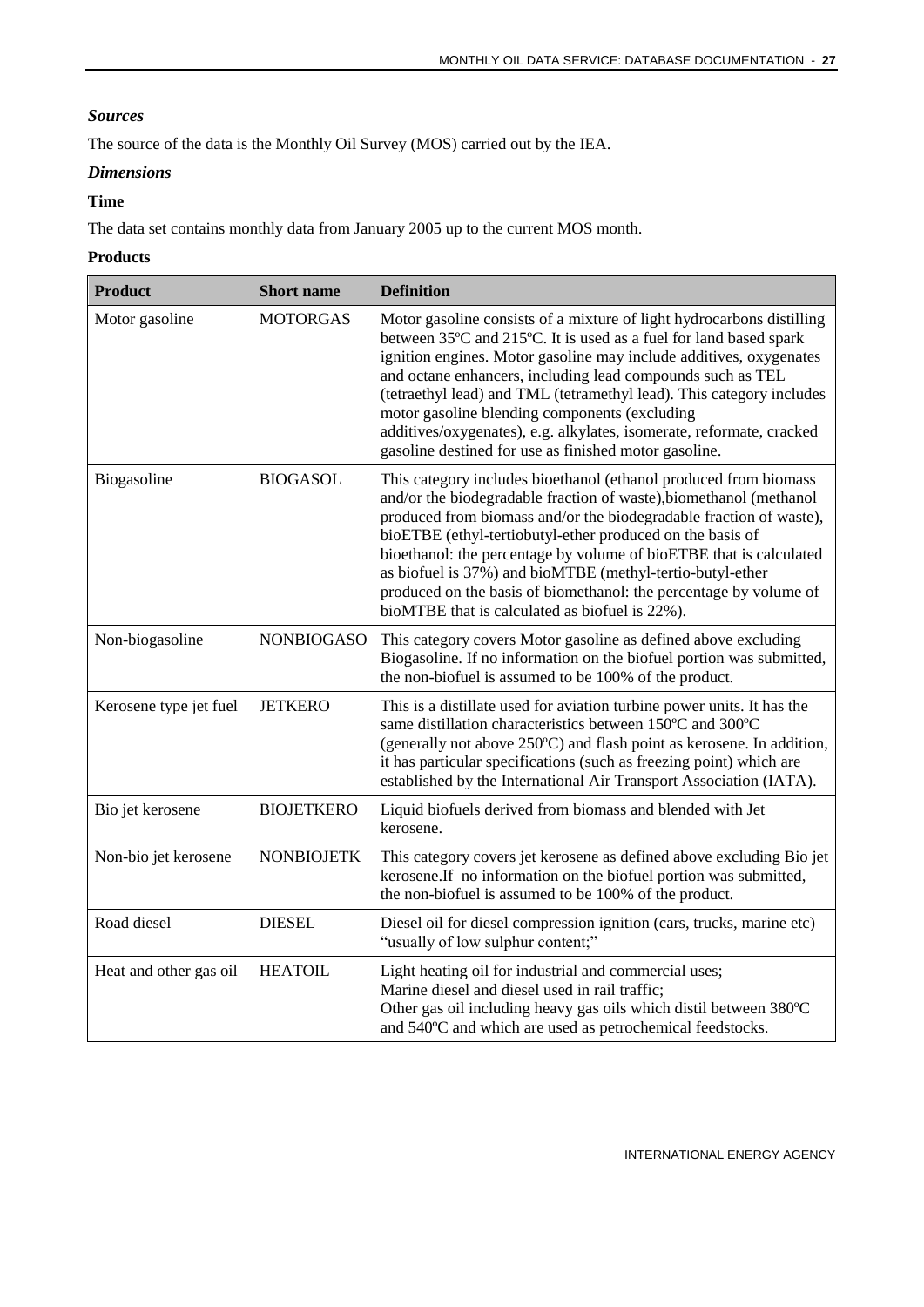| <b>Product</b>          | <b>Short name</b> | <b>Definition</b>                                                                                                                                                                                                                                                                                                                                                                                                  |
|-------------------------|-------------------|--------------------------------------------------------------------------------------------------------------------------------------------------------------------------------------------------------------------------------------------------------------------------------------------------------------------------------------------------------------------------------------------------------------------|
| Total gas/diesel oil    | <b>GASDIES</b>    | Gas/diesel oil is primarily a medium distillate, distilling between<br>180°C and 380°C. Several grades are available depending on uses:-<br>diesel oil for diesel compression ignition (cars, trucks, marine etc.);<br>- light heating oil for industrial and commercial uses;<br>- other gas oil including heavy gas oils which distil between 380°C<br>and 540°C and which are used as petrochemical feedstocks. |
| <b>Biodiesel</b>        | <b>BIODIESEL</b>  | This category includes biodiesel (a methyl-ester produced from<br>vegetable or animal oil, of diesel quality), biodimethylether<br>(dimethylether produced from biomass), Fischer Tropsch (Fischer<br>Tropsch produced from biomass), cold pressed biooil (oil produced<br>from oil seed through mechanical processing only) and all other<br>liquid biofuels which are added to, blended with Gas/diesel oil.     |
| Non-bio gas/diesel oil  | <b>NONBIODIES</b> | This category consists of gas diesel oil as defined above excluding<br>Biodiesel.<br>If no information on the biofuel portion was submitted, the non-<br>biofuel is assumed to be 100% of the product.                                                                                                                                                                                                             |
|                         |                   |                                                                                                                                                                                                                                                                                                                                                                                                                    |
| Fuel oil (residual)     | <b>RESFUEL</b>    | This covers all residual (heavy) fuel oils (including those obtained<br>by blending). Kinematic viscosity is above 10cSt at 80°C. The flash<br>point is always above 50°C and density is always more than 0.90<br>$kg/l$ .                                                                                                                                                                                         |
| Fuel oil - low sulphur  | LOWSULF           | Heavy fuel oil with sulphur content lower than 1%.                                                                                                                                                                                                                                                                                                                                                                 |
| Fuel oil - high sulphur | <b>HIGHSULF</b>   | Heavy fuel oil with sulphur content of 1% or higher.                                                                                                                                                                                                                                                                                                                                                               |

#### **Balance**

| <b>Balance</b>                                       | <b>Short name</b> | <b>Definition</b>                                                                                                                                                                                                                                                                                                                                                                                                                                                                                                                                                                                                                                                                  |
|------------------------------------------------------|-------------------|------------------------------------------------------------------------------------------------------------------------------------------------------------------------------------------------------------------------------------------------------------------------------------------------------------------------------------------------------------------------------------------------------------------------------------------------------------------------------------------------------------------------------------------------------------------------------------------------------------------------------------------------------------------------------------|
| Refinery gross output<br>$\left[\text{in } k\right]$ | <b>REFGROUTT</b>  | This is the production of finished petroleum products at a refining or<br>blending plant. It excludes refinery losses, but includes refinery fuel.<br>Measured in thousand metric tons.                                                                                                                                                                                                                                                                                                                                                                                                                                                                                            |
| Refinery fuel [in kt]                                | <b>REFFUELT</b>   | These are all petroleum products consumed in support of the<br>operation of a refinery. This does not include products used by oil<br>companies outside the refining process, e.g. bunkers or oil tankers.                                                                                                                                                                                                                                                                                                                                                                                                                                                                         |
| Total imports [in kt]                                | <b>TOTIMPST</b>   | Total imports reflect amounts having crossed the national territorial<br>boundaries, whether customs clearance has taken place or not.<br>Quantities of crude oil and products imported under processing<br>agreements (i.e. refining on account) are included. Crude oil and<br>NGLs are reported as coming from the country of ultimate origin;<br>refinery feedstocks and finished products are reported as coming<br>from the country of last consignment. Any gas liquids (e.g. LPG)<br>extracted during the regasification of imported liquefied natural gas<br>are included as imports. Petroleum products imported directly by the<br>petrochemical industry are included. |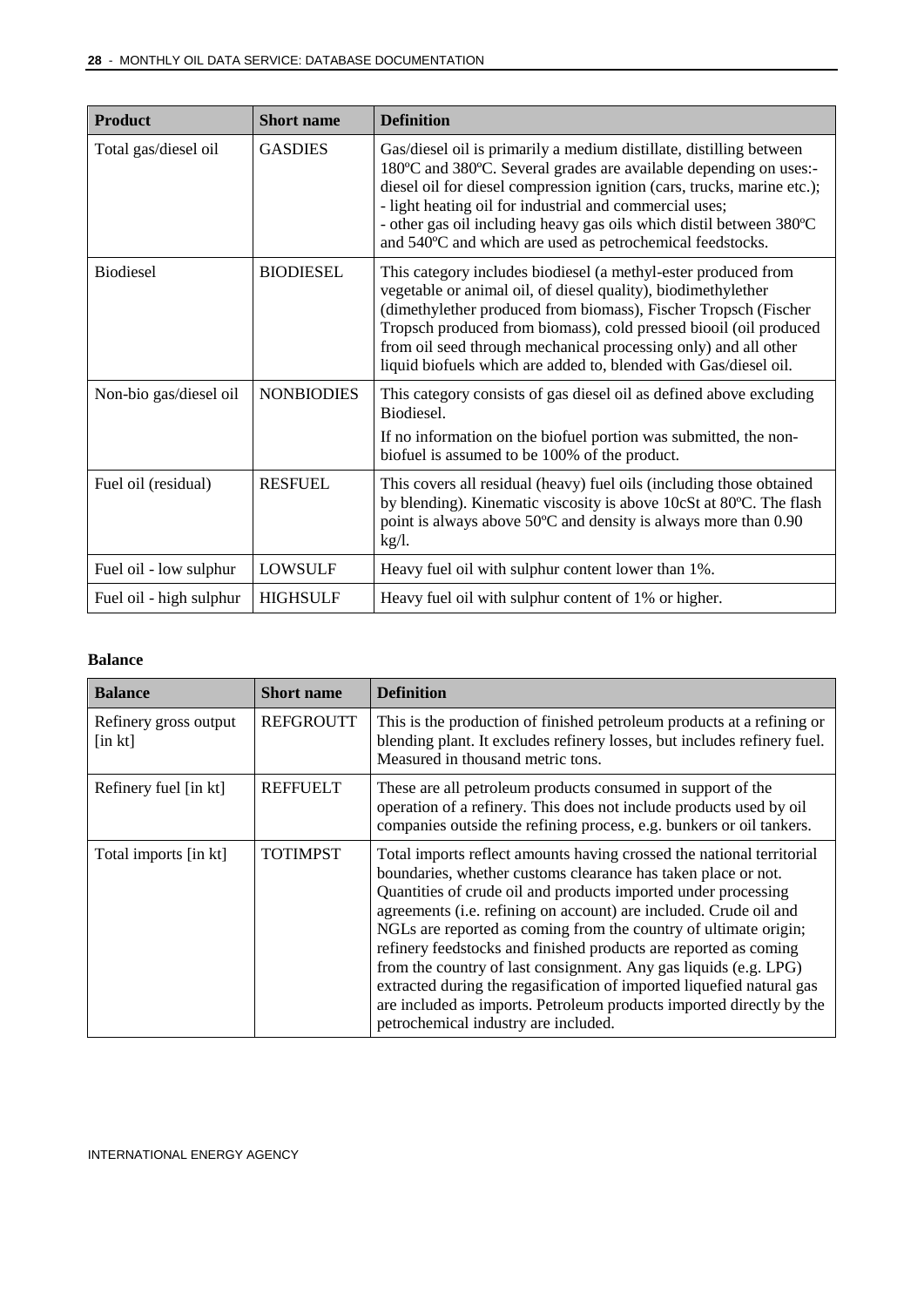| <b>Balance</b>                                | <b>Short</b> name | <b>Definition</b>                                                                                                                                                                                                                                                                                                                                                   |
|-----------------------------------------------|-------------------|---------------------------------------------------------------------------------------------------------------------------------------------------------------------------------------------------------------------------------------------------------------------------------------------------------------------------------------------------------------------|
| Total exports [in kt]                         | <b>TOTEXPST</b>   | Total exports reflect amounts having crossed the national territorial<br>boundaries, whether customs clearance has taken place or not.<br>Quantities of crude oil and products exported under processing<br>agreements (i.e. refining on account) are included. Petroleum<br>products exported directly by the petrochemical industry are<br>included.              |
| International marine<br>bunkers [in kt]       | <b>BUNKERST</b>   | Bunkers cover the quantities of fuels delivered to sea-going ships of<br>all flags, including warships. Consumption by ships engaged in<br>transport in inland and coastal waters is not included. Note that fuel<br>delivered for deep-sea fishing is not included.                                                                                                |
| Interproduct transfers                        | <b>TRANSFERST</b> | These are calculated as:                                                                                                                                                                                                                                                                                                                                            |
| + Recycled + Primary<br>products receipts -   |                   | Interproduct transfers + Recycled products + Primary product<br>receipts - Product transfers                                                                                                                                                                                                                                                                        |
| Products transferred<br>$[$ in $kt]$          |                   | Interproduct transfers: Result from the reclassification of products<br>either because their specification has changed, or because they are<br>blended into another product. For example, quantities of kerosene<br>may be reclassified as gasoil after blending with the latter in order to<br>meet its winter diesel specification.                               |
|                                               |                   | Recycled products: These are finished products which pass a second<br>time through the marketing network, after having been once<br>delivered to final consumers (e.g. used lubricants which are<br>reprocessed). These quantities should be distinguished from<br>petrochemical backflows (see definitions).                                                       |
|                                               |                   | Primary product receipts: Quantities of indigenous or imported crude<br>oil (including condensate) and indigenous NGL which are used<br>directly without being processed in an oil refinery.                                                                                                                                                                        |
|                                               |                   | Products transferred: These are imported petroleum products which<br>are reclassified as feedstocks for further processing in the refinery,<br>without delivery to final consumers.                                                                                                                                                                                 |
| Stock change (national<br>territory) [in kt]  | <b>STCHANATT</b>  | Stock changes are defined in terms of stocks held on national<br>territory as follows: Closing stocks - Opening stocks                                                                                                                                                                                                                                              |
| <b>Statistical difference</b><br>$[$ in $kt]$ | <b>STATDIFFT</b>  | This accounts for differences in coverage and/or definitions in<br>reporting systems.<br>This is calculated so as to satisfy the following condition:<br>Refinery gross output<br>- Refinery fuel<br>+ Imports<br>- Exports<br>- International marine bunkers<br>$+$ Transfers<br>- Stock changes<br>- Statistical difference<br>= Gross inland deliveries observed |
| Gross inland deliveries<br>(observed) [in kt] | <b>GDINCTROT</b>  | These are the observed deliveries of finished petroleum products<br>from primary sources (e.g. refineries, blending plants etc.) to the<br>inland market.                                                                                                                                                                                                           |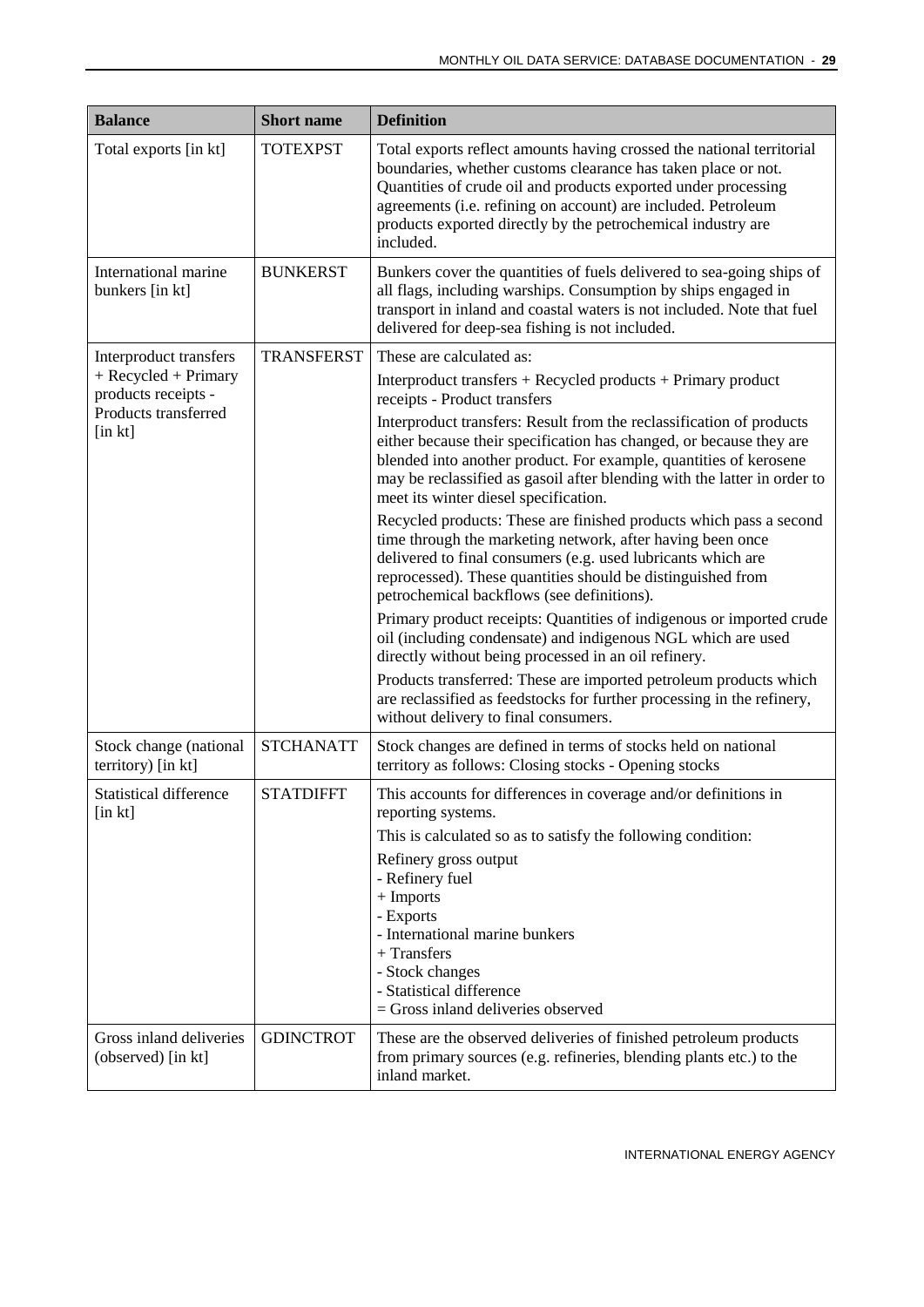| <b>Balance</b>                                                    | <b>Short name</b> | <b>Definition</b>                                                                                                                                                                                                                                                                                                                                                                                                                                                                                                                                                                                                                                                                   |
|-------------------------------------------------------------------|-------------------|-------------------------------------------------------------------------------------------------------------------------------------------------------------------------------------------------------------------------------------------------------------------------------------------------------------------------------------------------------------------------------------------------------------------------------------------------------------------------------------------------------------------------------------------------------------------------------------------------------------------------------------------------------------------------------------|
| Inland deliveries of<br>automotive diesel and<br>$LPG$ [in $kt$ ] | <b>AUDILPGT</b>   | All deliveries of diesel oil and LPG used for road transport vehicles.<br>This flow is a memo item: the amounts are included in Gross inland<br>deliveries (obs.).                                                                                                                                                                                                                                                                                                                                                                                                                                                                                                                  |
| Primary product<br>receipts [in kt]                               | <b>PPRECPTS</b>   | Quantities of indigenous or imported crude oil (including<br>condensate) and indigenous NGL which are used directly without<br>being processed in an oil refinery.<br>This flow is a memo item: the amounts are included in<br>TRANSFERST (Inter-product transfers + Recycled + Primary                                                                                                                                                                                                                                                                                                                                                                                             |
|                                                                   |                   | products receipts - Products transferred).                                                                                                                                                                                                                                                                                                                                                                                                                                                                                                                                                                                                                                          |
| <b>Backflows to refineries</b><br>$[$ in $kt]$                    | <b>BACKFLOWT</b>  | Those quantities of backflows returned to refinery are shown as<br>backflows in the primary products balance and subsequently as a<br>part of refinery intake, gross refinery output and of final<br>consumption of the relevant products.                                                                                                                                                                                                                                                                                                                                                                                                                                          |
| Opening stock level -<br>national territory<br>$[$ in $kt]$       | <b>OSNATTERT</b>  | Opening stock levels, at the first day of the month, of stocks held on<br>national territory. This includes all non-military stocks held by<br>importers, refiners, governments, major non-importing final<br>consumers whose stocks are subject to government control, and by<br>foreign entities in the following facilities: bulk terminals, refinery<br>tanks, pipeline tankage, barges, intercoastal tankers (when port of<br>destination and departure are in the reporting country), tankers in<br>port (if their cargo is to be discharged in the reporting country) and<br>inland ship bunkers. Oil is reported regardless of the ownership of<br>such storage facilities. |
| Closing stock level -<br>national territory<br>[in kt]            | <b>CSNATTERT</b>  | Closing stock levels, at the last day of the month, of stocks held on<br>national territory. This includes all non-military stocks held by<br>importers, refiners, governments, major non-importing final<br>consumers whose stocks are subject to government control, and by<br>foreign entities in the following facilities: bulk terminals, refinery<br>tanks, pipeline tankage, barges, intercoastal tankers (when port of<br>destination and departure are in the reporting country), tankers in<br>port (if their cargo is to be discharged in the reporting country) and<br>inland ship bunkers. Oil is reported regardless of the ownership of<br>such storage facilities.  |
| Closing government<br>stock level [in kt]                         | <b>CSGOVT</b>     | Closing stock levels, at the last day of the month, of primary stocks,<br>exclusively for emergency purposes, owned by governments and<br>organisations which have been established to hold stocks (stock<br>holding organisations).                                                                                                                                                                                                                                                                                                                                                                                                                                                |

#### **Countries**

OECD countries (see the list of countries under CRUDBAL.IVT for a list of long and short names as well as definitions for OECD countries).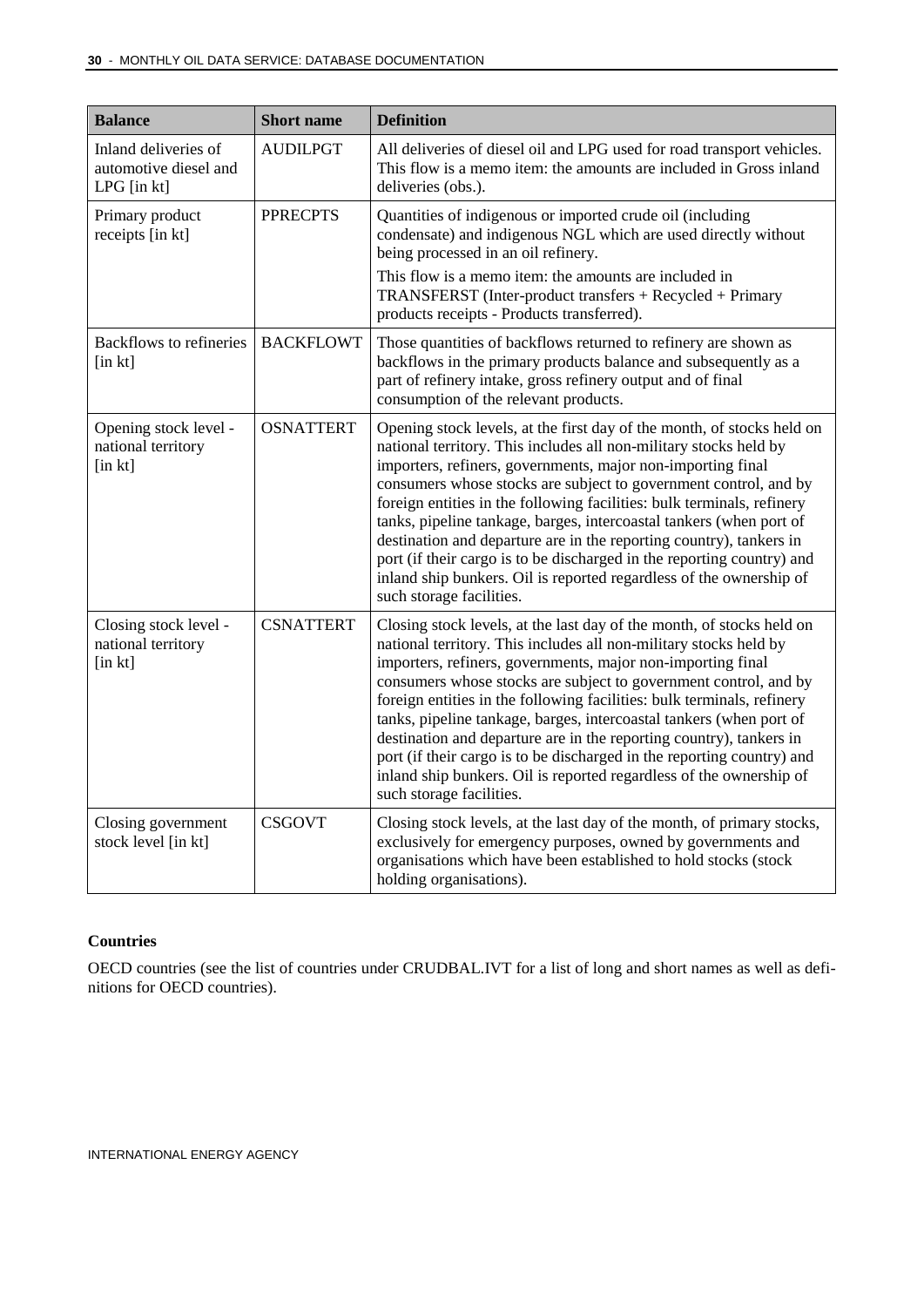### <span id="page-30-0"></span>**OECD demand (OECDDEM.IVT)**

#### *Structure*

This data set contains monthly data on demand for secondary oil products for OECD countries in thousand barrels per day (KBD) from 2005 onwards. There might be small differences between the demand in this file and in the product balances (PRODBAL.IVT). Differences that cannot be explained by rounding are adjustments made by the IEA analysts. The IEA oil analysts may make small adjustments to original values submitted by the national administration to better reflect market information.

Historical data from 1984 to 2004 are available with the same dimensions in HOECDDEM.IVT.

#### *Sources*

The main source of the data is the Monthly Oil Survey (MOS) carried out by the IEA.

#### *Dimensions*

#### **Time**

The data set contains data from monthly, quarterly and annual data from January 2005 to the end of the current or next calendar year (next calendar year is added with the July publication). Data after MOS month are estimated.

#### **Products**

| <b>Products</b> | <b>Short name</b> | <b>Definition</b>                                                                                                                                                                                                                                                                                                                                                                                                                                                                                                                                                  |
|-----------------|-------------------|--------------------------------------------------------------------------------------------------------------------------------------------------------------------------------------------------------------------------------------------------------------------------------------------------------------------------------------------------------------------------------------------------------------------------------------------------------------------------------------------------------------------------------------------------------------------|
| LPG and ethane  | <b>LPGETHANE</b>  | Liquefied petroleum gases. Ethane, ethylene, propane, propylene,<br>normal butane, butylene, isobutane and isobutylene produced at<br>refineries or natural gas processing plants, including plants which<br>fractionate raw natural gas liquids. The IEA's statistical<br>questionnaire collects data separately for LPG (excluding ethane and<br>ethylene) and for ethane and ethylene; this table combines the two<br>categories.                                                                                                                               |
| Naphtha         | <b>NAPHTHA</b>    | Naphtha is a feedstock destined for either the petrochemical industry<br>(e.g. ethylene manufacture or aromatics production) or for gasoline<br>production by reforming or isomerisation within the refinery.<br>Naphtha comprises material in the 30°C and 210°C distillation range<br>or part of this range.                                                                                                                                                                                                                                                     |
| Motor gasoline  | <b>MOTORGAS</b>   | Motor gasoline consists of a mixture of light hydrocarbons distilling<br>between 35 <sup>o</sup> C and 215 <sup>o</sup> C. It is used as a fuel for land based spark<br>ignition engines. Motor gasoline may include additives, oxygenates<br>and octane enhancers, including lead compounds such as TEL<br>(tetraethyl lead) and TML (tetramethyl lead). This category includes<br>motor gasoline blending components (excluding<br>additives/oxygenates), e.g. alkylates, isomerate, reformate, cracked<br>gasoline destined for use as finished motor gasoline. |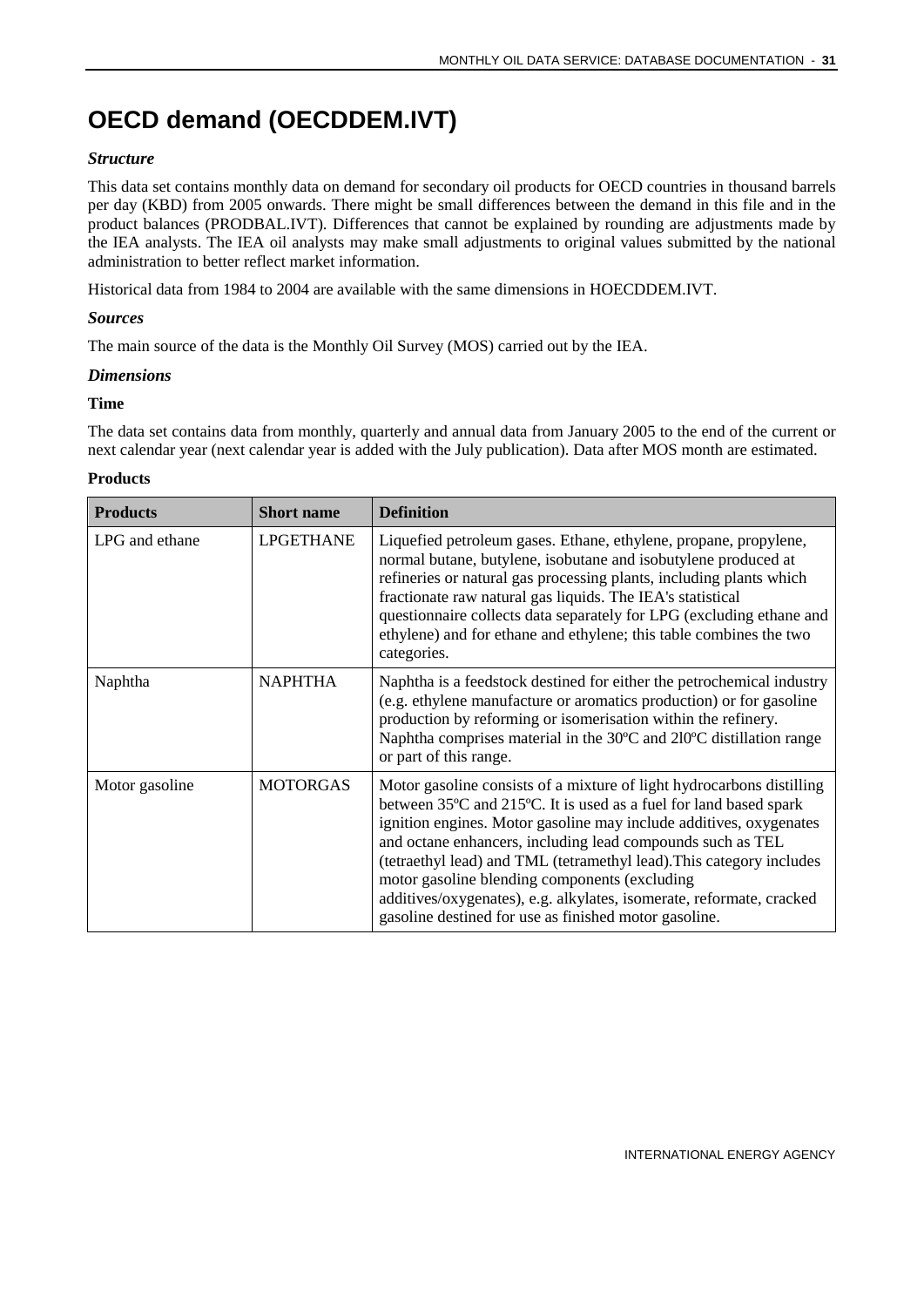| <b>Products</b>  | <b>Short name</b> | <b>Definition</b>                                                                                                                                                                                                                                                                                                                                                                                                                                                                                                                                                                              |  |
|------------------|-------------------|------------------------------------------------------------------------------------------------------------------------------------------------------------------------------------------------------------------------------------------------------------------------------------------------------------------------------------------------------------------------------------------------------------------------------------------------------------------------------------------------------------------------------------------------------------------------------------------------|--|
| Jet and kerosene | <b>JETANDKERO</b> | Includes kerosene-type jet fuel and other kerosene:<br>Kerosene-type jet fuel is a distillate used for aviation turbine power<br>units. It has the same distillation characteristics between 150°C and<br>300°C (generally not above 250°C) and flash point as kerosene. In<br>addition, it has particular specifications (such as freezing point)<br>which are established by the International Air Transport Association<br>(IATA).<br>Other kerosene comprises refined petroleum distillate and is used in<br>sectors other than aircraft transport. It distils between 150°C and<br>300°C. |  |
| Gas/diesel oil   | <b>GASDIES</b>    | Gas/diesel oil is primarily a medium distillate, distilling between<br>180°C and 380°C. Several grades are available depending on uses:<br>- diesel oil for diesel compression ignition (cars, trucks, marine etc.);<br>- light heating oil for industrial and commercial uses;<br>- other gas oil including heavy gas oils which distil between 380°C<br>and 540°C and which are used as petrochemical feedstocks.                                                                                                                                                                            |  |
| Diesel           | <b>DIESEL</b>     | Diesel oil for diesel compression ignition (cars, trucks, etc.).                                                                                                                                                                                                                                                                                                                                                                                                                                                                                                                               |  |
| Other gasoil     | <b>OTHGASOIL</b>  | Other gasoil includes:<br>- light heating oil for industrial and commercial uses;<br>- marine gasoil and diesel used in rail traffic;<br>- other gas oil including heavy gas oils which distil between 380°C<br>and 540°C and which are used as petrochemical feedstocks.                                                                                                                                                                                                                                                                                                                      |  |
| Residual fuel    | <b>RESFUEL</b>    | This covers all residual (heavy) fuel oils (including those obtained<br>by blending). Kinematic viscosity is above 10cSt at 80°C. The flash<br>point is always above 50°C and density is always more than 0.90<br>$kg/l$ .                                                                                                                                                                                                                                                                                                                                                                     |  |
| Other products   | <b>OTHERPRODS</b> | The category other products includes the following:<br>Crude oil, 'other' NGL, synthetic fuels, orimulsion, hydrogen,<br>synthetic crude, refinery gas, aviation gasoline, naphtha type jet fuel,<br>white spirit, industrial spirit (SBP), lubricants, bitumen, paraffin<br>waxes, petroleum coke, tar, sulphur, aromatics and olefins.                                                                                                                                                                                                                                                       |  |
| Total products   | <b>TOTPRODS</b>   | Sum of all products                                                                                                                                                                                                                                                                                                                                                                                                                                                                                                                                                                            |  |

#### **Countries**

OECD countries (see the list of countries under CRUDBAL.IVT for a list of long and short names as well as definitions for OECD countries).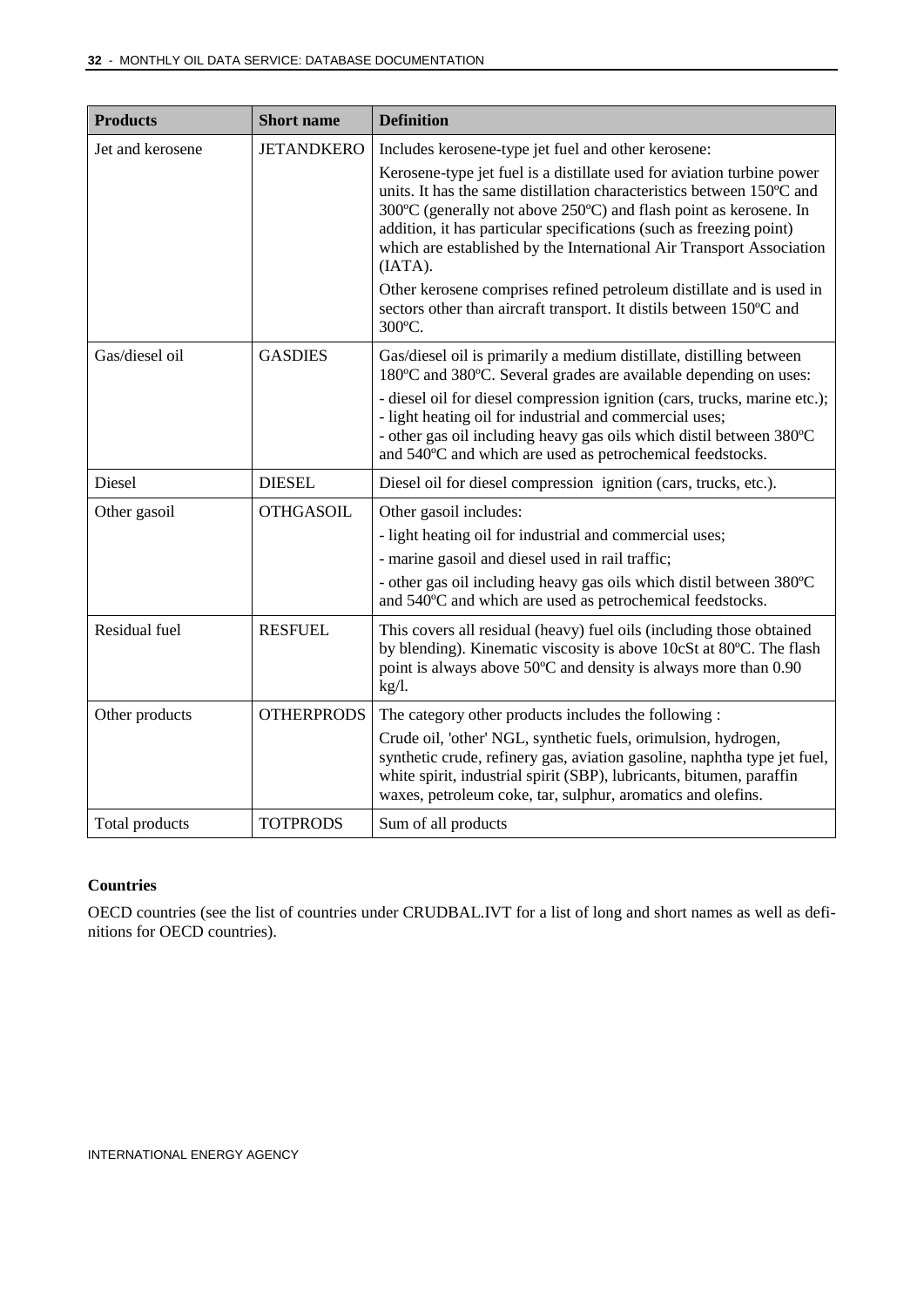### <span id="page-32-0"></span>**Non-OECD Demand (NOECDDEM.IVT)**

#### *Structure*

This data set contains quarterly and annual data on demand for secondary oil products for non-OECD countries in thousand barrels per day (KBD) from 2005. Include forecasts for 4-7 quarters. Historical data from 1984 to 2004 are available with the same dimensions in HNOECDDEM.IVT.

#### *Sources*

Non-OECD supply data are provided by a variety of sources, including governments and companies. The timeliness of the data varies.

#### *Dimensions*

#### **Time**

The data set contains quarterly and annual data from January 2005 to the end of the current or next calendar year (next calendar year is added with the July publication). Data after MOS month are estimated.

#### **Countries**

| <b>Country</b>                     | <b>Shortname</b>  | <b>Country</b>                    | <b>Shortname</b>  | <b>Country</b>         | <b>Shortname</b>  |
|------------------------------------|-------------------|-----------------------------------|-------------------|------------------------|-------------------|
| Algeria                            | <b>ALGERIA</b>    | <b>Korea DPR</b>                  | <b>KOREADPR</b>   | Colombia               | <b>COLOMBIA</b>   |
| Angola                             | <b>ANGOLA</b>     | India                             | <b>INDIA</b>      | Costa Rica             | <b>COSTARICA</b>  |
| Benin                              | <b>BENIN</b>      | Indonesia                         | <b>INDONESIA</b>  | Cuba                   | <b>CUBA</b>       |
| Cambodia                           | <b>CAMBODIA</b>   | Malaysia                          | <b>MALAYSIA</b>   | Dominican<br>Republic  | <b>DOMINICANR</b> |
| Cameroon                           | <b>CAMEROON</b>   | Myanmar                           | <b>MYANMAR</b>    | Ecuador                | <b>ECUADOR</b>    |
| Congo                              | <b>CONGO</b>      | Nepal                             | <b>NEPAL</b>      | El Salvador            | <b>ELSALVADOR</b> |
| Democratic<br>Republic of<br>Congo | <b>CONGOREP</b>   | Pakistan                          | <b>PAKISTAN</b>   | Guatemala              | <b>GUATEMALA</b>  |
| Curacao                            | <b>CURACAO</b>    | China                             | <b>CHINA</b>      | Haiti                  | <b>HAITI</b>      |
| Egypt                              | <b>EGYPT</b>      | Hong Kong<br>(China)              | <b>HONGKONG</b>   | Honduras               | <b>HONDURAS</b>   |
| Ethiopia                           | <b>ETHIOPIA</b>   | Philippines                       | <b>PHILIPPINE</b> | Jamaica                | <b>JAMAICA</b>    |
| Gabon                              | <b>GABON</b>      | Singapore                         | <b>SINGAPORE</b>  | Nicaragua              | <b>NICARAGUA</b>  |
| Ghana                              | <b>GHANA</b>      | Sri Lanka                         | <b>SRILANKA</b>   | Panama                 | <b>PANAMA</b>     |
| <b>Ivory Coast</b>                 | <b>COTEIVOIRE</b> | Chinese Taipei                    | <b>TAIPEI</b>     | Paraguay               | <b>PARAGUAY</b>   |
| Kenya                              | <b>KENYA</b>      | Thailand                          | <b>THAILAND</b>   | Peru                   | <b>PERU</b>       |
| Kosovo                             | <b>KOSOVO</b>     | Viet Nam                          | <b>VIETNAM</b>    | Trinidad and<br>Tobago | <b>TRINIDAD</b>   |
| Libya                              | <b>LIBYA</b>      | Other Asia                        | <b>OTHERASIA</b>  | Uruguay                | <b>URUGUAY</b>    |
| Mongolia                           | <b>MONGOLIA</b>   | <b>TOTAL</b><br><b>OTHER ASIA</b> | <b>OMROTHASIA</b> | Venezuela              | <b>VENEZUELA</b>  |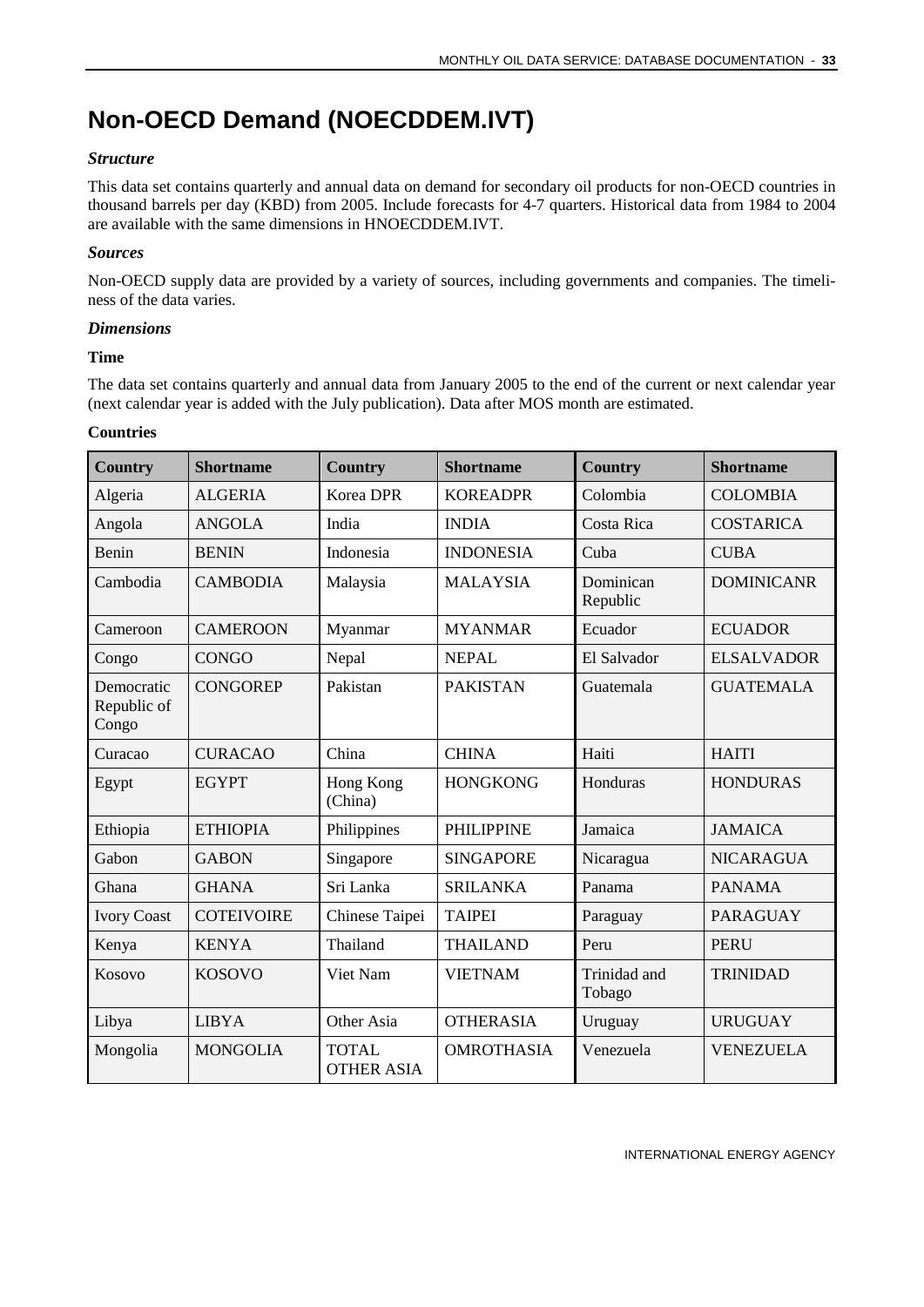| <b>Country</b>                | <b>Shortname</b>  | <b>Country</b>                | <b>Shortname</b>  | <b>Country</b>                           | <b>Shortname</b>  |
|-------------------------------|-------------------|-------------------------------|-------------------|------------------------------------------|-------------------|
| Montenegro                    | <b>MONTENEGRO</b> | Albania                       | <b>ALBANIA</b>    | Other Non-<br><b>OECD</b> Americas       | <b>OTHERLATIN</b> |
| Morocco                       | <b>MOROCCO</b>    | Bosnia and<br>Herzegovina     | <b>BOSNIAHERZ</b> | <b>TOTAL Non</b><br><b>OECD</b> Americas | <b>OMRLAM</b>     |
| Mozambique                    | <b>MOZAMBIQUE</b> | Bulgaria                      | <b>BULGARIA</b>   | Bahrain                                  | <b>BAHRAIN</b>    |
| Nigeria                       | <b>NIGERIA</b>    | Croatia                       | <b>CROATIA</b>    | Iraq                                     | <b>IRAQ</b>       |
| Senegal                       | <b>SENEGAL</b>    | Cyprus                        | <b>CYPRUS</b>     | Iran                                     | <b>IRAN</b>       |
| Serbia                        | <b>SERBIA</b>     | North<br>Macedonia            | <b>NORTHMACED</b> | Jordan                                   | <b>JORDAN</b>     |
| South Africa                  | <b>SOUTHAFRIC</b> | Gibraltar                     | <b>GIBRALTAR</b>  | Kuwait                                   | <b>KUWAIT</b>     |
| South Sudan                   | <b>SSUDAN</b>     | Malta                         | <b>MALTA</b>      | Lebanon                                  | <b>LEBANON</b>    |
| Sudan                         | <b>SUDAN</b>      | Romania                       | <b>ROMANIA</b>    | <b>Neutral Zone</b>                      | <b>NEUTRALZON</b> |
| Tunisia                       | <b>TUNISIA</b>    | Former<br>Yugoslavia          | <b>FORMERYUGO</b> | Oman                                     | <b>OMAN</b>       |
| Tanzania                      | <b>TANZANIA</b>   | <b>TOTAL</b><br><b>EUROPE</b> | <b>OMRNEUR</b>    | Qatar                                    | QATAR             |
| Zambia                        | <b>ZAMBIA</b>     | <b>Former Soviet</b><br>Union | <b>FSU</b>        | Saudi Arabia                             | <b>SAUDIARABI</b> |
| Zimbabwe                      | <b>ZIMBABWE</b>   | Russia                        | <b>RUSSIA</b>     | Syria                                    | <b>SYRIA</b>      |
| Other Africa                  | <b>OTHERAFRIC</b> | Other FSU                     | <b>OTHFUSSR</b>   | <b>United Arab</b><br>Emirates           | <b>UAE</b>        |
| <b>TOTAL</b><br><b>AFRICA</b> | <b>AFRICA</b>     | Argentina                     | <b>ARGENTINA</b>  | Yemen                                    | <b>YEMEN</b>      |
| Bangladesh                    | <b>BANGLADESH</b> | <b>Bolivia</b>                | <b>BOLIVIA</b>    | <b>TOTAL</b><br><b>MIDDLE EAST</b>       | <b>MIDDLEEAST</b> |
| <b>Brunei</b>                 | <b>BRUNEI</b>     | <b>Brazil</b>                 | <b>BRAZIL</b>     | Suriname                                 | <b>SURINAME</b>   |
| <b>TOTAL</b><br>NON-OECD      | <b>NONOECD</b>    |                               |                   |                                          |                   |

### <span id="page-33-0"></span>**Stocks (STOCKS.IVT)**

#### *Structure*

This data set contains monthly balances for secondary oil products for OECD countries in thousand barrels from 2005 onwards.

Historical data from 1984 to 2004 are available with the same dimensions in HSTOCK.IVT.

#### *Sources*

The main source of the data is the Monthly Oil Survey (MOS) carried out by the IEA.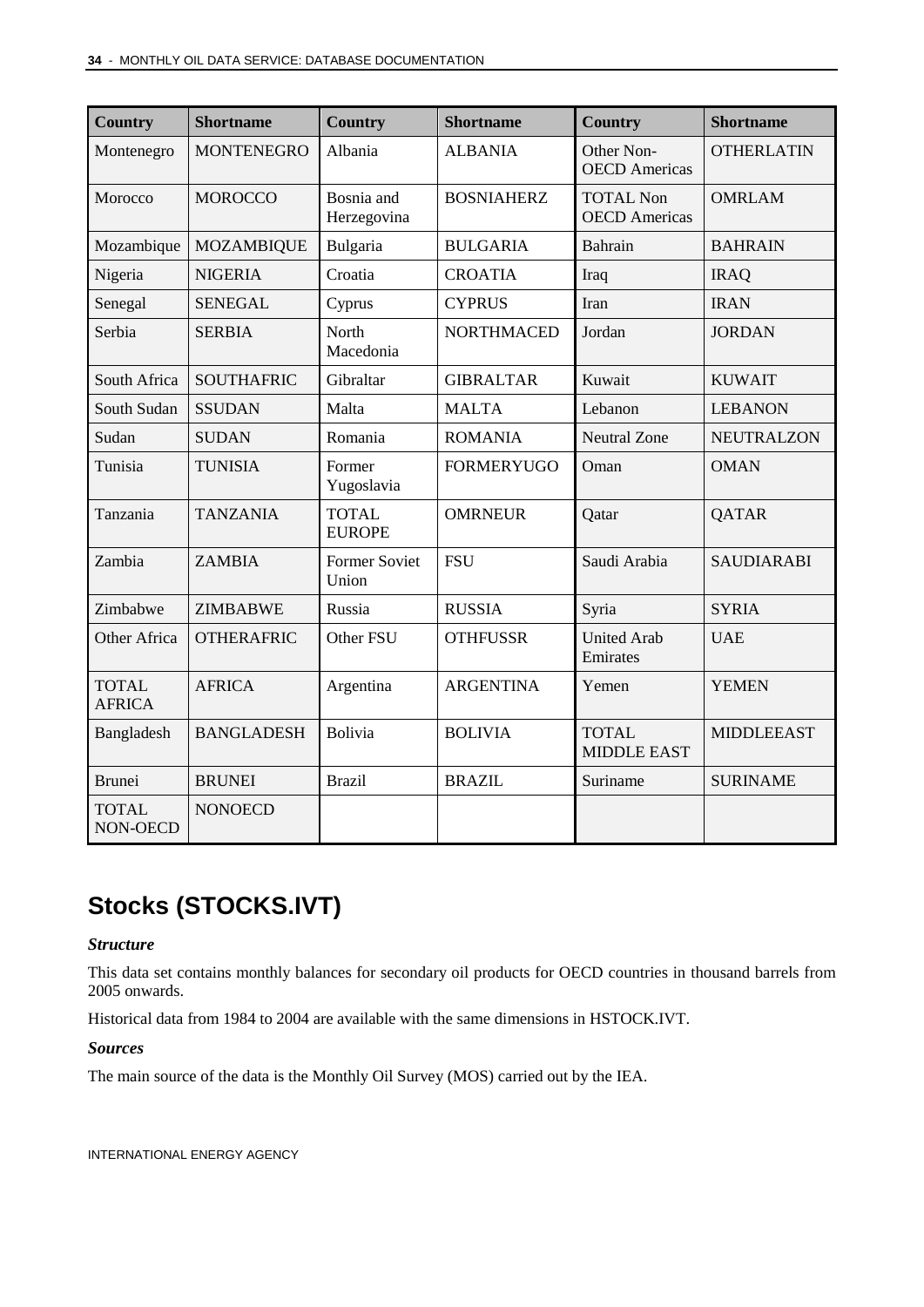#### *Dimensions*

#### **Time**

The data set contains monthly data from January 2005 up to the MOS month. For some countries stock data are available on an M-1 basis (the month following the MOS month) based on preliminary information.

#### **Products**

| <b>Products</b>               | <b>Short name</b> | <b>Definition</b>                                                                                                                                                                                                                                                                                                                                                                                                                                                                                                                        |  |
|-------------------------------|-------------------|------------------------------------------------------------------------------------------------------------------------------------------------------------------------------------------------------------------------------------------------------------------------------------------------------------------------------------------------------------------------------------------------------------------------------------------------------------------------------------------------------------------------------------------|--|
| Crude oil                     | <b>CRUDEOIL</b>   | Crude oil is a mineral oil of natural origin comprising a mixture of<br>hydrocarbons and associated impurities, such as sulphur. It exists in<br>the liquid phase under normal surface temperature and pressure and<br>its physical characteristics (density, viscosity, etc.) are highly<br>variable. This category includes field or lease condensate recovered<br>from associated and non-associated gas where it is commingled with<br>the commercial crude oil stream.                                                              |  |
| NGL + Feedstocks and<br>other | <b>NGLFEED</b>    | Sum of NGL, Refinery feedstocks, Additives/oxygenates and Other<br>hydrocarbons                                                                                                                                                                                                                                                                                                                                                                                                                                                          |  |
| $Crude + NGL +$<br>Feedstocks | <b>CRNGFEED</b>   | Sum of Crude oil, NGL, Refinery feedstocks, Additives/oxygenates<br>and Other hydrocarbons.                                                                                                                                                                                                                                                                                                                                                                                                                                              |  |
| Motor gasoline                | <b>MOTORGAS</b>   | Motor gasoline consists of a mixture of light hydrocarbons distilling<br>between 35°C and 215°C. It is used as a fuel for land based spark<br>ignition engines. Motor gasoline may include additives, oxygenates<br>and octane enhancers, including lead compounds such as TEL<br>(tetraethyl lead) and TML (tetramethyl lead). This category includes<br>motor gasoline blending components (excluding<br>additives/oxygenates), e.g. alkylates, isomerate, reformate, cracked<br>gasoline destined for use as finished motor gasoline. |  |
| Middle distillates            | <b>MIDDIST</b>    | Sum of gas/diesel oil, kerosene type jetfuel and other kerosene.                                                                                                                                                                                                                                                                                                                                                                                                                                                                         |  |
| Fuel oil (residual)           | <b>RESFUEL</b>    | This covers all residual (heavy) fuel oils (including those obtained by<br>blending). Kinematic viscosity is above 10cSt at 80°C. The flash point<br>is always above 50°C and density is always more than 0.90 kg/l.                                                                                                                                                                                                                                                                                                                     |  |
| Other products                | <b>OTHER</b>      | Other products include the following:                                                                                                                                                                                                                                                                                                                                                                                                                                                                                                    |  |
|                               |                   | Refinery gas (not liquefied) includes a mixture of non-condensed<br>gases mainly consisting of hydrogen, methane, ethane and olefins<br>obtained during distillation of crude oil or treatment of oil products<br>(e.g. cracking) in refineries. This also includes gases which are<br>returned from the petrochemical industry.                                                                                                                                                                                                         |  |
|                               |                   | Ethane is naturally gaseous straight-chain hydrocarbon (C2H6),<br>extracted from natural gas and refinery gas streams.                                                                                                                                                                                                                                                                                                                                                                                                                   |  |
|                               |                   | Liquefied petroleum gases (LPG) are light saturated paraffinic<br>hydrocarbons derived from the refinery processes, crude oil<br>stabilisation and natural gas processing plants. They consist mainly of<br>propane (C3H8) and butane (C4H10) or a combination of the two.<br>They also include propylene, isobutene and isobutylene. LPG are<br>normally liquefied under pressure for transportation and storage.                                                                                                                       |  |
|                               |                   | Naphtha is a feedstock destined for either the petrochemical industry<br>(e.g. ethylene manufacture or aromatics production) or for gasoline<br>production by reforming or isomerisation within the refinery. Naphtha                                                                                                                                                                                                                                                                                                                    |  |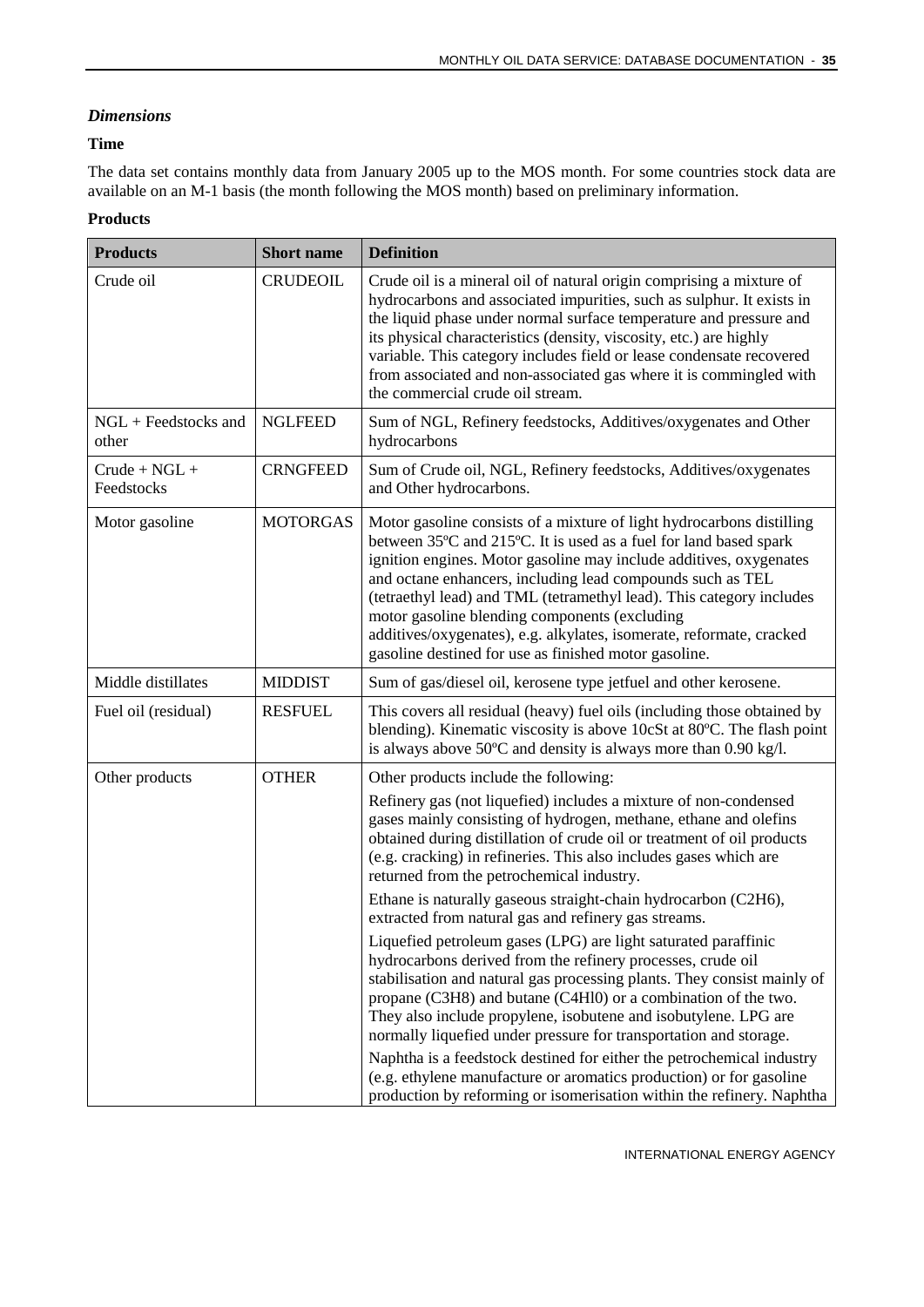| <b>Products</b> | <b>Short name</b> | <b>Definition</b>                                                                                                                                                                                                                                                                                                                                                                                                                                                                                                                                                                                                                                                           |
|-----------------|-------------------|-----------------------------------------------------------------------------------------------------------------------------------------------------------------------------------------------------------------------------------------------------------------------------------------------------------------------------------------------------------------------------------------------------------------------------------------------------------------------------------------------------------------------------------------------------------------------------------------------------------------------------------------------------------------------------|
|                 |                   | comprises material in the $30^{\circ}$ C and $210^{\circ}$ C distillation range or part of<br>this range.                                                                                                                                                                                                                                                                                                                                                                                                                                                                                                                                                                   |
|                 |                   | Aviation gasoline is a motor spirit prepared especially for aviation<br>piston engines, with an octane number suited to the engine, a freezing<br>point of $-60^{\circ}$ C and a distillation range usually within the limits of<br>30°C and 180°C.                                                                                                                                                                                                                                                                                                                                                                                                                         |
|                 |                   | Gasoline type jet fuel (naphtha type jet fuel or JP4) includes all light<br>hydrocarbon oils for use in aviation turbine power units, distilling<br>between 100°C and 250°C. They are obtained by blending kerosenes<br>and gasolines or naphthas in such a way that the aromatic content<br>does not exceed 25% in volume, and the vapour pressure is between<br>13.7kPa and 20.6kPa.                                                                                                                                                                                                                                                                                      |
|                 |                   | Petroleum coke is a black solid residue, obtained mainly by cracking<br>and carbonising residue feedstock, tar and pitches in processes such as<br>delayed coking or fluid coking. It consists mainly of carbon (90 to<br>95%) and has a low ash content. It is used as a feedstock in coke<br>ovens for the steel industry, for heating purposes, for electrode<br>manufacture and for production of chemicals. The two most important<br>qualities are "green coke" and "calcinated coke". This category also<br>includes "catalyst coke" deposited on the catalyst during refining<br>processes; this coke is not recoverable and is usually burned as<br>refinery fuel. |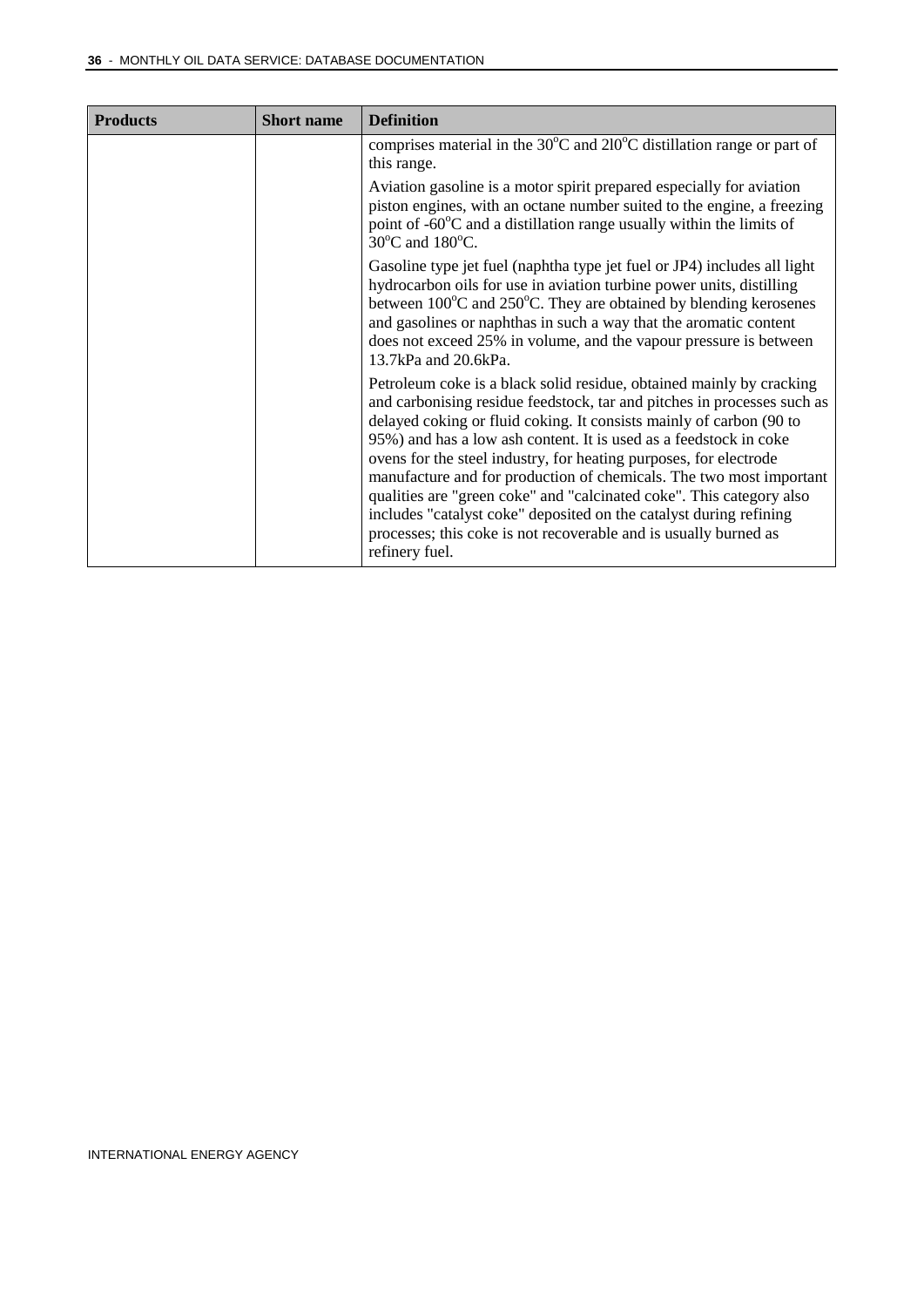| <b>Products</b>                         | <b>Short name</b> | <b>Definition</b>                                                                                                                                                                                                                                                                                                                                                                                                                       |  |
|-----------------------------------------|-------------------|-----------------------------------------------------------------------------------------------------------------------------------------------------------------------------------------------------------------------------------------------------------------------------------------------------------------------------------------------------------------------------------------------------------------------------------------|--|
|                                         |                   | White spirit and SBP are defined as refined distillate intermediates<br>with a distillation in the naphtha/kerosene range. They are sub-divided<br>as:                                                                                                                                                                                                                                                                                  |  |
|                                         |                   | i. Industrial spirit (SBP): Light oils distilling between 30° and 200°C.<br>There are 7 or 8 grades of industrial spirit, depending on the position<br>of the cut in the distillation range. The grades are defined according to<br>the temperature difference between the 5% volume and 90% volume<br>distillation points (which is not more than $60^{\circ}$ C).                                                                     |  |
|                                         |                   | ii. White spirit: Industrial spirit with a flash point above 30°C. The<br>distillation range of white spirit is $135^{\circ}$ to $200^{\circ}$ C.                                                                                                                                                                                                                                                                                       |  |
|                                         |                   | Lubricants are hydrocarbons produced from distillate or residue; they<br>are mainly used to reduce friction between bearing surfaces. This<br>category includes all finished grades of lubricating oil, from spindle<br>oil to cylinder oil, and those used in greases, including motor oils and<br>all grades of lubricating oil base stocks.                                                                                          |  |
|                                         |                   | Bitumen is a solid, semi-solid or viscous hydrocarbon with a colloidal<br>structure, being brown to black in colour, obtained as a residue in the<br>distillation of crude oil, by vacuum distillation of oil residues from<br>atmospheric distillation. Bitumen is often referred to as asphalt and is<br>primarily used for construction of roads and for roofing material. This<br>category includes fluidized and cut back bitumen. |  |
|                                         |                   | Paraffin waxes are saturated aliphatic hydrocarbons. These waxes are<br>residues extracted when dewaxing lubricant oils. They have a<br>crystalline structure which is more-or-less fine according to the grade.<br>Their main characteristics are as follows: they are colourless,<br>odourless and translucent, with a melting point above 45°C.                                                                                      |  |
|                                         |                   | Other: All products not specifically mentioned above, for example: tar<br>and sulphur. This category also includes aromatics (e.g. BTX or<br>benzene, toluene and xylene) and olefins (e.g. propylene) produced<br>within refineries.                                                                                                                                                                                                   |  |
| Total products                          | <b>TOTPRODS</b>   | Sum of refined products.                                                                                                                                                                                                                                                                                                                                                                                                                |  |
| $Crude + NGL +$<br>$Feedstocks + prods$ | <b>TOTALOIL</b>   | Sum of crude oil, NGL, Refinery feedstocks and refined products.                                                                                                                                                                                                                                                                                                                                                                        |  |

#### **Flow**

| <b>Flow</b>       | <b>Short name</b> | <b>Definition</b>                                                                                                                                                                                                                             |
|-------------------|-------------------|-----------------------------------------------------------------------------------------------------------------------------------------------------------------------------------------------------------------------------------------------|
| Industry stocks   | <b>INDUSTRY</b>   | Primary stocks held by oil companies, importers, traders and<br>other organisations except those holding government-controlled<br>stocks. They include stocks held by industry to meet IEA, EU and<br>national emergency reserve commitments. |
| Government stocks | <b>GOVERNMENT</b> | Primary stocks, exclusively for emergency purposes, owned by<br>governments and organisations which have been established to<br>hold stocks (stock holding organisations).                                                                    |
| Total stocks      | <b>TOTAL</b>      | Industry and government-controlled stocks aggregated.                                                                                                                                                                                         |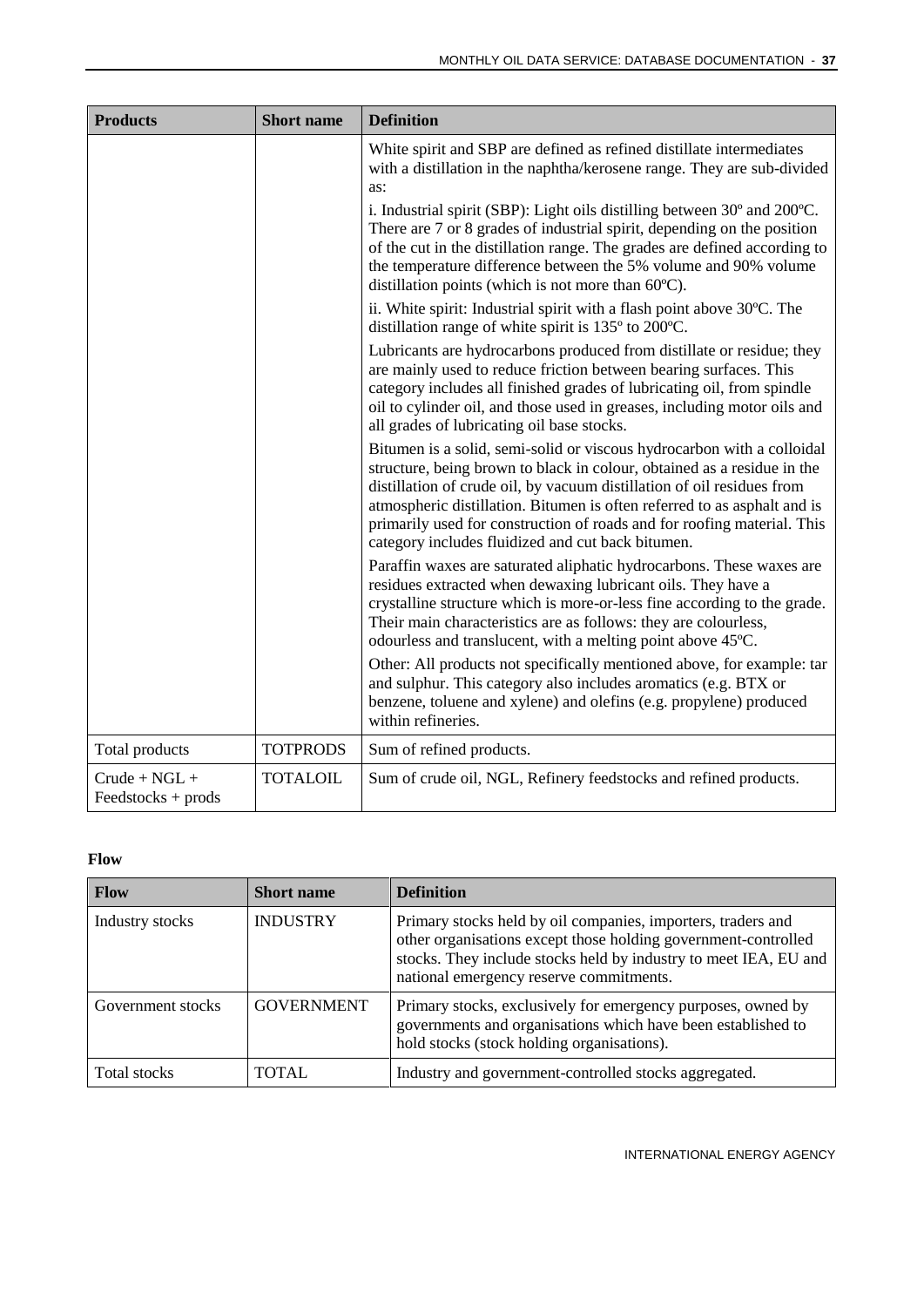#### **Countries**

OECD countries (see the list of countries under CRUDBAL.IVT for a list of long and short names as well as definitions for OECD countries).

### <span id="page-37-0"></span>**Summary table (SUMMARY.IVT)**

#### *Structure*

This data set contains quarterly and annual supply, demand, stock changes and other selected variables data for secondary oil products for regions in thousand barrels per day (KBD) from 1<sup>st</sup> quarter 1986 onwards.

#### *Sources*

The Monthly Oil Survey carried out by the IEA is the main source for OECD countries. Non-OECD supply data are provided by a variety of sources, including governments and companies.

#### *Dimensions*

#### **Time**

The data set contains quarterly and annual data from 1<sup>st</sup> quarter 1986 to the end of the current calendar year. Timeliness of the data varies and most recent data are forecasts.

#### **Geography**

| Country                            | <b>Short name</b> | <b>Definition</b>                                                                                                                                                                                                                                                                                                    |
|------------------------------------|-------------------|----------------------------------------------------------------------------------------------------------------------------------------------------------------------------------------------------------------------------------------------------------------------------------------------------------------------|
| <b>OECD</b> Americas Demand        | <b>AMEDEM</b>     | OECD Americas is comprised of Canada, Chile, Mexico<br>and the US.                                                                                                                                                                                                                                                   |
| <b>OECD</b> Europe Demand          | <b>EURODEM</b>    | OECD Europe is comprised of Austria, Belgium, the<br>Czech Republic, Denmark, Estonia, Finland, France,<br>Germany, Greece, Hungary, Iceland, Ireland, Italy,<br>Latvia, Lithuania, Luxembourg, the Netherlands,<br>Norway, Poland, the Slovak Republic, Slovenia, Spain,<br>Sweden, Switzerland, Turkey and the UK. |
| <b>OECD</b> Asia Oceania Demand    | <b>AOCDEM</b>     | OECD Asia Oceania is comprised of Australia, Israel,<br>Japan, Korea and New Zealand.                                                                                                                                                                                                                                |
| <b>TOTAL OECD Demand</b>           | <b>OECDDEM</b>    |                                                                                                                                                                                                                                                                                                                      |
| <b>FSU</b> Demand                  | <b>FSUDEM</b>     | Excludes Estonia and Latvia.                                                                                                                                                                                                                                                                                         |
| <b>Europe Demand</b>               | <b>EASTEURDEM</b> |                                                                                                                                                                                                                                                                                                                      |
| China Demand                       | <b>CHINADEM</b>   |                                                                                                                                                                                                                                                                                                                      |
| Other Asia Demand                  | <b>OTHASIADEM</b> |                                                                                                                                                                                                                                                                                                                      |
| <b>Non-OECD</b> Americas<br>Demand | <b>LATAMDEM</b>   |                                                                                                                                                                                                                                                                                                                      |
| Middle East Demand                 | <b>MIDEASTDEM</b> |                                                                                                                                                                                                                                                                                                                      |
| Africa Demand                      | <b>AFRICADEM</b>  |                                                                                                                                                                                                                                                                                                                      |
| TOTAL NON-OECD<br>Demand           | <b>NOECDDEM</b>   |                                                                                                                                                                                                                                                                                                                      |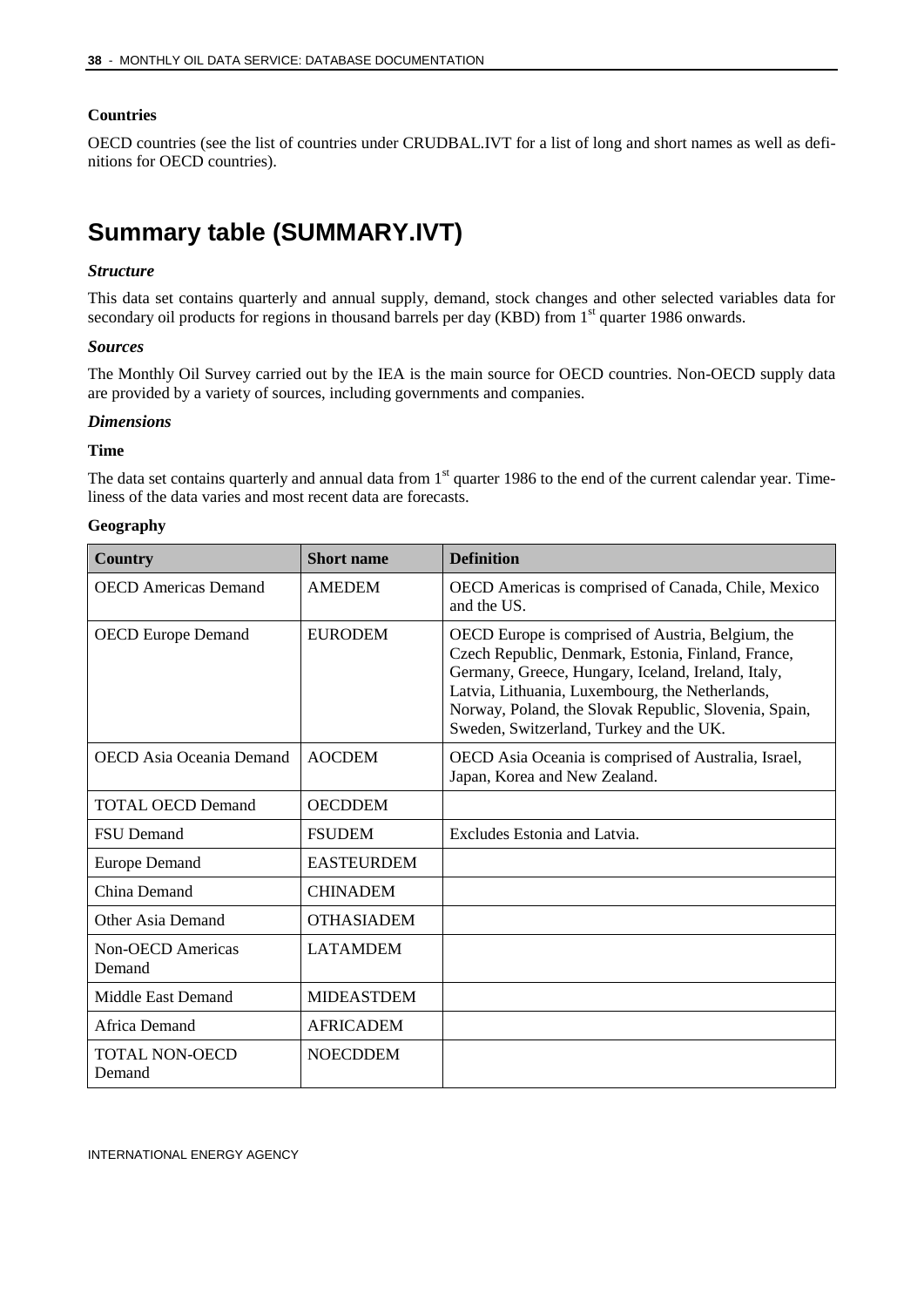| <b>Country</b>                         | <b>Short name</b> | <b>Definition</b>                                                                                                                                                                                                                                                                                                                                               |
|----------------------------------------|-------------------|-----------------------------------------------------------------------------------------------------------------------------------------------------------------------------------------------------------------------------------------------------------------------------------------------------------------------------------------------------------------|
| <b>TOTAL Demand</b>                    | <b>TOTALDEM</b>   | Measured as deliveries from refineries and primary<br>stocks. Comprises inland deliveries, international marine<br>bunkers and refinery fuel. It includes crude for direct<br>burning, oil from non-conventional sources and other<br>sources of supply.                                                                                                        |
| <b>OECD</b> Americas Supply            | <b>AMESUP</b>     |                                                                                                                                                                                                                                                                                                                                                                 |
| <b>OECD Europe Supply</b>              | <b>EUROSUP</b>    |                                                                                                                                                                                                                                                                                                                                                                 |
| <b>OECD</b> Asia Oceania Supply        | <b>AOCSUP</b>     |                                                                                                                                                                                                                                                                                                                                                                 |
| <b>TOTAL OECD Supply</b>               | <b>OECDSUP</b>    |                                                                                                                                                                                                                                                                                                                                                                 |
| <b>FSU Supply</b>                      | <b>FSUSUP</b>     | Excludes Estonia and Latvia.                                                                                                                                                                                                                                                                                                                                    |
| <b>Europe Supply</b>                   | <b>EASTEURSUP</b> |                                                                                                                                                                                                                                                                                                                                                                 |
| China Supply                           | <b>CHINASUP</b>   |                                                                                                                                                                                                                                                                                                                                                                 |
| Other Asia Supply                      | <b>OTHASIASUP</b> | Includes production from Non-OPEC, Non-OECD Other<br>Asia based on current composition, excluding all current<br>OPEC members back through the historical time series<br>and for the forecast. Includes Indonesia.                                                                                                                                              |
| Non-OECD Americas Supply               | <b>LATAMSUP</b>   | Includes production from Non-OPEC, Non-OECD<br>Americas based on current composition, excluding all<br>current OPEC members back through the historical time<br>series and for the forecast. Excludes Venezuela. .                                                                                                                                              |
| <b>Middle East Supply</b>              | <b>MIDEASTSUP</b> |                                                                                                                                                                                                                                                                                                                                                                 |
| <b>Africa Supply</b>                   | <b>AFRICASUP</b>  | Includes production from Non-OPEC, Non-OECD Africa<br>based on current composition, excluding all current<br>OPEC members back through the historical time series<br>and for the forecast. Excludes Algeria, Angola, Gabon,<br>Libya and Nigeria.                                                                                                               |
| <b>TOTAL NON-OECD</b><br><b>SUPPLY</b> | <b>NOECDSUP</b>   | Includes production from Non-OPEC, Non-OECD<br>countries based on current composition, excluding all<br>current OPEC members back through the historical time<br>series and for the forecast.                                                                                                                                                                   |
| Processing Gains                       | <b>PROCGAIN</b>   | Is the volumetric increase achieved in refinery processes<br>which breakdown large hydrocarbon molecules into<br>smaller ones (for example in the conversion of vacuum<br>gas oils into light products). Refinery and marine<br>transportation losses are subtracted from the estimate of<br>global refinery processing gains to show a net volumetric<br>gain. |
| <b>Global Biofuels</b>                 | <b>GLOBIOTOT</b>  | Global Biofuels comprise all world biofuel production<br>including fuel ethanol from the US and Brazil.                                                                                                                                                                                                                                                         |
| <b>TOTAL NON-OPEC</b><br><b>SUPPLY</b> | <b>NONOPECCUR</b> | Non-OPEC primary total based on its current<br>composition, excluding all current OPEC members back<br>through the historical time series and for the forecast.                                                                                                                                                                                                 |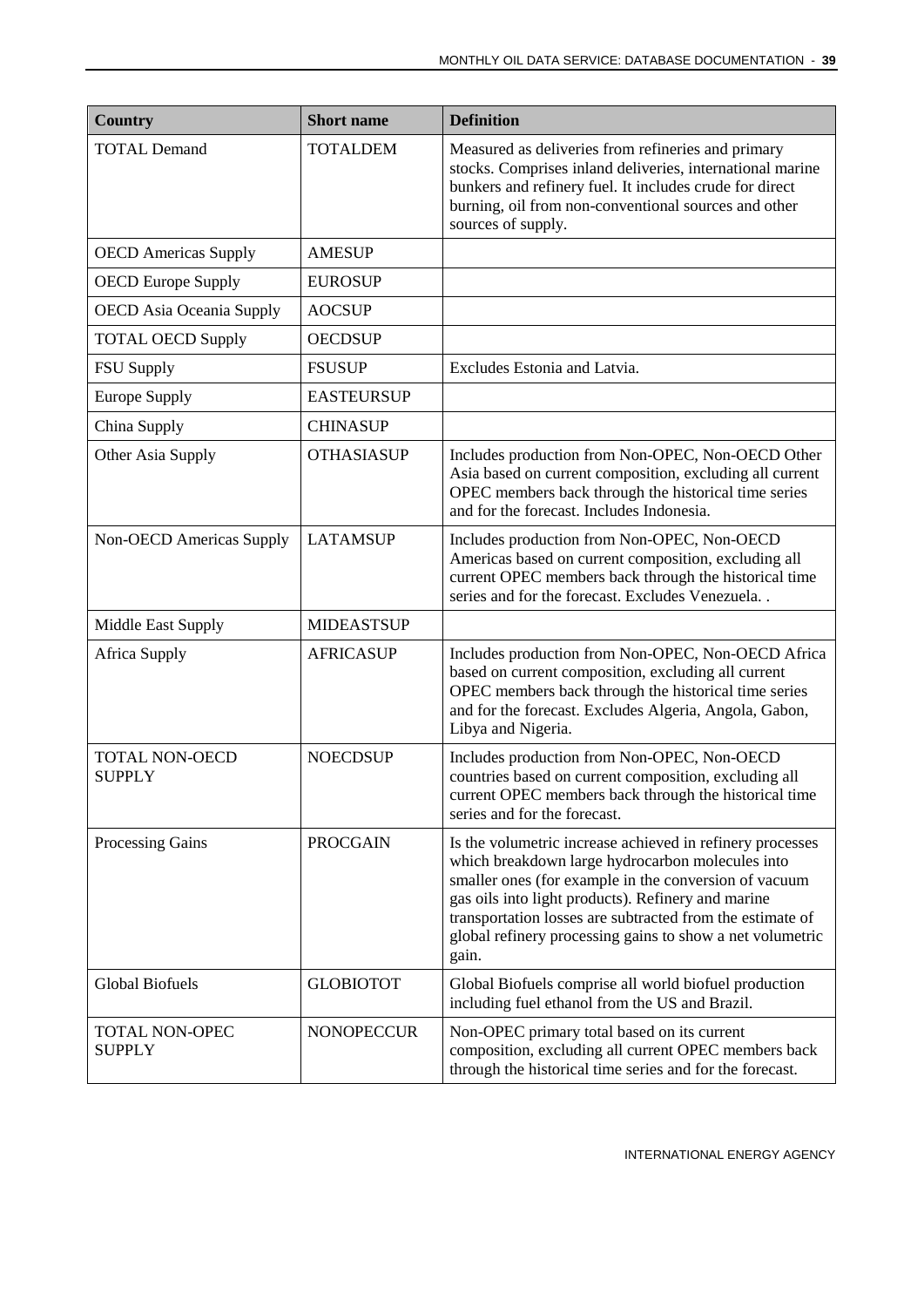| <b>Country</b>                     | <b>Short name</b> | <b>Definition</b>                                                                                                                                                                                                                                                                                                                                                                                                                                                                                                                                                                                |
|------------------------------------|-------------------|--------------------------------------------------------------------------------------------------------------------------------------------------------------------------------------------------------------------------------------------------------------------------------------------------------------------------------------------------------------------------------------------------------------------------------------------------------------------------------------------------------------------------------------------------------------------------------------------------|
| Non-OPEC Historical<br>Composition | <b>NOPECTOT</b>   | Non-OPEC Historical Composition secondary total<br>including all countries not within OPEC membership at<br>the prevailing time in history. Includes Ecuador between<br>1993 and November 2007 inclusive and from January<br>2020 onwards, Gabon from 1995 through June 2016,<br>Angola prior to 2007, Equatorial Guinea prior to June<br>2017, Congo prior to July 2018, Indonesia from 2009 to<br>December 2015 and from December 2016 onwards and<br>Qatar production is excluded through 2018.                                                                                               |
| <b>OPEC Crude</b>                  | <b>OPECCRUD</b>   |                                                                                                                                                                                                                                                                                                                                                                                                                                                                                                                                                                                                  |
| <b>OPEC NGLs</b>                   | <b>OPECNGLS</b>   |                                                                                                                                                                                                                                                                                                                                                                                                                                                                                                                                                                                                  |
| <b>TOTAL OPEC SUPPLY</b>           | <b>OPECCUR</b>    | OPEC primary total based on its current composition,<br>namely Angola, Algeria, Congo, Equatorial Guinea,<br>Gabon, Iran, Iraq, Kuwait, Libya, Nigeria, Saudi Arabia,<br>the UAE and Venezuela.                                                                                                                                                                                                                                                                                                                                                                                                  |
| <b>OPEC Historical Composition</b> | <b>OPECTOT</b>    | OPEC Historical Composition secondary total including<br>Algeria, Iraq, Iran, Kuwait, Libya, Neutral Zone, Nigeria,<br>Saudi Arabia, the United Arab Emirates and Venezuela.<br>Also, Ecuador production is included through 1992 and<br>from December 2007 to December 2019, Gabon<br>production included through 1994 and from July 2016,<br>Indonesia production is included through 2008 and from<br>January 2016 to November 2016, Angola from 2007<br>onwards. Equatorial Guinea from June 2017 onwards,<br>Congo from July 2018 onwards and Qatar production is<br>included through 2018. |
| <b>TOTAL SUPPLY</b>                | <b>TOTALSUP</b>   | Comprises crude oil, condensates, NGLs, oil from non-<br>conventional sources and other sources of supply.                                                                                                                                                                                                                                                                                                                                                                                                                                                                                       |
| <b>Industry Stock Changes</b>      | <b>STCHINDUS</b>  | Stock changes are closing stocks minus opening stocks.<br>Industry stocks are primary stocks owned by oil<br>companies, traders and other organisations except those<br>holding government-controlled stocks. They include<br>stocks held by industry to meet IEA, EU and national<br>emergency reserve commitments.                                                                                                                                                                                                                                                                             |
| <b>Government Stock Changes</b>    | <b>STCHGOVT</b>   | Stock changes are closing stocks minus opening stocks.<br>Government-Controlled Stocks are primary stocks,<br>exclusively for emergency purposes, owned by<br>governments and organisations that have been established<br>to hold stocks (stock-holding organisations).                                                                                                                                                                                                                                                                                                                          |
| <b>TOTAL OECD Stock</b><br>Changes | <b>STCHOECD</b>   | Stock changes are closing stocks minus opening stocks.                                                                                                                                                                                                                                                                                                                                                                                                                                                                                                                                           |
| Floating Storage/Oil in<br>Transit | <b>FLOATSTOR</b>  | Changes in floating storage/oil in transit represent<br>estimates of the change in global crude oil stocks in<br>transit at sea between producing and consuming countries<br>or held in moored tankers used for temporary storage.                                                                                                                                                                                                                                                                                                                                                               |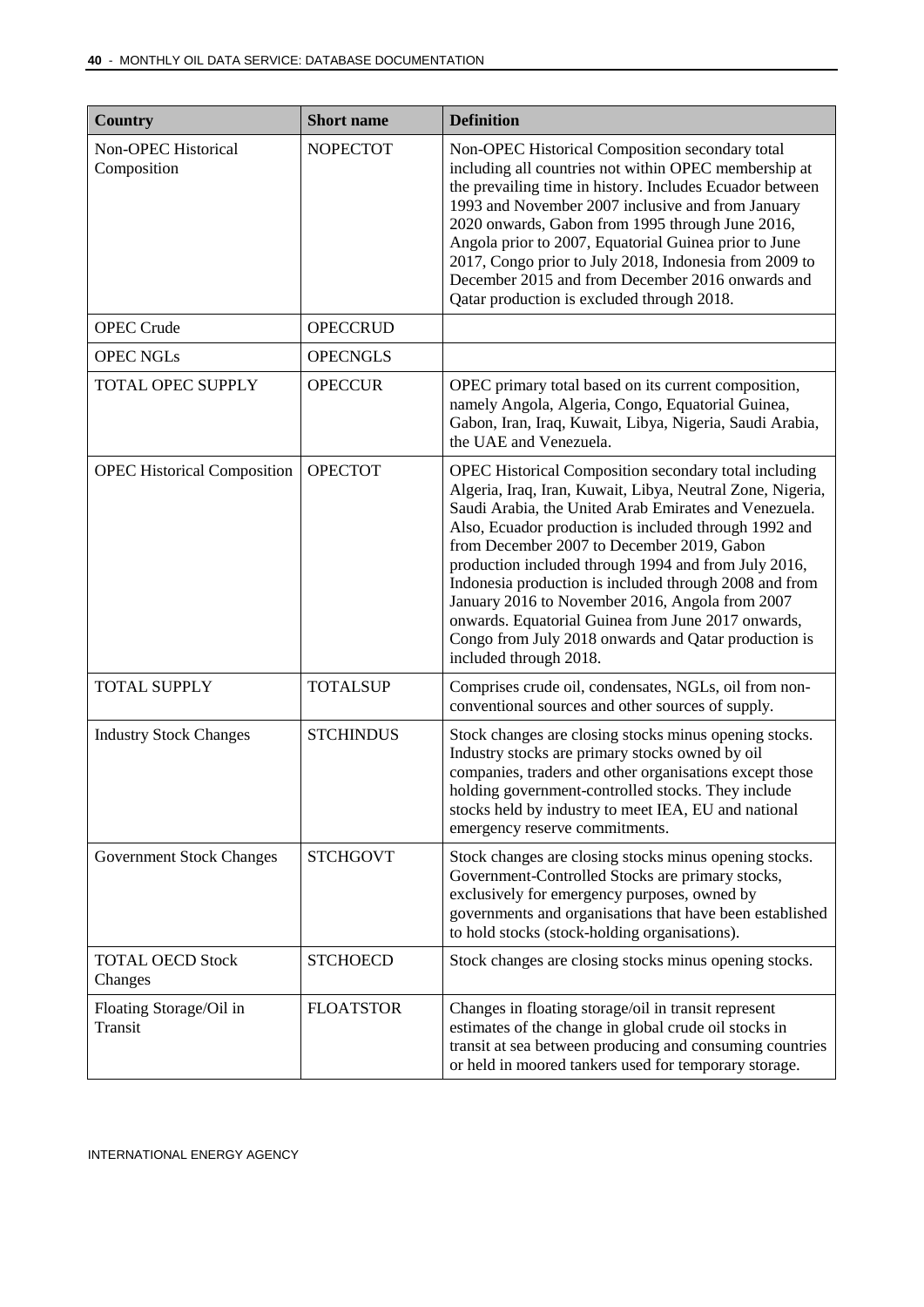| <b>Country</b>                                  | <b>Short name</b> | <b>Definition</b>                                                                                                                                                                       |
|-------------------------------------------------|-------------------|-----------------------------------------------------------------------------------------------------------------------------------------------------------------------------------------|
| Miscellaneous to balance                        | <b>MISBAL</b>     | Difference between supply and demand, reported OECD<br>stock changes, changes in floating storage. It includes<br>changes in non-reported stocks in OECD and non-OECD<br>areas.         |
| TOTAL STOCK CHANGE &   TOTALSTCH<br><b>MISC</b> |                   |                                                                                                                                                                                         |
| Call on OPEC Crude $+$ Stock<br>Ch.             | <b>CALLOPECCU</b> | Call on OPEC Crude $+$ Stock Changes equals total<br>demand minus total non-OPEC supply minus OPEC<br>NGLs and thus includes "Miscellaneous to balance" for<br>historical time periods. |

### <span id="page-40-0"></span>**Refinery throughputs (ref\_throughput.csv and ref\_throughput.xlsx)**

#### *Structure*

This data set contains monthly, quarterly and annual refinery throughputs for total OECD and total non-OECD in thousand barrels per day (KBD) from  $1<sup>st</sup>$  January 2005 onwards.

#### *Sources*

The Monthly Oil Survey carried out by the IEA is the main source for OECD countries. Non-OECD data are provided by a variety of sources, including governments and companies.

#### *Dimensions*

#### **Time**

The data set contains monthly, quarterly and annual data from January 2005 up to the current MOS month.

#### **Timestamp**

This dimension contains the same information as the TIME dimension but in date format.

#### **Frequency**

The data set contains monthly, quarterly and yearly data.

#### **Region**

The data set contains data for total OECD and total non-OECD.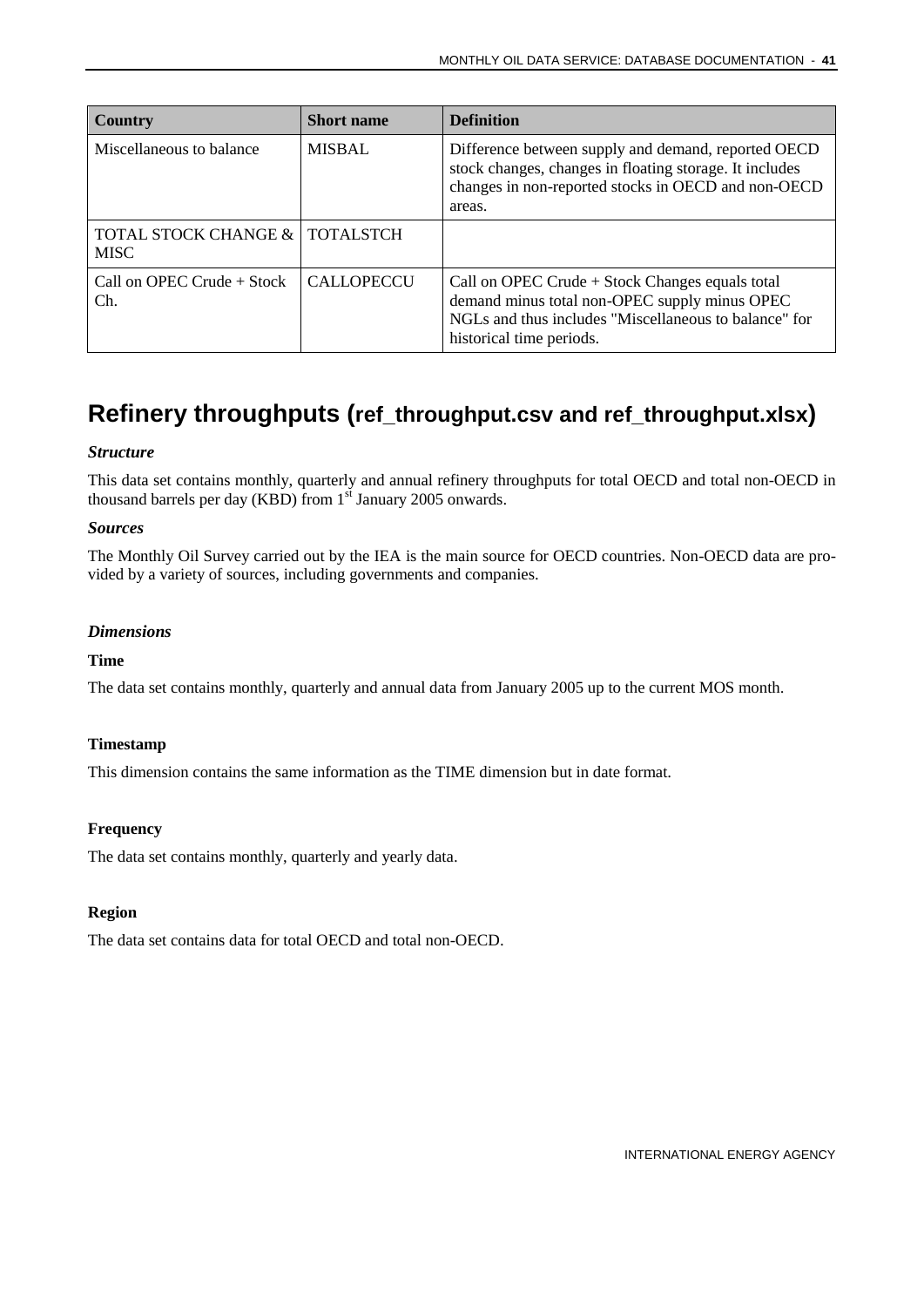## <span id="page-41-0"></span>**3. Trade package**

### <span id="page-41-1"></span>**Imports and exports (IMPORTS.IVT and EXPORTS.IVT)**

The trade package contains detailed information on trade between OECD countries as well as trade between OECD countries and the rest of the world. There are two files in this package with identical detail (except for differences in the country lists).

#### *Structure*

The data sets on imports and exports contain monthly data on primary and secondary oil products to OECD countries by country in thousand metric tons from 2005 to latest MOS month. Crude oil and NGLs are reported as country of ultimate origin whereas refinery feedstocks and finished products are reported as coming from the country of last consignment.

Historical data from 1984 to 2004 are available with the same dimensions in HIMPORTS.IVT and HEX-PORTS.IVT.

#### *Sources*

The source of the data is the Monthly Oil Survey (MOS) carried out by the IEA.

#### *Dimensions*

#### **Time**

The data set contains monthly data from January 2005 up to the current MOS month.

#### **Products**

| <b>Product</b>      | <b>Short name</b> | <b>Definition</b>                                                                                                                                                                                                                                                                                                                                                                                                                                                           |
|---------------------|-------------------|-----------------------------------------------------------------------------------------------------------------------------------------------------------------------------------------------------------------------------------------------------------------------------------------------------------------------------------------------------------------------------------------------------------------------------------------------------------------------------|
| Crude oil           | <b>CRUDEOIL</b>   | Crude oil is a mineral oil of natural origin comprising a mixture of<br>hydrocarbons and associated impurities, such as sulphur. It exists in<br>the liquid phase under normal surface temperature and pressure and<br>its physical characteristics (density, viscosity, etc.) are highly<br>variable. This category includes field or lease condensate recovered<br>from associated and non-associated gas where it is commingled with<br>the commercial crude oil stream. |
| Natural gas liquids | NGL               | NGL are liquid or liquefied hydrocarbons recovered from natural gas<br>in separation facilities or gas processing plants. Natural gas liquids<br>include ethane, propane, butane (normal and iso-), (iso) pentane and<br>pentanes plus (sometimes referred to as natural gasoline or plant<br>condensate). For OPEC countries, field condensates are usually<br>included with NGL rather than crude oil.                                                                    |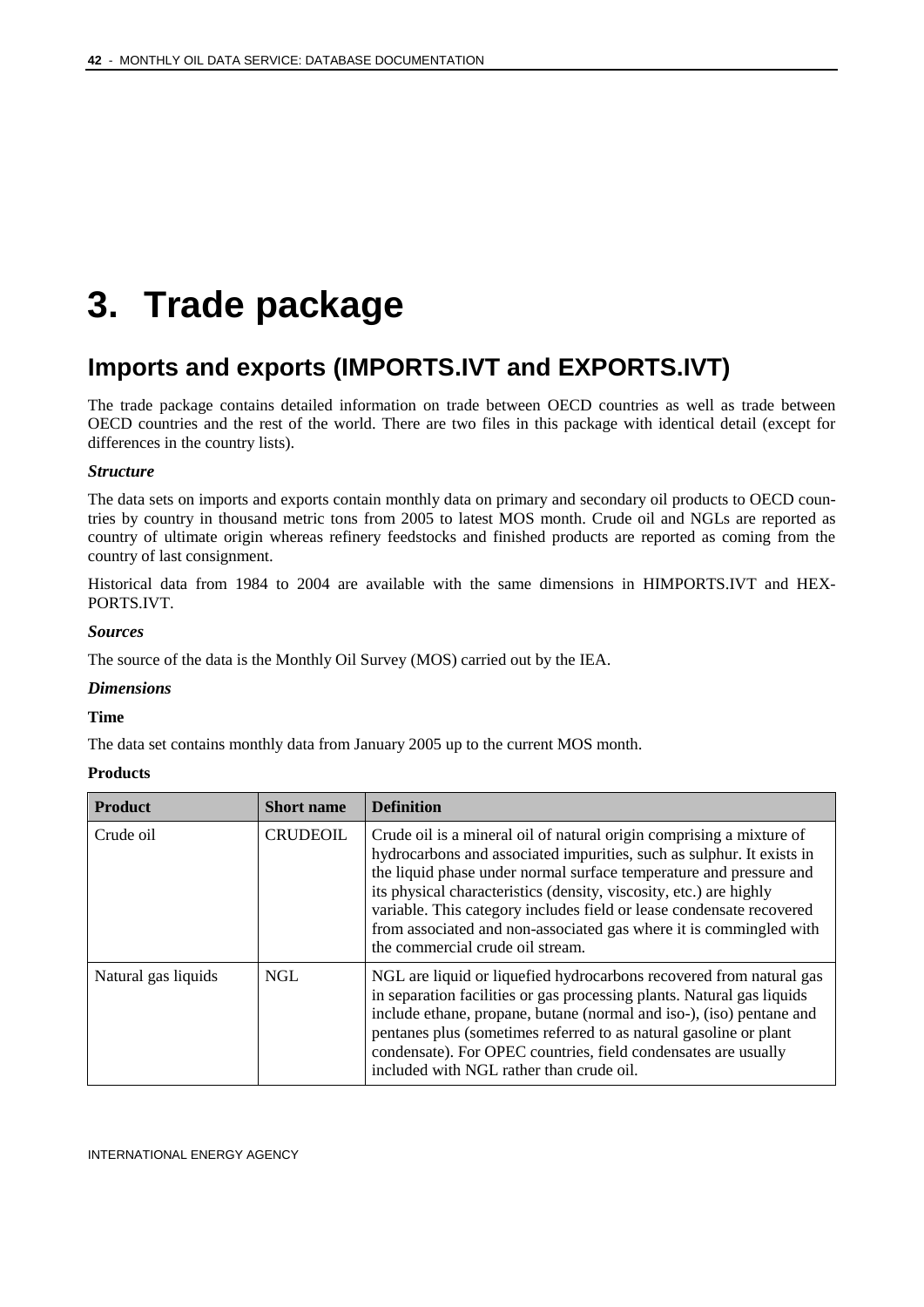| <b>Product</b>                | <b>Short name</b> | <b>Definition</b>                                                                                                                                                                                                                                                                                                                                                                                                                                                                                                                        |
|-------------------------------|-------------------|------------------------------------------------------------------------------------------------------------------------------------------------------------------------------------------------------------------------------------------------------------------------------------------------------------------------------------------------------------------------------------------------------------------------------------------------------------------------------------------------------------------------------------------|
| Refinery feedstocks           | <b>REFFEEDS</b>   | A refinery feedstock is a processed oil destined for further processing<br>(e.g. straight run fuel oil or vacuum gas oil) excluding blending. With<br>further processing, it will be transformed into one or more<br>components and/or finished products. This definition also covers<br>returns from the petrochemical industry to the refining industry<br>(e.g. pyrolysis gasoline, C4 fractions, gasoil and fuel oil fractions).                                                                                                     |
| Additives/oxygenates          | <b>ADDITIVE</b>   | Additives and oxygenates are non-hydrocarbon compounds added to<br>or blended with a product to modify fuel properties (octane, cetane,<br>cold properties, etc.) e.g. alcohols (methanol, ethanol), ethers (such as<br>MTBE (methyl tertiary butyl ether), ETBE (ethyl tertiary butyl ether),<br>TAME (tertiary amyl methyl ether) or esters(e.g. rapeseed or<br>dimethylester, etc.). Additives include chemical compounds (such as<br>TML (tetramethyl lead) or TEL (tetraethyl lead)) and detergents.                                |
| Other hydrocarbons            | <b>NONCRUDE</b>   | This category includes synthetic crude oil from tar sands, shale oil,<br>etc., liquids from coal liquefaction, hydrogen and emulsified oils (e.g.<br>Orimulsion).                                                                                                                                                                                                                                                                                                                                                                        |
| $Crude + NGL +$<br>Feedstocks | <b>CRNGFEED</b>   | Sum of Crude oil, NGL, Refinery feedstocks, Additives/oxygenates<br>and Other hydrocarbons.                                                                                                                                                                                                                                                                                                                                                                                                                                              |
| Refinery gas                  | <b>REFINGAS</b>   | Refinery gas includes a mixture of non-condensed gases mainly<br>consisting of hydrogen, methane, ethane and olefins obtained during<br>distillation of crude oil or treatment of oil products (e.g. cracking) in<br>refineries. This also includes gases which are returned from the<br>petrochemical industry.                                                                                                                                                                                                                         |
| Ethane                        | <b>ETHANE</b>     | A naturally gaseous straight-chain hydrocarbon (C2H6), extracted<br>from natural gas and refinery gas streams.                                                                                                                                                                                                                                                                                                                                                                                                                           |
| Liquefied petroleum<br>gases  | <b>LPG</b>        | LPG are light saturated paraffinic hydrocarbons derived from the<br>refinery processes, crude oil stabilisation and natural gas processing<br>plants.<br>They consist mainly of propane (C3H8) and butane (C4Hl0) or a<br>combination of the two. They are normally liquefied under pressure<br>for transportation and storage.                                                                                                                                                                                                          |
| Naphtha                       | <b>NAPHTHA</b>    | Naphtha is a feedstock destined for either the petrochemical industry<br>(e.g. ethylene manufacture or aromatics production) or for gasoline<br>production by reforming or isomerisation within the refinery.<br>Naphtha comprises material in the 30°C and 210°C distillation range<br>or part of this range.                                                                                                                                                                                                                           |
| Motor gasoline                | <b>MOTORGAS</b>   | Motor gasoline consists of a mixture of light hydrocarbons distilling<br>between 35°C and 215°C. It is used as a fuel for land based spark<br>ignition engines. Motor gasoline may include additives, oxygenates<br>and octane enhancers, including lead compounds such as TEL<br>(tetraethyl lead) and TML (tetramethyl lead). This category includes<br>motor gasoline blending components (excluding<br>additives/oxygenates), e.g. alkylates, isomerate, reformate, cracked<br>gasoline destined for use as finished motor gasoline. |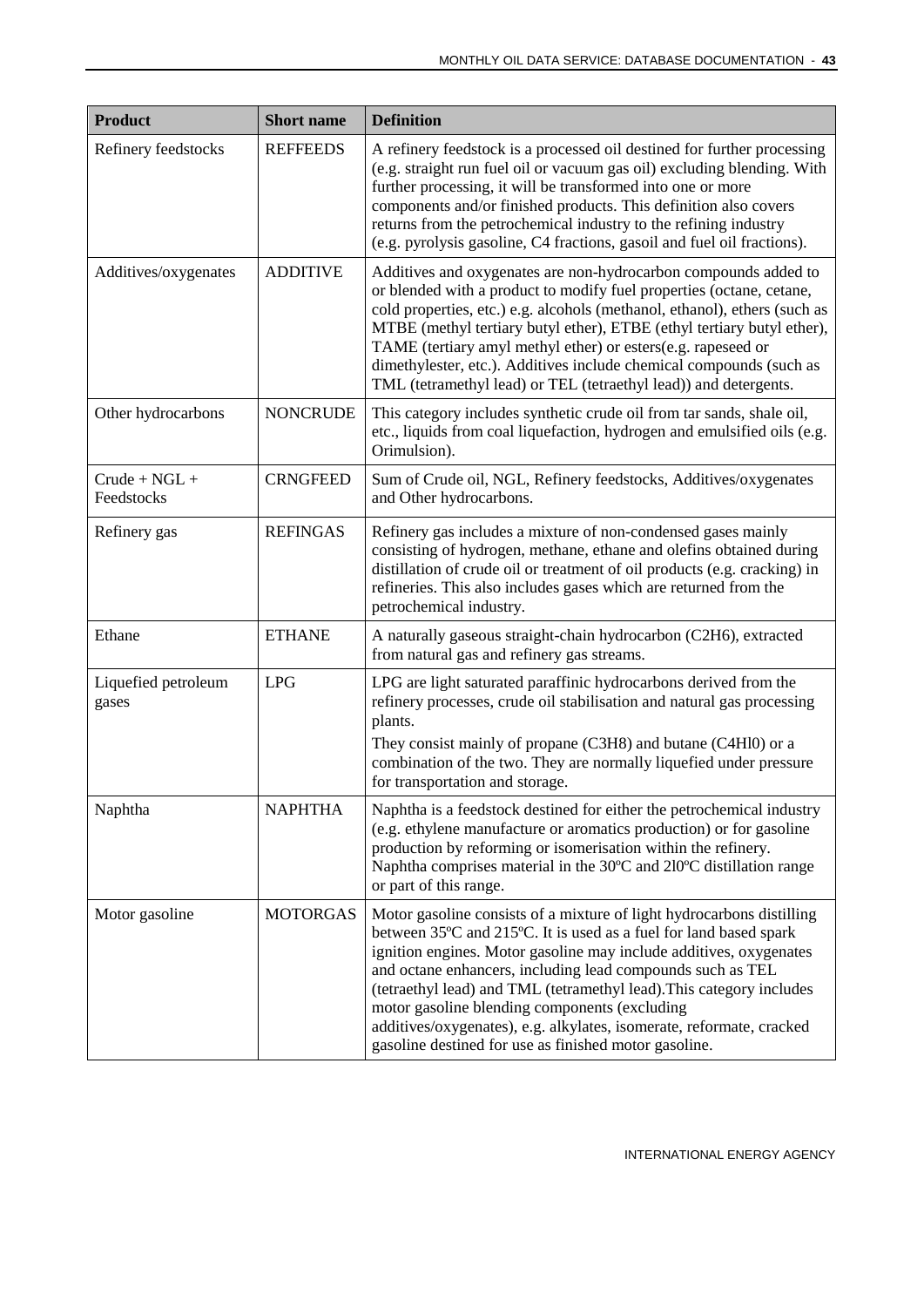| <b>Product</b>         | <b>Short name</b> | <b>Definition</b>                                                                                                                                                                                                                                                                                                                                                                                                                                                                                                                                                                                                                                                           |  |
|------------------------|-------------------|-----------------------------------------------------------------------------------------------------------------------------------------------------------------------------------------------------------------------------------------------------------------------------------------------------------------------------------------------------------------------------------------------------------------------------------------------------------------------------------------------------------------------------------------------------------------------------------------------------------------------------------------------------------------------------|--|
| Aviation gasoline      | <b>AVGAS</b>      | This is motor spirit prepared especially for aviation piston engines,<br>with an octane number suited to the engine, a freezing point of -60°C<br>and a distillation range usually within the limits of 30°C and 180°C.                                                                                                                                                                                                                                                                                                                                                                                                                                                     |  |
| Gasoline type jet fuel | <b>JETGAS</b>     | This includes all light hydrocarbon oils for use in aviation turbine<br>power units, distilling between 100°C and 250°C. They are obtained<br>by blending kerosenes and gasolines or naphthas in such a way that<br>the aromatic content does not exceed 25% in volume, and the vapour<br>pressure is between 13.7kPa and 20.6kPa.                                                                                                                                                                                                                                                                                                                                          |  |
| Kerosene type jet fuel | <b>JETKERO</b>    | This is a distillate used for aviation turbine power units. It has the<br>same distillation characteristics between 150°C and 300°C (generally<br>not above 250°C) and flash point as kerosene. In addition, it has<br>particular specifications (such as freezing point) which are<br>established by the International Air Transport Association (IATA).                                                                                                                                                                                                                                                                                                                   |  |
| Other kerosene         | <b>OTHKERO</b>    | Kerosene comprises refined petroleum distillate and is used in sectors<br>other than aircraft transport. It distils between 150°C and 300°C.                                                                                                                                                                                                                                                                                                                                                                                                                                                                                                                                |  |
| Gas/diesel oil         | <b>GASDIES</b>    | Gas/diesel oil is primarily a medium distillate, distilling between<br>180°C and 380°C.<br>Several grades are available depending on uses:<br>- diesel oil for diesel compression ignition (cars, trucks, marine etc.);<br>- light heating oil for industrial and commercial uses;<br>- other gas oil including heavy gas oils which distil between 380°C<br>and 540°C and which are used as petrochemical feedstocks.                                                                                                                                                                                                                                                      |  |
| Fuel oil (residual)    | <b>RESFUEL</b>    | This covers all residual (heavy) fuel oils (including those obtained by<br>blending). Kinematic viscosity is above 10cSt at 80°C. The flash<br>point is always above 50°C and density is always more than 0.90 kg/l.                                                                                                                                                                                                                                                                                                                                                                                                                                                        |  |
| Petroleum coke         | <b>PETCOKE</b>    | Petroleum coke is a black solid residue, obtained mainly by cracking<br>and carbonising residue feedstock, tar and pitches in processes such<br>as delayed coking or fluid coking. It consists mainly of carbon (90 to<br>95%) and has a low ash content. It is used as a feedstock in coke<br>ovens for the steel industry, for heating purposes, for electrode<br>manufacture and for production of chemicals. The two most<br>important qualities are "green coke" and "calcinated coke". This<br>category also includes "catalyst coke" deposited on the catalyst<br>during refining processes; this coke is not recoverable and is usually<br>burned as refinery fuel. |  |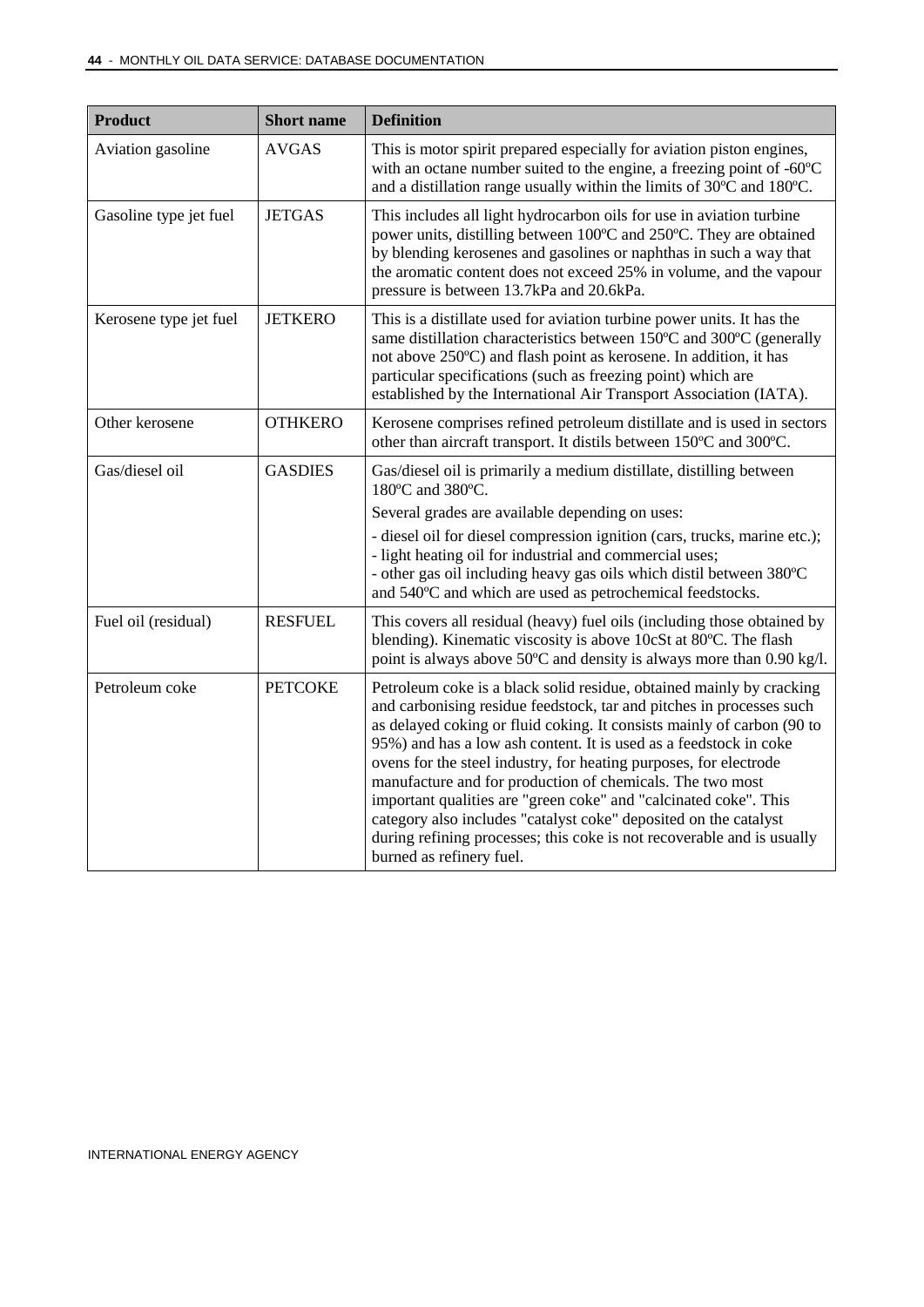| <b>Product</b>                        | <b>Short name</b> | <b>Definition</b>                                                                                                                                                                                                                                                                                                                                                                                                                       |
|---------------------------------------|-------------------|-----------------------------------------------------------------------------------------------------------------------------------------------------------------------------------------------------------------------------------------------------------------------------------------------------------------------------------------------------------------------------------------------------------------------------------------|
| Other products                        | <b>OPRODS</b>     | Other products include the following:<br>White spirit and SBP are defined as refined distillate intermediates<br>with a distillation in the naphtha/kerosene range. They are sub-<br>divided as:                                                                                                                                                                                                                                        |
|                                       |                   | i. Industrial spirit (SBP): Light oils distilling between 30° and 200°C.<br>There are 7 or 8 grades of industrial spirit, depending on the position<br>of the cut in the distillation range. The grades are defined according<br>to the temperature difference between the 5% volume and 90%<br>volume distillation points (which is not more than 60°C).                                                                               |
|                                       |                   | ii. White spirit: Industrial spirit with a flash point above 30°C. The<br>distillation range of white spirit is 135° to 200°C.                                                                                                                                                                                                                                                                                                          |
|                                       |                   | Lubricants are hydrocarbons produced from distillate or residue; they<br>are mainly used to reduce friction between bearing surfaces. This<br>category includes all finished grades of lubricating oil, from spindle<br>oil to cylinder oil, and those used in greases, including motor oils and<br>all grades of lubricating oil base stocks.                                                                                          |
|                                       |                   | Bitumen is a solid, semi-solid or viscous hydrocarbon with a colloidal<br>structure, being brown to black in colour, obtained as a residue in the<br>distillation of crude oil, by vacuum distillation of oil residues from<br>atmospheric distillation. Bitumen is often referred to as asphalt and is<br>primarily used for construction of roads and for roofing material. This<br>category includes fluidized and cut back bitumen. |
|                                       |                   | Paraffin waxes are saturated aliphatic hydrocarbons. These waxes are<br>residues extracted when dewaxing lubricant oils. They have a<br>crystalline structure which is more-or-less fine according to the grade.<br>Their main characteristics are as follows: they are colourless,<br>odourless and translucent, with a melting point above 45°C.                                                                                      |
|                                       |                   | Other: All products not specifically mentioned above, for example:<br>tar and sulphur. This category also includes aromatics (e.g. BTX or<br>benzene, toluene and xylene) and olefins (e.g. propylene) produced<br>within refineries.                                                                                                                                                                                                   |
| Total products                        | <b>TOTPRODS</b>   | Sum of refined products.                                                                                                                                                                                                                                                                                                                                                                                                                |
| $Crude + NGL +$<br>Feedstocks + Prods | <b>TOTALOIL</b>   | Sum of Crude oil, NGL, Refinery feedstocks and refined products.                                                                                                                                                                                                                                                                                                                                                                        |

#### **Countries**

OECD countries (see the list of countries under CRUDBAL.IVT for a list of long and short names as well as definitions for OECD countries).

#### **Imports and Exports**

| Imports/exports | <b>Short</b> name | <b>Imports/exports</b> | <b>Definition</b> |
|-----------------|-------------------|------------------------|-------------------|
| Australia       | <b>AUSTRALI</b>   | <b>B</b> oth           |                   |
| Austria         | <b>AUSTRIA</b>    | <b>B</b> oth           |                   |
| Belgium         | <b>BELGIUM</b>    | <b>B</b> oth           |                   |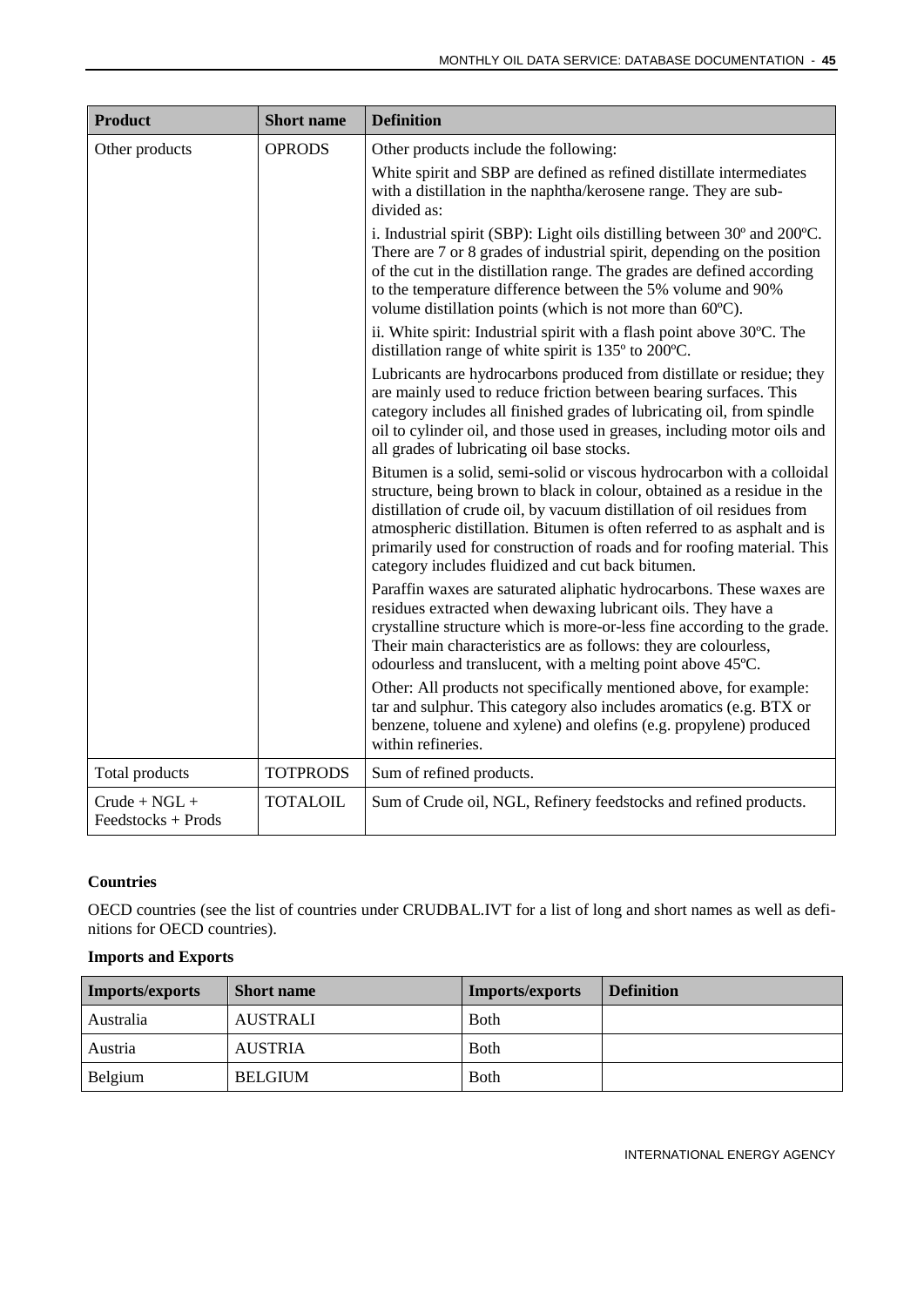| <b>Imports/exports</b> | <b>Short</b> name | <b>Imports/exports</b> | <b>Definition</b> |
|------------------------|-------------------|------------------------|-------------------|
| Canada                 | <b>CANADA</b>     | Both                   |                   |
| Chile                  | <b>CHILE</b>      | Both                   |                   |
| <b>Czech Republic</b>  | <b>CZECH</b>      | <b>Both</b>            |                   |
| Denmark                | <b>DENMARK</b>    | <b>Both</b>            |                   |
| Estonia                | <b>ESTONIA</b>    | <b>Both</b>            |                   |
| Finland                | <b>FINLAND</b>    | <b>Both</b>            |                   |
| France                 | <b>FRANCE</b>     | <b>Both</b>            |                   |
| Germany                | <b>GERMANY</b>    | <b>Both</b>            |                   |
| Greece                 | <b>GREECE</b>     | <b>Both</b>            |                   |
| Hungary                | <b>HUNGARY</b>    | Both                   |                   |
| Iceland                | <b>ICELAND</b>    | Both                   |                   |
| Ireland                | <b>IRELAND</b>    | Both                   |                   |
| <b>Israel</b>          | <b>ISRAEL</b>     | <b>Both</b>            |                   |
| Italy                  | <b>ITALY</b>      | <b>Both</b>            |                   |
| Japan                  | <b>JAPAN</b>      | <b>Both</b>            |                   |
| Korea                  | <b>KOREA</b>      | <b>Both</b>            |                   |
| Latvia                 | <b>LATVIA</b>     | <b>Both</b>            |                   |
| Lithuania              | <b>LITHUANIA</b>  | <b>Both</b>            |                   |
| Luxembourg             | <b>LUXEMBOU</b>   | <b>Both</b>            |                   |
| Mexico                 | <b>MEXICO</b>     | Both                   |                   |
| Netherlands            | <b>NETHLAND</b>   | Both                   |                   |
| New Zealand            | NZ                | Both                   |                   |
| Norway                 | <b>NORWAY</b>     | <b>Both</b>            |                   |
| Poland                 | <b>POLAND</b>     | Both                   |                   |
| Portugal               | <b>PORTUGAL</b>   | <b>Both</b>            |                   |
| Slovak Republic        | <b>SLOVAKIA</b>   | Both                   |                   |
| Slovenia               | <b>SLOVENIA</b>   | Both                   |                   |
| Spain                  | <b>SPAIN</b>      | Both                   |                   |
| Sweden                 | <b>SWEDEN</b>     | <b>Both</b>            |                   |
| Switzerland            | <b>SWITLAND</b>   | Both                   |                   |
| Turkey                 | <b>TURKEY</b>     | Both                   |                   |
| <b>United Kingdom</b>  | UK                | Both                   |                   |
| <b>United States</b>   | <b>USA</b>        | Both                   |                   |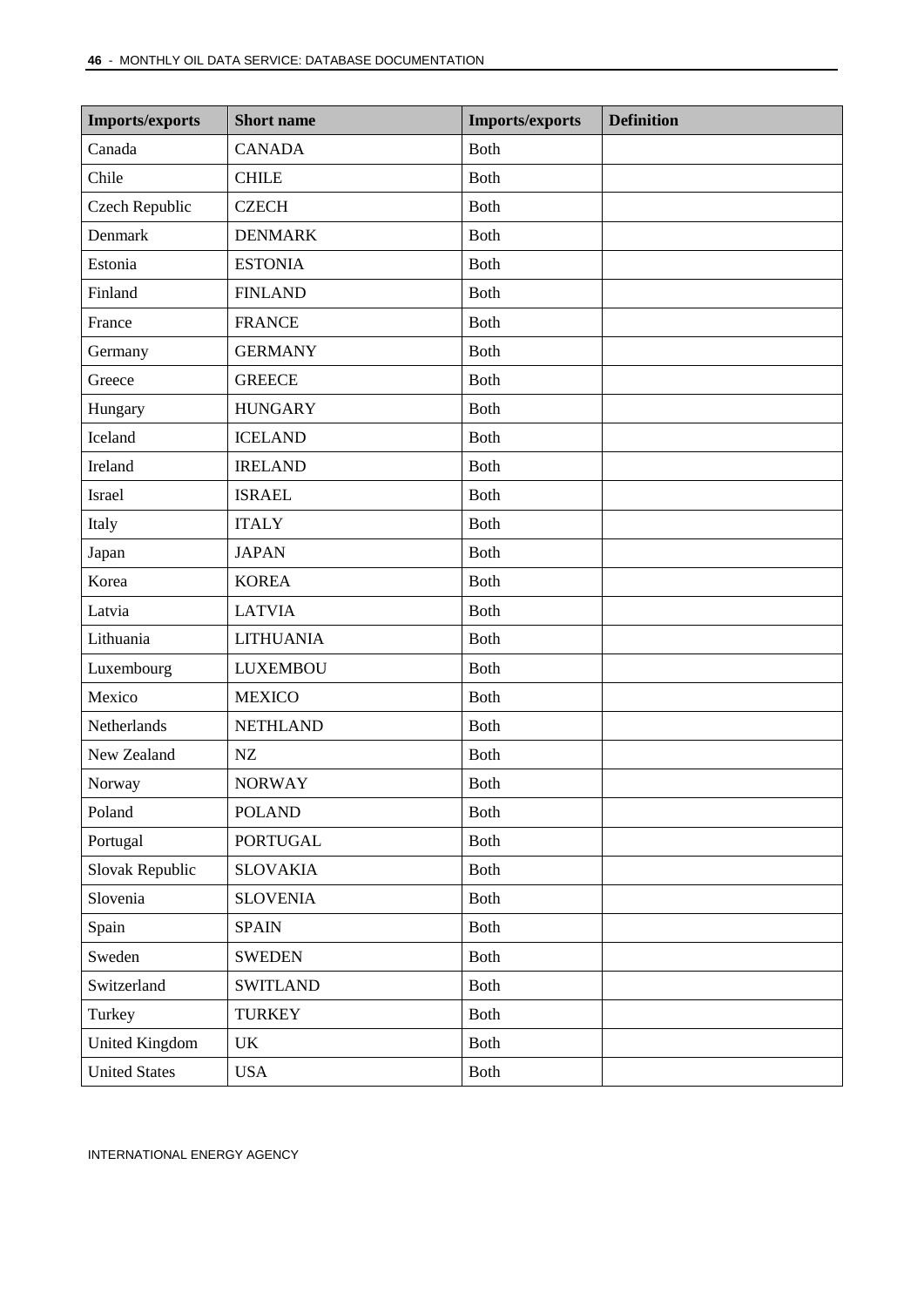| <b>Imports/exports</b>         | <b>Short name</b> | <b>Imports/exports</b> | <b>Definition</b>                                                                                                                                                                                                                                                                                                                                                                                                |
|--------------------------------|-------------------|------------------------|------------------------------------------------------------------------------------------------------------------------------------------------------------------------------------------------------------------------------------------------------------------------------------------------------------------------------------------------------------------------------------------------------------------|
| <b>Total OECD</b>              | <b>TOTOECD</b>    | <b>Both</b>            | Includes Australia, Austria,<br>Belgium, Canada, Chile, Czech<br>Republic, Denmark, Estonia,<br>Finland, France, Germany,<br>Greece, Hungary, Iceland, Ireland,<br>Israel, Italy, Japan, Korea, Latvia,<br>Lithuania, Luxembourg, Mexico,<br>Netherlands, New Zealand,<br>Norway, Poland, Portugal, Slovak<br>Republic, Slovenia, Spain,<br>Sweden, Switzerland, Turkey,<br>United Kingdom and United<br>States. |
| Algeria                        | <b>ALGERIA</b>    | <b>Both</b>            |                                                                                                                                                                                                                                                                                                                                                                                                                  |
| Angola                         | <b>ANGOLA</b>     | <b>IMPORTS</b>         |                                                                                                                                                                                                                                                                                                                                                                                                                  |
| Congo                          | <b>CONGO</b>      | <b>IMPORTS</b>         |                                                                                                                                                                                                                                                                                                                                                                                                                  |
| <b>Equatorial Guinea</b>       | <b>EQGUINEA</b>   | <b>IMPORTS</b>         |                                                                                                                                                                                                                                                                                                                                                                                                                  |
| Gabon                          | <b>GABON</b>      | <b>IMPORTS</b>         |                                                                                                                                                                                                                                                                                                                                                                                                                  |
| Iran                           | <b>IRAN</b>       | <b>Both</b>            |                                                                                                                                                                                                                                                                                                                                                                                                                  |
| Iraq                           | <b>IRAQ</b>       | <b>Both</b>            |                                                                                                                                                                                                                                                                                                                                                                                                                  |
| Kuwait                         | <b>KUWAIT</b>     | <b>IMPORTS</b>         |                                                                                                                                                                                                                                                                                                                                                                                                                  |
| Libya                          | <b>LIBYA</b>      | <b>Both</b>            |                                                                                                                                                                                                                                                                                                                                                                                                                  |
| Nigeria                        | <b>NIGERIA</b>    | <b>Both</b>            |                                                                                                                                                                                                                                                                                                                                                                                                                  |
| <b>Neutral Zone</b>            | <b>NEUTRALZON</b> | <b>IMPORTS</b>         |                                                                                                                                                                                                                                                                                                                                                                                                                  |
| Saudi Arabia                   | <b>SAUDIARABI</b> | <b>Both</b>            |                                                                                                                                                                                                                                                                                                                                                                                                                  |
| <b>United Arab</b><br>Emirates | <b>UAE</b>        | <b>IMPORTS</b>         |                                                                                                                                                                                                                                                                                                                                                                                                                  |
| Venezuela                      | VENEZUELA         | <b>IMPORTS</b>         |                                                                                                                                                                                                                                                                                                                                                                                                                  |
| <b>Total OPEC</b>              | <b>TOTOPEC</b>    | <b>IMPORTS</b>         | Algeria, Angola, Congo,<br>Equatorial Guinea, Gabon, Iran,<br>Iraq, Kuwait, Libya, Nigeria,<br>Saudi Arabia, the UAE and<br>Venezuela                                                                                                                                                                                                                                                                            |
| Argentina                      | <b>ARGENTINA</b>  | <b>Both</b>            |                                                                                                                                                                                                                                                                                                                                                                                                                  |
| <b>Bahamas</b>                 | <b>BAHAMAS</b>    | <b>IMPORTS</b>         |                                                                                                                                                                                                                                                                                                                                                                                                                  |
| <b>Brazil</b>                  | <b>BRAZIL</b>     | <b>Both</b>            |                                                                                                                                                                                                                                                                                                                                                                                                                  |
| Colombia                       | <b>COLOMBIA</b>   | Both                   |                                                                                                                                                                                                                                                                                                                                                                                                                  |
| Ecuador                        | <b>ECUADOR</b>    | <b>IMPORTS</b>         |                                                                                                                                                                                                                                                                                                                                                                                                                  |
| Netherlands<br>Antilles        | <b>CURACAO</b>    | <b>Both</b>            |                                                                                                                                                                                                                                                                                                                                                                                                                  |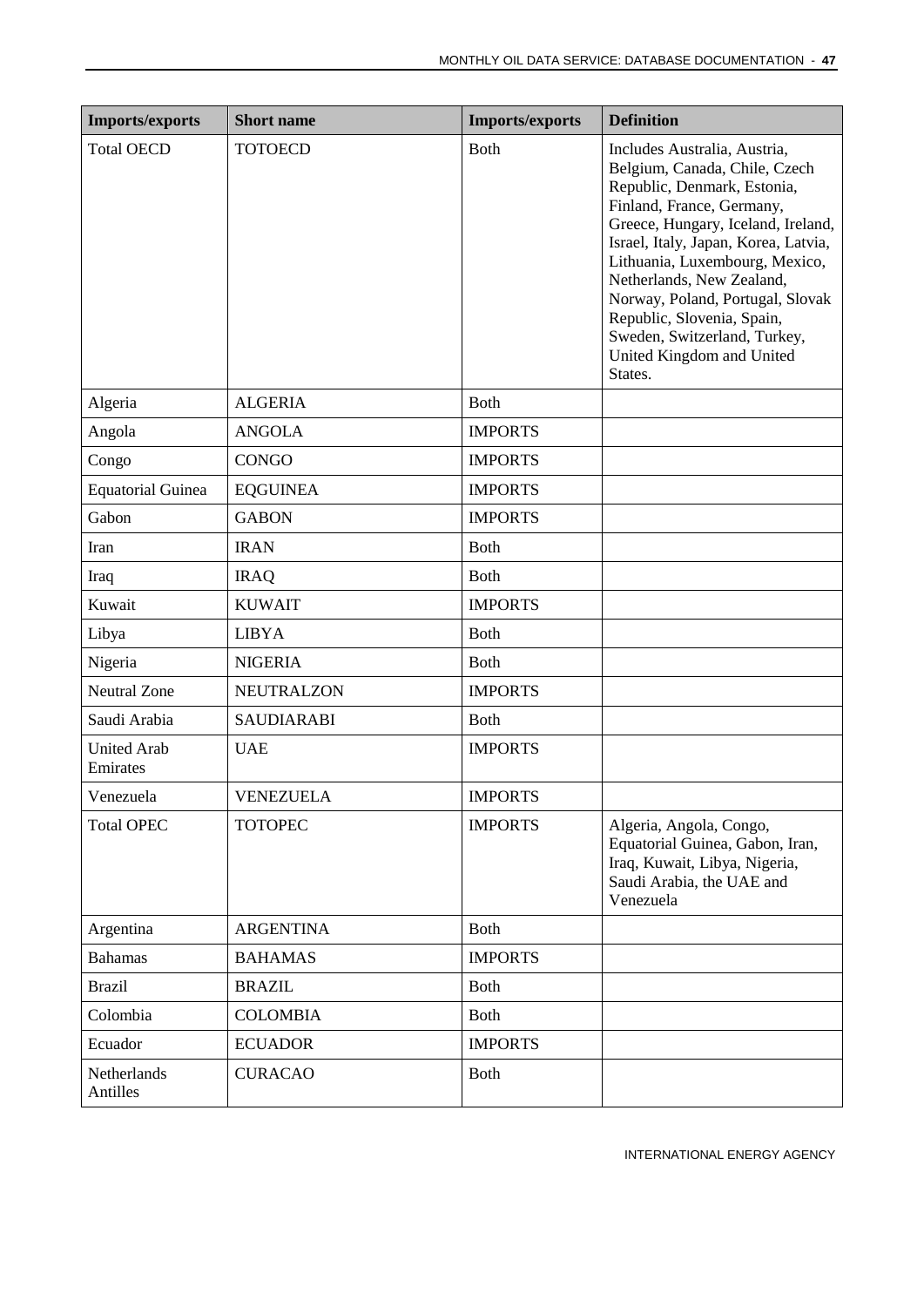| <b>Imports/exports</b>              | <b>Short name</b> | <b>Imports/exports</b> | <b>Definition</b>                                                                                                                                                                                                                                                                                                                                                                                                                                                              |
|-------------------------------------|-------------------|------------------------|--------------------------------------------------------------------------------------------------------------------------------------------------------------------------------------------------------------------------------------------------------------------------------------------------------------------------------------------------------------------------------------------------------------------------------------------------------------------------------|
| Peru                                | <b>PERU</b>       | <b>IMPORTS</b>         |                                                                                                                                                                                                                                                                                                                                                                                                                                                                                |
| Trinidad and<br>Tobago              | <b>TRINIDAD</b>   | <b>Both</b>            |                                                                                                                                                                                                                                                                                                                                                                                                                                                                                |
| Venezuela                           | <b>VENEZUELA</b>  | <b>EXPORTS</b>         |                                                                                                                                                                                                                                                                                                                                                                                                                                                                                |
| Other Non-OECD<br>Americas          | <b>OTHERLATIN</b> | <b>EXPORTS</b>         | Includes Antigua and Barbuda,<br>Bahamas, Barbados, Belize,<br>Bermuda, Bolivia, Cayman<br>Islands, Costa Rica, Cuba,<br>Dominica, Dominican Republic,<br>Ecuador, El Salvador, Falkland<br>Islands (Malvinas), Grenada,<br>Guatemala, Guyana, Haiti,<br>Honduras, Jamaica, Nicaragua,<br>Panama, Paraguay, Peru, Saint<br>Kitts and Nevis, Saint Lucia, Saint<br>Pierre and Miquelon, Saint<br>Vincent and the Grenadines,<br>Suriname, Turks and Caicos<br>Islands, Uruguay. |
| Other Non-OECD<br>Americas          | <b>OTHERLATIN</b> | <b>IMPORTS</b>         | Includes Antigua and Barbuda,<br>Barbados, Belize, Bermuda,<br>Bolivia, Cayman Islands, Costa<br>Rica, Cuba, Dominica, Dominican<br>Republic, El Salvador, Falkland<br>Islands (Malvinas), Grenada,<br>Guatemala, Guyana, Haiti,<br>Honduras, Jamaica, Nicaragua,<br>Panama, Paraguay, Saint Kitts and<br>Nevis, Saint Lucia, Saint Pierre<br>and Miquelon, Saint Vincent and<br>the Grenadines, Suriname, Turks<br>and Caicos Islands, Uruguay.                               |
| Bulgaria                            | <b>BULGARIA</b>   | <b>Both</b>            |                                                                                                                                                                                                                                                                                                                                                                                                                                                                                |
| Romania                             | <b>ROMANIA</b>    | <b>Both</b>            |                                                                                                                                                                                                                                                                                                                                                                                                                                                                                |
| <b>Total Former Soviet</b><br>Union | <b>FSU</b>        | Both                   | Before 1990, Former Soviet<br>Union (if no detail) includes<br>Armenia, Azerbaijan, Belarus,<br>Estonia, Georgia, Kazakhstan,<br>Kyrgyzstan, Latvia, Lithuania,<br>Moldova, Russian Federation,<br>Tajikistan, Turkmenistan, Ukraine<br>and Uzbekistan. After 1990,<br>Estonian ,Latvian and Lithuanian<br>data are available as a part of<br>OECD total.                                                                                                                      |
| Azerbaijan                          | <b>AZERBAIJAN</b> | <b>Both</b>            |                                                                                                                                                                                                                                                                                                                                                                                                                                                                                |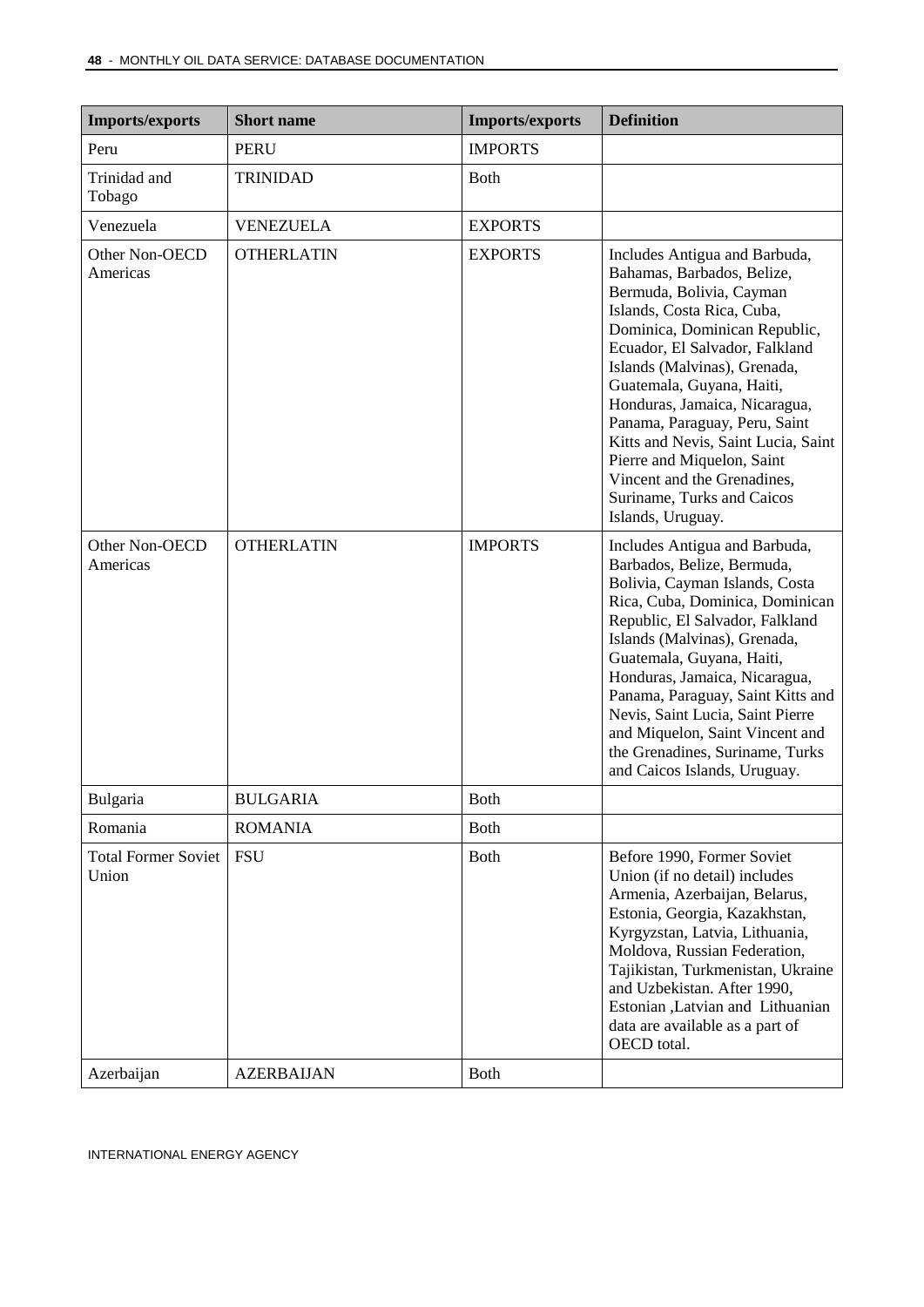| <b>Imports/exports</b>                              | <b>Short name</b> | <b>Imports/exports</b> | <b>Definition</b>                                                                                                                 |
|-----------------------------------------------------|-------------------|------------------------|-----------------------------------------------------------------------------------------------------------------------------------|
| <b>Belarus</b>                                      | <b>BELARUS</b>    | <b>Both</b>            |                                                                                                                                   |
| Georgia                                             | <b>GEORGIA</b>    | <b>IMPORTS</b>         |                                                                                                                                   |
| Kazakhstan                                          | <b>KAZAKHSTAN</b> | <b>IMPORTS</b>         |                                                                                                                                   |
| Moldova                                             | <b>MOLDOVA</b>    | <b>Both</b>            |                                                                                                                                   |
| Russian<br>Federation                               | <b>RUSSIA</b>     | <b>Both</b>            |                                                                                                                                   |
| Ukraine                                             | <b>UKRAINE</b>    | <b>Both</b>            |                                                                                                                                   |
| Other Former<br><b>USSR</b>                         | <b>OTHFUSSR</b>   | <b>EXPORTS</b>         | Includes Armenia, Georgia,<br>Kazakhstan, Kyrgyzstan,<br>Tajikistan, Turkmenistan,<br>Uzbekistan and non-specified<br>former FSU. |
| Other Former<br><b>USSR</b>                         | <b>OTHFUSSR</b>   | <b>IMPORTS</b>         | Includes Armenia, Kyrgyzstan,<br>Tajikistan, Turkmenistan,<br>Uzbekistan and non-specified<br>former FSU.                         |
| Bosnia and<br>Herzegovina                           | <b>BOSNIAHERZ</b> | <b>Both</b>            |                                                                                                                                   |
| Croatia                                             | <b>CROATIA</b>    | <b>Both</b>            |                                                                                                                                   |
| North Macedonia                                     | <b>NORTHMACED</b> | <b>Both</b>            |                                                                                                                                   |
| Montenegro                                          | <b>MONTENEGRO</b> | <b>Both</b>            |                                                                                                                                   |
| Serbia                                              | <b>SERBIA</b>     | Both                   |                                                                                                                                   |
| <b>Other Former</b><br>Yugoslavia<br>(if no detail) | <b>FORMERYUGO</b> | <b>Both</b>            |                                                                                                                                   |
| Other Europe                                        | <b>OTHEREUROP</b> | <b>Both</b>            | Includes Albania, Cyprus <sup>2</sup> ,<br>Gibraltar and Malta.                                                                   |
| Lebanon                                             | <b>LEBANON</b>    | <b>EXPORTS</b>         |                                                                                                                                   |
| Qatar                                               | QATAR             | Both                   |                                                                                                                                   |
| Syrian Arab<br>Republic                             | <b>SYRIA</b>      | <b>EXPORTS</b>         |                                                                                                                                   |
| Other Near/Middle<br>East                           | <b>OTHERNEARM</b> | <b>EXPORTS</b>         | Includes Bahrain, Jordan, Oman,<br>United Arab Emirates, Yemen,<br>former Neutral Zone                                            |

<sup>2.</sup> Note by Turkey: The information in this document with reference to "Cyprus" relates to the southern part of the Island. There is no single authority representing both Turkish and Greek Cypriot people on the Island. Turkey recognises the Turkish Republic of Northern Cyprus (TRNC). Until a lasting and equitable solution is found within the context of United Nations, Turkey shall preserve its position concerning the "Cyprus issue". Note by all the European Union Member States of the OECD and the European Union: The Republic of Cyprus is recognised by all members of the United Nations with the exception of Turkey. The information in this document relates to the area under the effective control of the Government of the Republic of Cyprus.

-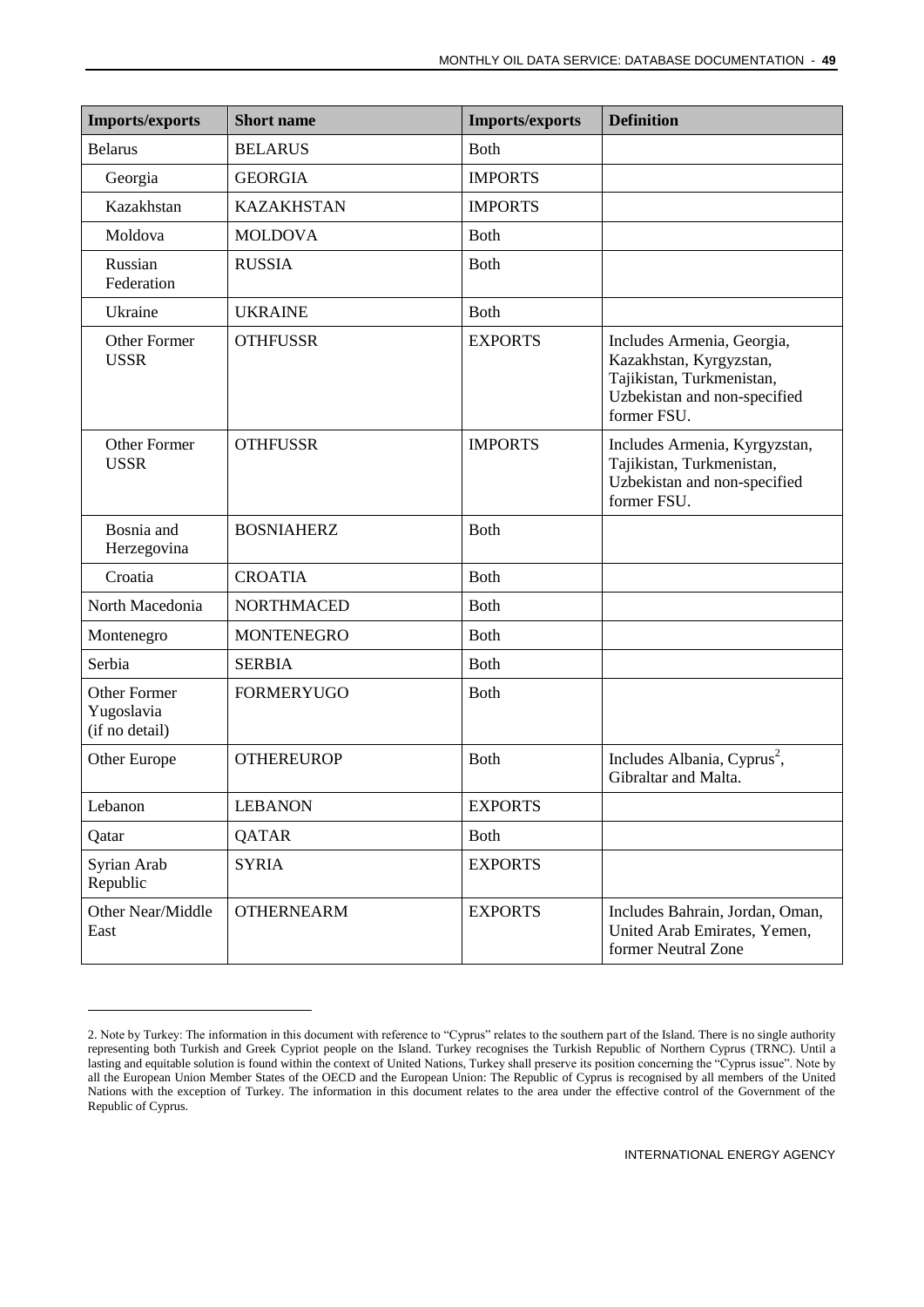| <b>Imports/exports</b>          | <b>Short name</b> | <b>Imports/exports</b> | <b>Definition</b>                                                                                                                                                                                                                                                                                                                              |
|---------------------------------|-------------------|------------------------|------------------------------------------------------------------------------------------------------------------------------------------------------------------------------------------------------------------------------------------------------------------------------------------------------------------------------------------------|
| Other Near/Middle<br>East       | <b>OTHERNEARM</b> | <b>IMPORTS</b>         | Includes Jordan and Lebanon                                                                                                                                                                                                                                                                                                                    |
| <b>Bahrain</b>                  | <b>BAHRAIN</b>    | <b>IMPORTS</b>         |                                                                                                                                                                                                                                                                                                                                                |
| Yemen                           | <b>YEMEN</b>      | <b>IMPORTS</b>         |                                                                                                                                                                                                                                                                                                                                                |
| Oman                            | <b>OMAN</b>       | <b>IMPORTS</b>         |                                                                                                                                                                                                                                                                                                                                                |
| Syrian Arab<br>Republic         | <b>SYRIA</b>      | <b>IMPORTS</b>         |                                                                                                                                                                                                                                                                                                                                                |
| Other Near/Middle<br>East       | <b>OTHERNEARM</b> | <b>IMPORTS</b>         |                                                                                                                                                                                                                                                                                                                                                |
| <b>Brunei Darussalam</b>        | <b>BRUNEI</b>     | <b>IMPORTS</b>         |                                                                                                                                                                                                                                                                                                                                                |
| China (People's<br>Republic of) | <b>CHINA</b>      | <b>Both</b>            |                                                                                                                                                                                                                                                                                                                                                |
| Hong Kong, China                | <b>HONGKONG</b>   | <b>Both</b>            |                                                                                                                                                                                                                                                                                                                                                |
| India                           | <b>INDIA</b>      | <b>Both</b>            |                                                                                                                                                                                                                                                                                                                                                |
| Indonesia                       | <b>INDONESIA</b>  | <b>Both</b>            |                                                                                                                                                                                                                                                                                                                                                |
| Malaysia                        | <b>MALAYSIA</b>   | <b>Both</b>            |                                                                                                                                                                                                                                                                                                                                                |
| Pakistan                        | <b>PAKISTAN</b>   | <b>EXPORTS</b>         |                                                                                                                                                                                                                                                                                                                                                |
| Philippines                     | <b>PHILIPPINE</b> | <b>EXPORTS</b>         |                                                                                                                                                                                                                                                                                                                                                |
| Papua New Guinea                | <b>PAPUANEWGU</b> | <b>IMPORTS</b>         |                                                                                                                                                                                                                                                                                                                                                |
| Singapore                       | <b>SINGAPORE</b>  | <b>Both</b>            |                                                                                                                                                                                                                                                                                                                                                |
| Chinese Taipei                  | <b>TAIPEI</b>     | <b>EXPORTS</b>         |                                                                                                                                                                                                                                                                                                                                                |
| Thailand                        | <b>THAILAND</b>   | <b>EXPORTS</b>         |                                                                                                                                                                                                                                                                                                                                                |
| Viet Nam                        | <b>VIETNAM</b>    | <b>Both</b>            |                                                                                                                                                                                                                                                                                                                                                |
| Other Asia                      | <b>OTHERASIA</b>  | <b>EXPORTS</b>         | Includes Afghanistan,<br>Bangladesh, Bhutan, Brunei<br>Darussalam, Cambodia,<br>Democratic People's republic of<br>Korea, Fiji, Kiribati, Lao People's<br>Democratic Republic, Macau<br>(China), Maldives, Mongolia,<br>Myanmar, Nauru, Nepal, Palau,<br>Papua New Guinea, Samoa,<br>Solomon Islands, Sri Lanka,<br>Tonga, Tuvalu and Vanuatu. |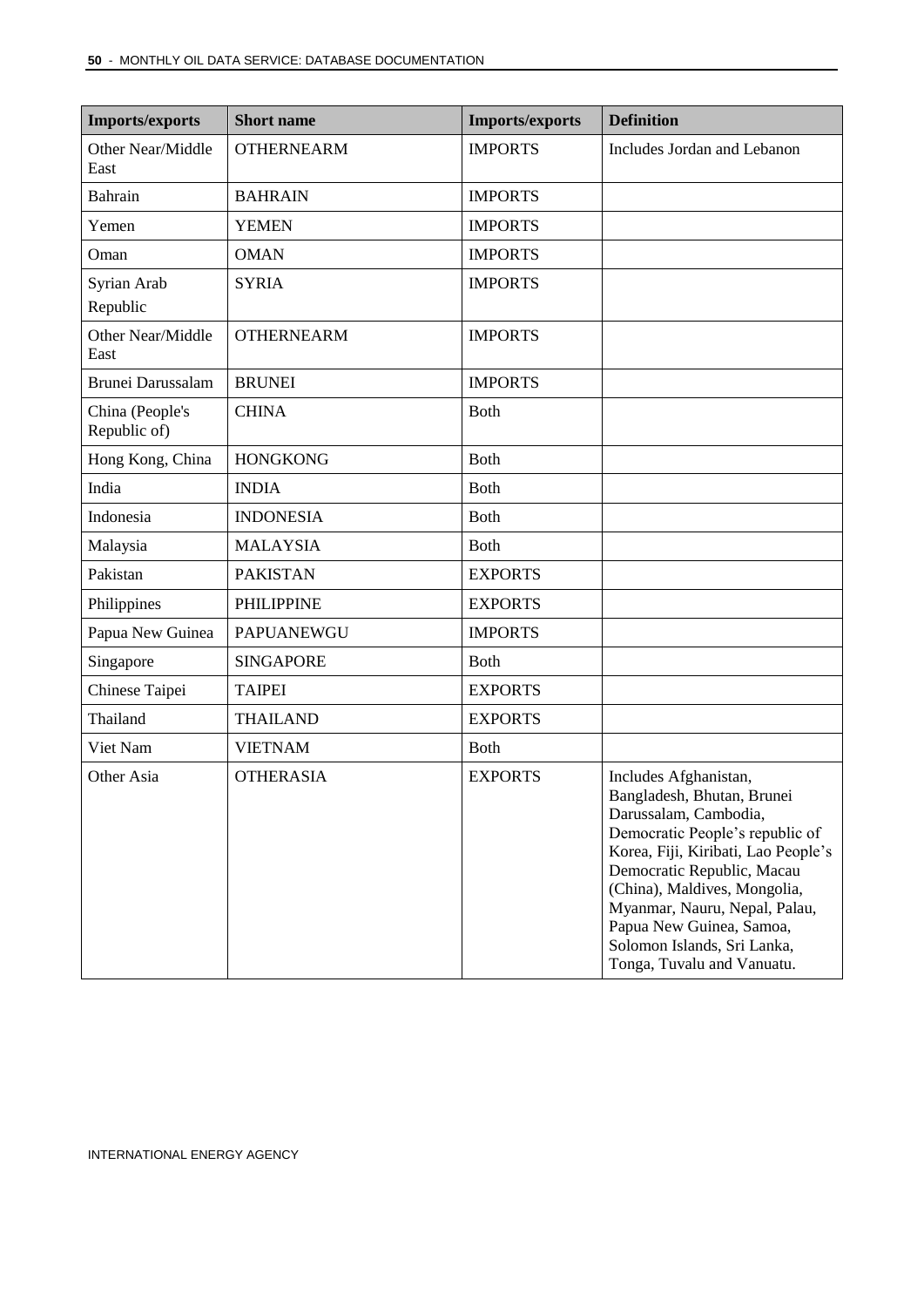| <b>Imports/exports</b>                 | <b>Short name</b> | <b>Imports/exports</b> | <b>Definition</b>                                                                                                                                                                                                                                                                                                                                                                                                                                                                                                                                                                      |
|----------------------------------------|-------------------|------------------------|----------------------------------------------------------------------------------------------------------------------------------------------------------------------------------------------------------------------------------------------------------------------------------------------------------------------------------------------------------------------------------------------------------------------------------------------------------------------------------------------------------------------------------------------------------------------------------------|
| Other Asia                             | <b>OTHERASIA</b>  | <b>IMPORTS</b>         | Includes Afghanistan,<br>Bangladesh, Bhutan, Cambodia,<br>Democratic People's Republic of<br>Korea, Fiji, Kiribati, Lao People's<br>Democratic Republic, Macau<br>(China), Maldives, Mongolia,<br>Myanmar, Nauru, Nepal, Pakistan,<br>Palau, Philippines, Samoa,<br>Solomon Islands, Sri Lanka,<br>Chinese Taipei, Thailand, Tonga,<br>Tuvalu and Vanuatu.                                                                                                                                                                                                                             |
| Cameroon                               | <b>CAMEROON</b>   | <b>IMPORTS</b>         |                                                                                                                                                                                                                                                                                                                                                                                                                                                                                                                                                                                        |
| Democratic<br>Republic of the<br>Congo | <b>CONGOREP</b>   | <b>IMPORTS</b>         |                                                                                                                                                                                                                                                                                                                                                                                                                                                                                                                                                                                        |
| Egypt                                  | <b>EGYPT</b>      | <b>B</b> oth           |                                                                                                                                                                                                                                                                                                                                                                                                                                                                                                                                                                                        |
| South Africa                           | <b>SOUTHAFRIC</b> | <b>EXPORTS</b>         |                                                                                                                                                                                                                                                                                                                                                                                                                                                                                                                                                                                        |
| Tunisia                                | <b>TUNISIA</b>    | <b>Both</b>            |                                                                                                                                                                                                                                                                                                                                                                                                                                                                                                                                                                                        |
| Other Africa                           | <b>OTHERAFRIC</b> | <b>EXPORTS</b>         | Includes Angola, Benin,<br>Botswana, Burkina Faso, Burundi,<br>Cameroon, Cabo Verde, Central<br>African Republic, Chad,<br>Comoros, Congo, Côte d'Ivoire,<br>Democratic Republic of the<br>Congo, Djibouti, Equatorial<br>Guinea, Ethiopia, Gabon, Gambia,<br>Ghana, Guinea, Guinea-Bissau,<br>Kenya, Liberia, Madagascar,<br>Malawi, Mali, Mauritania,<br>Mauritius, Morocco,<br>Mozambique, Namibia, Niger,<br>Rwanda, Saint Helena, Sao Tome<br>and Principe, Senegal, Seychelles,<br>Sierra Leone, Somalia, Sudan,<br>South Sudan, Tanzania, Togo,<br>Uganda, Zambia and Zimbabwe. |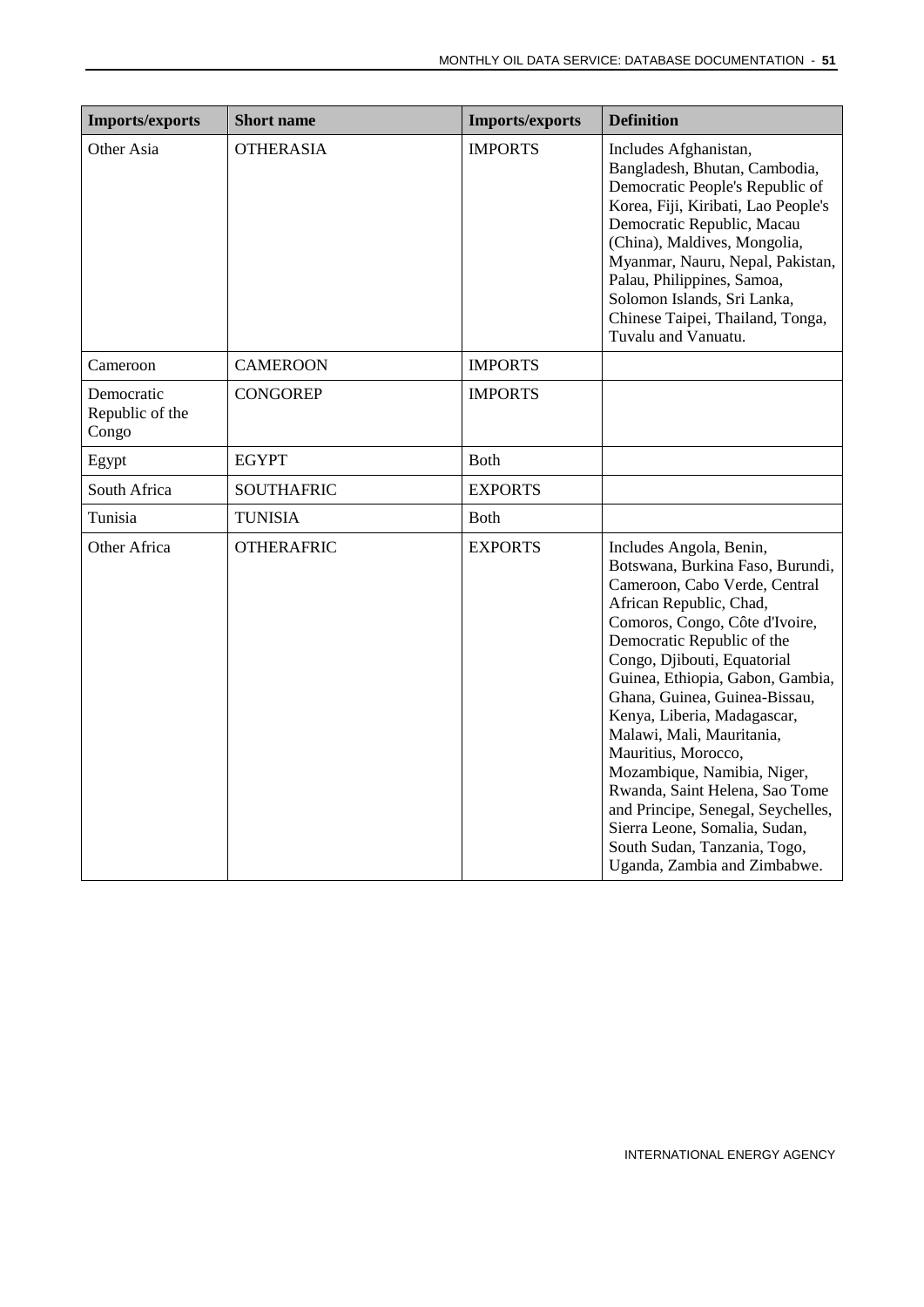| <b>Imports/exports</b>     | <b>Short name</b> | <b>Imports/exports</b> | <b>Definition</b>                                                                                                                                                                                                                                                                                                                                                                                                                                                                                                                |
|----------------------------|-------------------|------------------------|----------------------------------------------------------------------------------------------------------------------------------------------------------------------------------------------------------------------------------------------------------------------------------------------------------------------------------------------------------------------------------------------------------------------------------------------------------------------------------------------------------------------------------|
| Other Africa               | <b>OTHERAFRIC</b> | <b>IMPORTS</b>         | Includes Benin, Botswana,<br>Burkina Faso, Burundi, Cabo<br>Verde, Central African Republic,<br>Chad, Comoros, Côte d'Ivoire,<br>Djibouti, Ethiopia, Gambia,<br>Ghana, Guinea, Guinea-Bissau,<br>Kenya, Liberia, Madagascar,<br>Malawi, Mali, Mauritania,<br>Mauritius, Morocco,<br>Mozambique, Namibia, Niger,<br>Rwanda, Saint Helena, Sao Tome<br>and Principe, Senegal, Seychelles,<br>Sierra Leone, Somalia, South<br>Africa, Lesotho, Swaziland,<br>Sudan, South Sudan, Tanzania,<br>Togo, Uganda, Zambia and<br>Zimbabwe. |
| Not elsewhere<br>specified | <b>NONSPEC</b>    | <b>Both</b>            | Includes non-specified origins.                                                                                                                                                                                                                                                                                                                                                                                                                                                                                                  |
| Total exports              | <b>TOTEXPST</b>   | <b>EXPORTS</b>         |                                                                                                                                                                                                                                                                                                                                                                                                                                                                                                                                  |
| Total imports              | <b>TOTIMPST</b>   | <b>IMPORTS</b>         |                                                                                                                                                                                                                                                                                                                                                                                                                                                                                                                                  |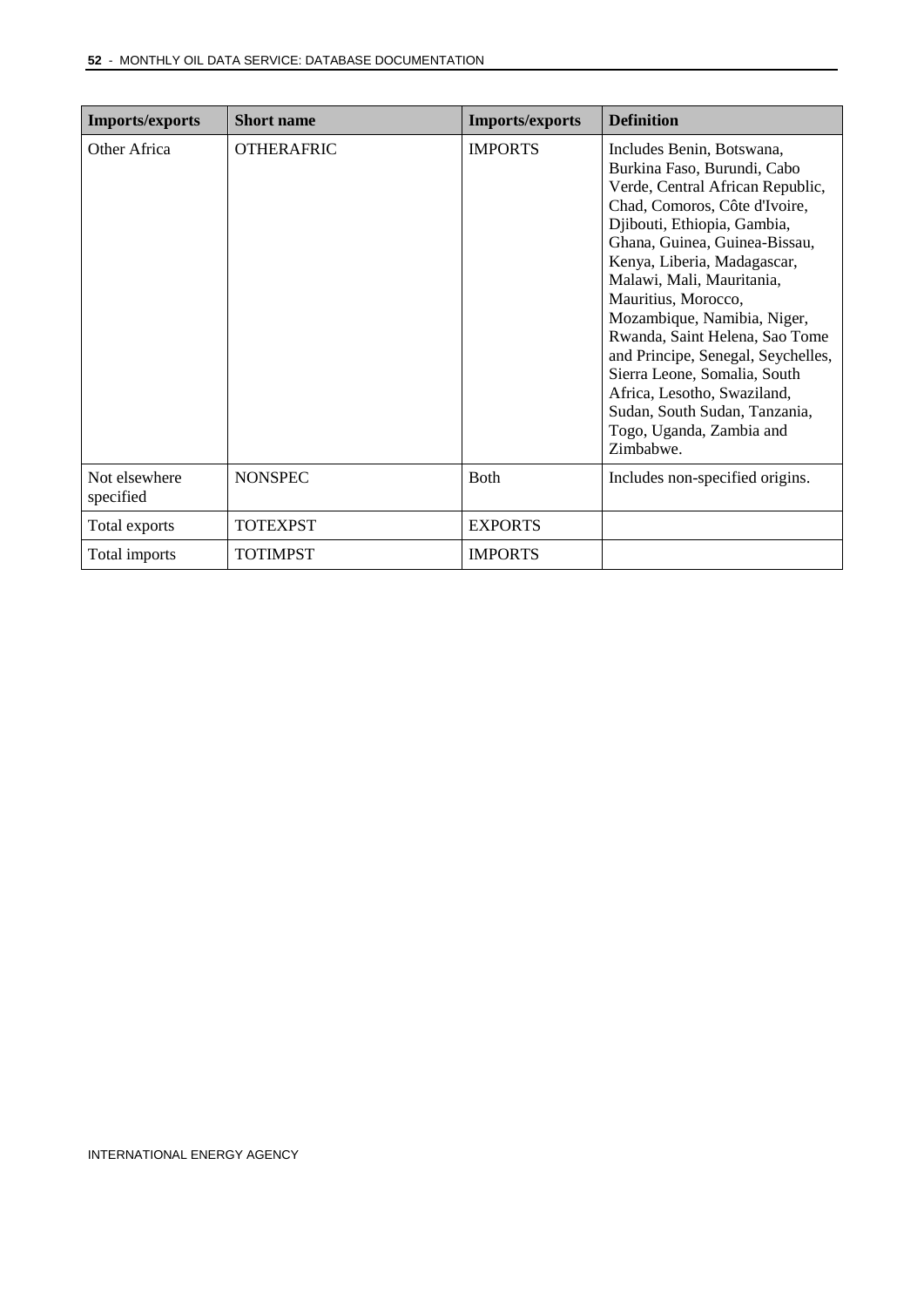## <span id="page-52-0"></span>**4. Field by field package**

### <span id="page-52-1"></span>**Field by field (field\_by\_field.csv and field\_by\_field.xlsx)**

#### *Structure*

The field by field database contains monthly, quarterly and annual production data, starting in 1994, with forecasts for oil fields covering the total world oil production. Where data on a field level basis is unavailable, balancing items (signalled by OTHER or MISCBAL) will be used. Every field has an associated country and product. For every product the country production is equal to the sum of all its fields.

#### *Dimensions*

#### **Time**

The data set contains monthly, quarterly and annual data from January 1994 to the end of the current calendar year. Timeliness of the data varies and most recent data are forecasts.

#### **Frequency**

The data set contains monthly, quarterly and yearly data.

#### **Timestamp**

This dimension contains the same information as the TIME dimension but in date format.

#### **Products**

| <b>Product</b> | <b>Short name</b> | <b>Definition</b>                                                                                                                                                                                                                                                                                                                                                                                                                                                           |
|----------------|-------------------|-----------------------------------------------------------------------------------------------------------------------------------------------------------------------------------------------------------------------------------------------------------------------------------------------------------------------------------------------------------------------------------------------------------------------------------------------------------------------------|
| Crude oil      | <b>CRUDE</b>      | Crude oil is a mineral oil of natural origin comprising a mixture of<br>hydrocarbons and associated impurities, such as sulphur. It exists in<br>the liquid phase under normal surface temperature and pressure and<br>its physical characteristics (density, viscosity, etc.) are highly<br>variable. This category includes field or lease condensate recovered<br>from associated and non-associated gas where it is commingled with<br>the commercial crude oil stream. |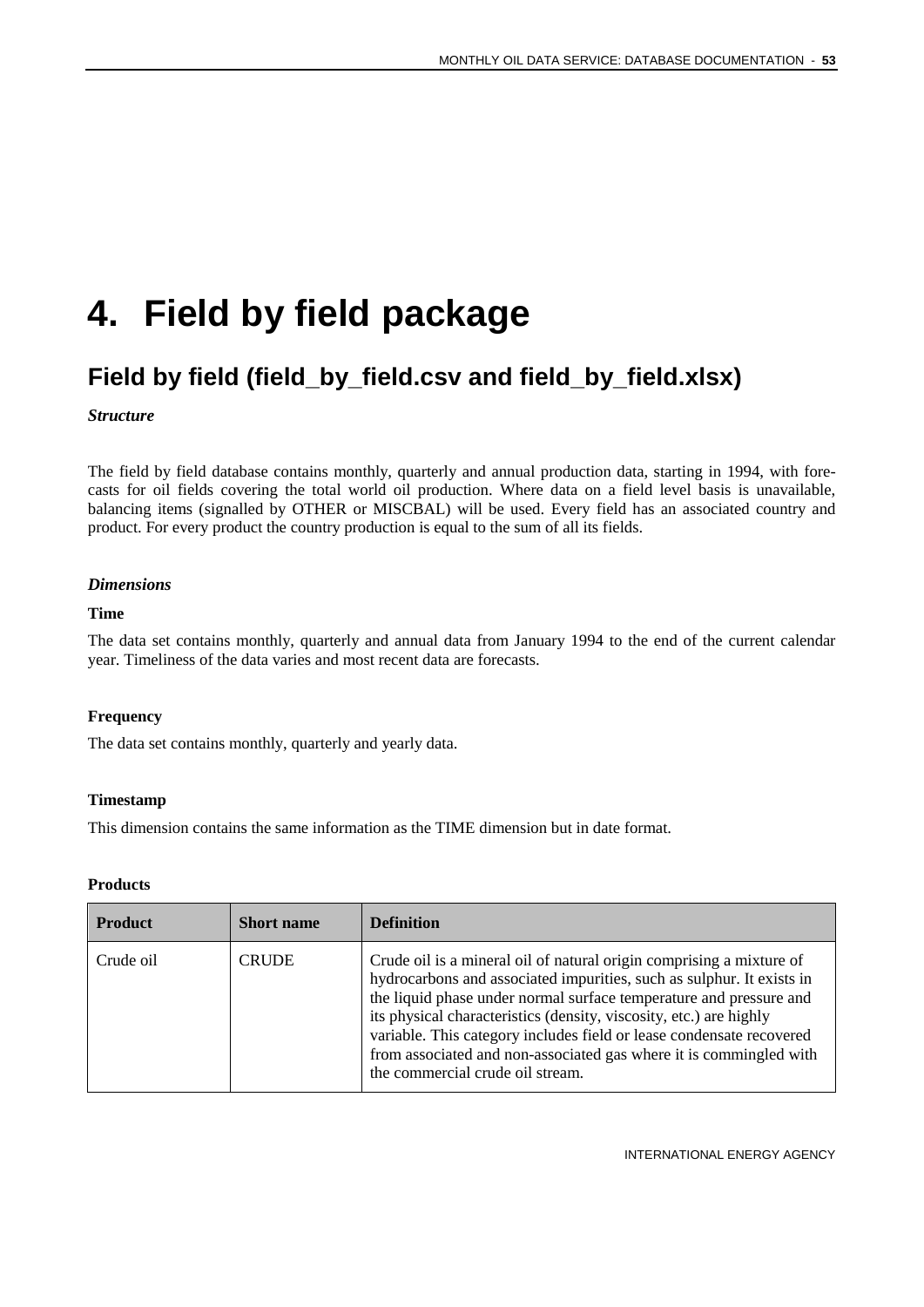| <b>Product</b>          | <b>Short name</b> | <b>Definition</b>                                                                                                                                                                                                                                                                                                                                                        |
|-------------------------|-------------------|--------------------------------------------------------------------------------------------------------------------------------------------------------------------------------------------------------------------------------------------------------------------------------------------------------------------------------------------------------------------------|
| Condensate              | <b>COND</b>       | Condensates are liquid hydrocarbon mixtures composed of C5 and<br>higher carbon number hydrocarbons, normally recovered from<br>fractionation of gaseous flows at associated and non-associated gas<br>field. They normally have an API between $50^{\circ}$ and $85^{\circ}$ . They are<br>included in crude for non-OPEC countries, and in NGLS for OPEC<br>countries. |
| Natural gas liquids     | <b>NGLS</b>       | NGL are liquid or liquefied hydrocarbons recovered from natural gas<br>in separation facilities or gas processing plants. Natural gas liquids<br>include ethane, propane, butane (normal and iso-). For OPEC<br>countries, condensates are included with NGL rather than crude oil.                                                                                      |
| Nonconventional<br>oils | <b>NONCONV</b>    | This category includes synthetic crude oil from tar sands, oil shale,<br>etc., liquids from coal liquefaction, liquids from gas to liquids<br>processes, hydrogen and emulsified oils (e.g. orimulsion), refinery<br>additives and MTBE.                                                                                                                                 |
| Total                   | <b>TOTAL</b>      | The sum of crude oil, NGLs and non-conventional oils.                                                                                                                                                                                                                                                                                                                    |

#### **Country**

The list of all the country is available in the 'country details.csv' file in the field by field.csv.zip archive. For each country you will find the following information:

- COUNTRY\_CODE: The country code as used in the database
- COUNTRY\_NAME: A long name for the country
- ISO\_ALPHA\_2: The ISO alpha 2 code
- ISO\_ALPHA\_3: The ISO alpha 3 code

#### **Fields**

The list of all the field country is available in the 'field\_details.csv' file in the field\_by\_field.csv.zip archive. For each field you will find the following information:

- FIELD\_CODE: The field code as used in the database
- FIELD NAME: A long name for the field
- COUNTRY: The code of the country to which the field is associated
- GROUP\_CODE: Each can belong to a group which can be a basin, a system or other. This is the code of the group to which the field belongs. The default value is NONSPEC.
- GROUP\_NAME: A long name for the group to which the field belongs.
- PRODUCT: The code of the product to which the field is associated
- ENVIRONMENT: The environment of the field (Onshore, Offshore or NonSpec)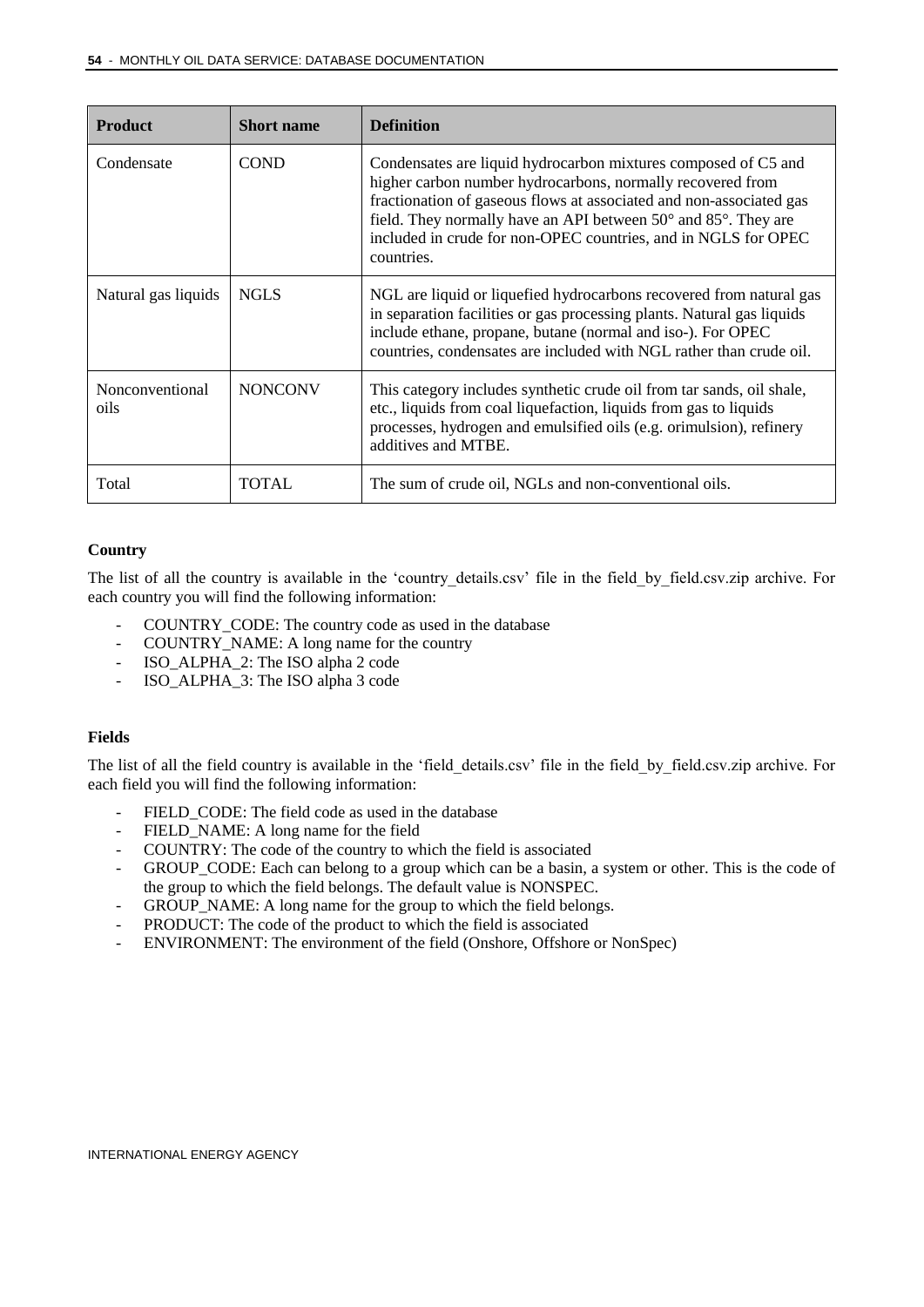## <span id="page-54-0"></span>**5. UNITS AND CONVERSIONS**

**Average conversion factors**

|                            | Bbls/metric ton |
|----------------------------|-----------------|
| <b>LPG</b>                 | 11.60           |
| Ethane                     | 16.85           |
| Naphtha                    | 8.50            |
| Gasoline                   | 8.53            |
| Kerosene                   | 7.88            |
| Kerosene and type jet fuel | 7.93            |
| Gas/diesel oil             | 7.46            |
| Residual fuel oil          | 6.66            |
| Other products             | 8.00            |